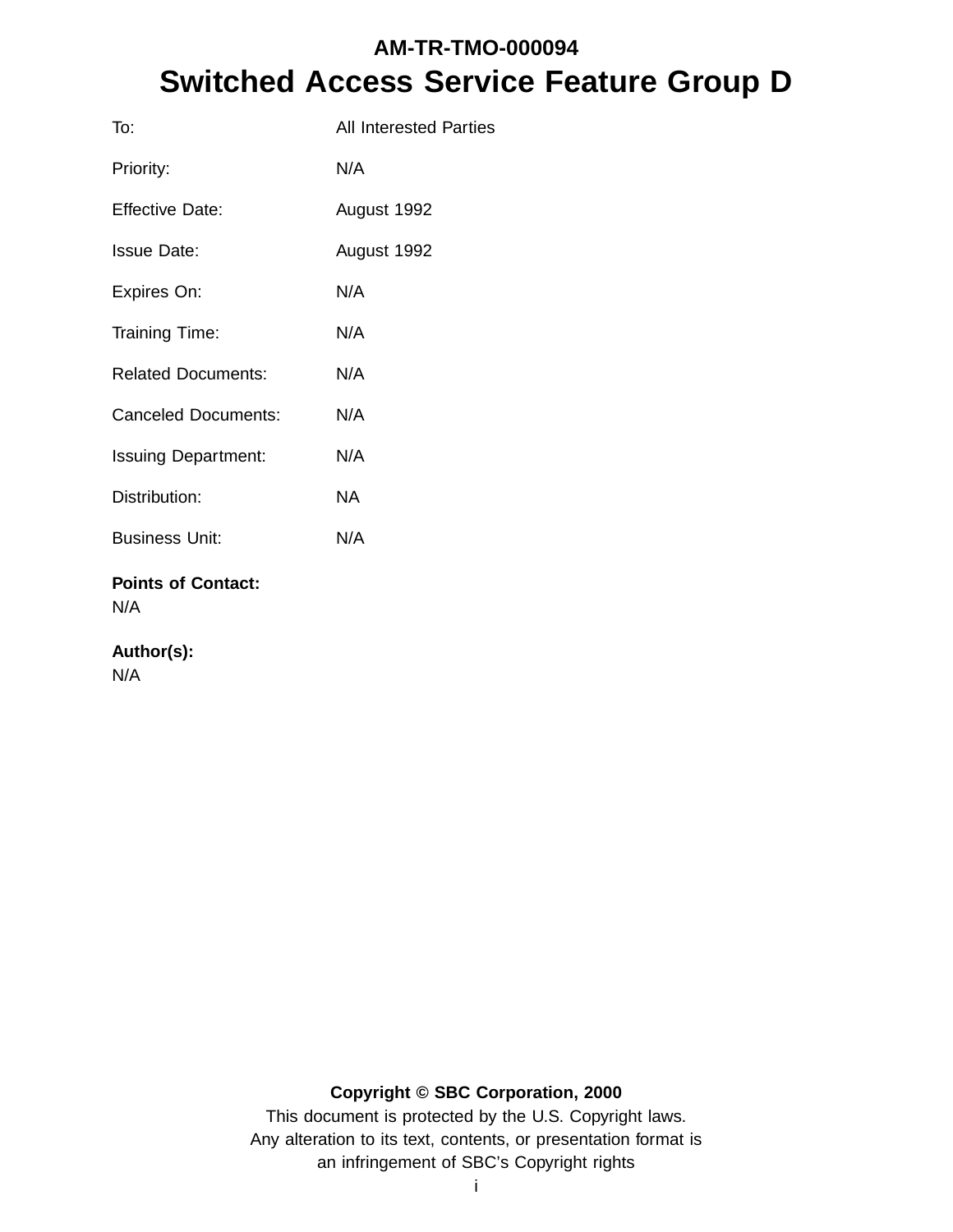# **Table of Contents**

| 1. |                | Introduction                                                                | 3              |
|----|----------------|-----------------------------------------------------------------------------|----------------|
|    | 1.1.           | Overview                                                                    | 3              |
|    | 1.2.           | Purpose of This Document                                                    | 3              |
|    | 1.3.           | Applicability of Technical Specifications                                   | 3              |
| 2. |                | Feature Group D (FGD)                                                       | 3              |
|    | 2.1.           | <b>Service Description</b>                                                  | 3              |
|    | 2.2.           | <b>FGD Configuration</b>                                                    | $\overline{4}$ |
| 3. |                | Interface Code Availability By Interface Group For Feature Group D Services | 5              |
|    | 3.1.           | Interface Group 1                                                           | 6              |
|    | 3.2.           | Interface Group 2                                                           | $\overline{7}$ |
|    | 3.3.           | Interface Group 6                                                           | $\overline{7}$ |
|    | 3.4.           | Interface Group 9                                                           | 8              |
|    | 3.5.           | Interface Group 11                                                          | 8              |
|    | 3.6.           | FGD Clear Channel Capability (CCC)                                          | 8              |
|    | 3.7.           | Interface Codes 04DS(x)-(x)                                                 | 8              |
|    | 3.8.           | Interface Codes 02FCF-()                                                    | 9              |
| 4. |                | Common Channel Signaling (CCS)                                              | 12             |
| 5. |                | Digital Trunk Acceptance Tests                                              | 13             |
| 6. |                | <b>FGD Technical Characteristics</b>                                        | 14             |
|    | 6.1.           | <b>FGD Optional Features</b>                                                | 14             |
|    | 6.2.           | <b>FGD Illustrative Applications</b>                                        | 15             |
|    | 6.3.           | <b>FGD Transmission Parameter Limits</b>                                    | 16             |
| 7. |                | FGD Interface Code Availability                                             | 25             |
|    | 7.1.           | FGD Transmission Level Points (TLPs) and Interface Codes                    | 25             |
| 8. | Glossary       |                                                                             | 29             |
| 9. | Acronyms       |                                                                             | 44             |
|    | 10. References |                                                                             | 48             |
|    |                | 11. Bibliography                                                            | 48             |

# **Copyright © SBC Service, Inc. 2000**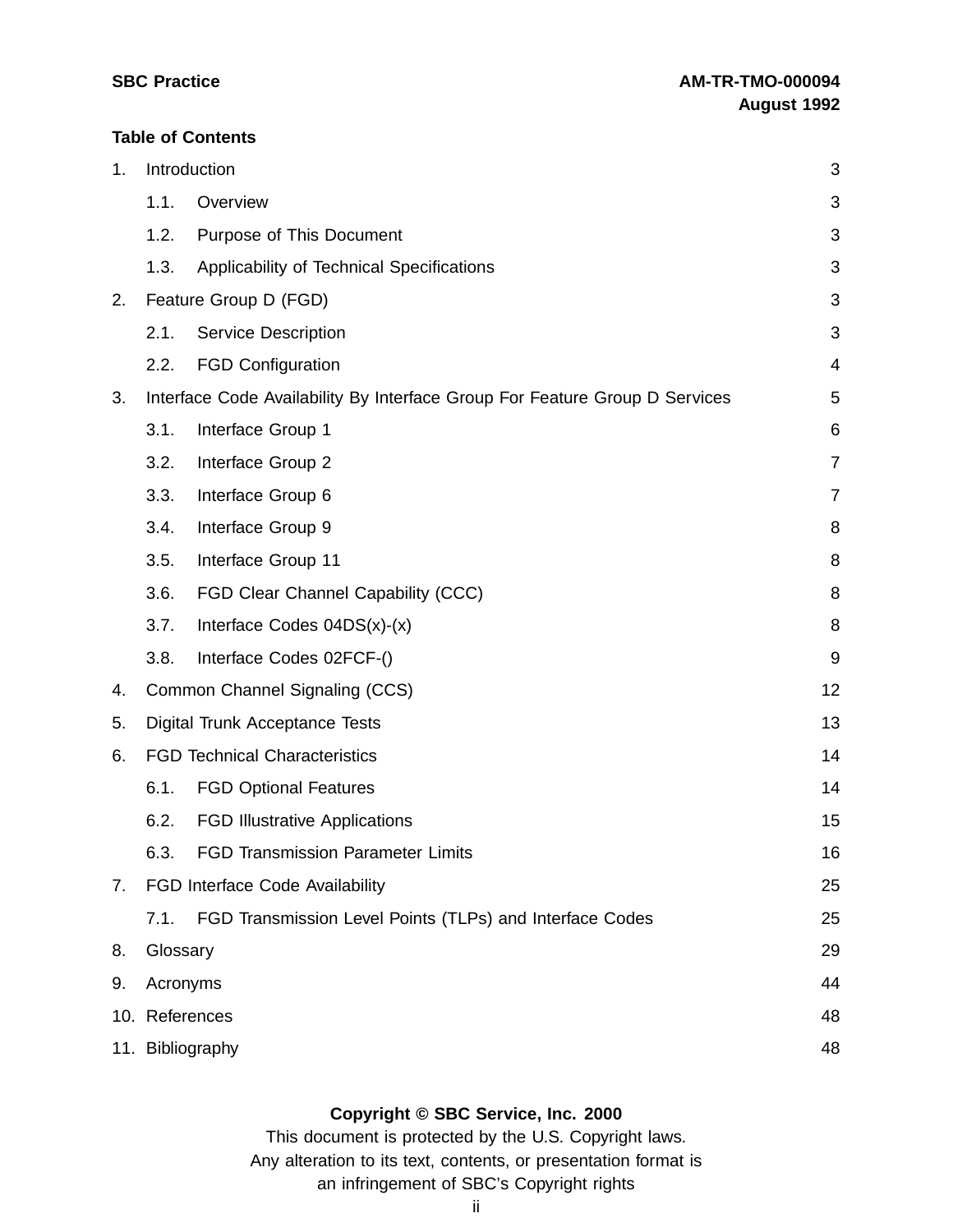# **TECHNICAL REFERENCE NOTICE**

This Technical Reference is published by Ameritech to provide a technical view of the Switched Access Service Feature Group "D".

Ameritech reserves the right to revise this document for any reason including, but not limited to, conformity with standards promulgated by various agencies, utilization of advances in the state of the technical areas, or the reflection of changes in the design of any equipment, techniques or procedures described or referred to herein.

**AMERITECH MAKES NO REPRESENTATION OR WARRANTY, EXPRESS OR IMPLIED, WITH RESPECT TO THE SUFFICIENCY, ACCURACY, OR UTILITY OF ANY INFORMATION OR OPINION CONTAINED HEREIN. AMERITECH EXPRESSLY ADVISES THAT ANY USE OF OR RELIANCE UPON THIS TECHNICAL REFERENCE IS AT THE RISK OF THE USER AND THAT AMERITECH SHALL NOT BE LIABLE FOR ANY DAMAGE OR INJURY IN-CURRED BY ANY PERSON ARISING OUT OF THE SUFFICIENCY, ACCURACY, OR UTILITY OF ANY INFORMATION OR OPINION CONTAINED HEREIN.**

This document is not to be construed as a suggestion to any manufacturer to modify or change any of its products, nor does this document represent any commitment by Ameritech or any Ameritech operating company (AOC) to purchase any product, whether or not it provides the described characteristics.

Ameritech does not recommend products, and nothing contained herein is intended as a recommendation of any product to anyone.

Nothing contained herein shall be construed as conferring by implication, estoppel, or otherwise any license or right under any patent, whether or not the use of any information herein necessarily employs an invention of any existing or later issued patent.

Ameritech reserves the right not to offer any or all of these services and to withdraw any or all of them at any future time. With respect to services offered pursuant to tariff, however, the terms and conditions of the service offering are determined by the tariff itself and applicable laws and regulations.

Document may be ordered from Ameritech by contacting the Document Order Center at (847) 248-4324.

#### **Copyright © SBC Service, Inc. 2000**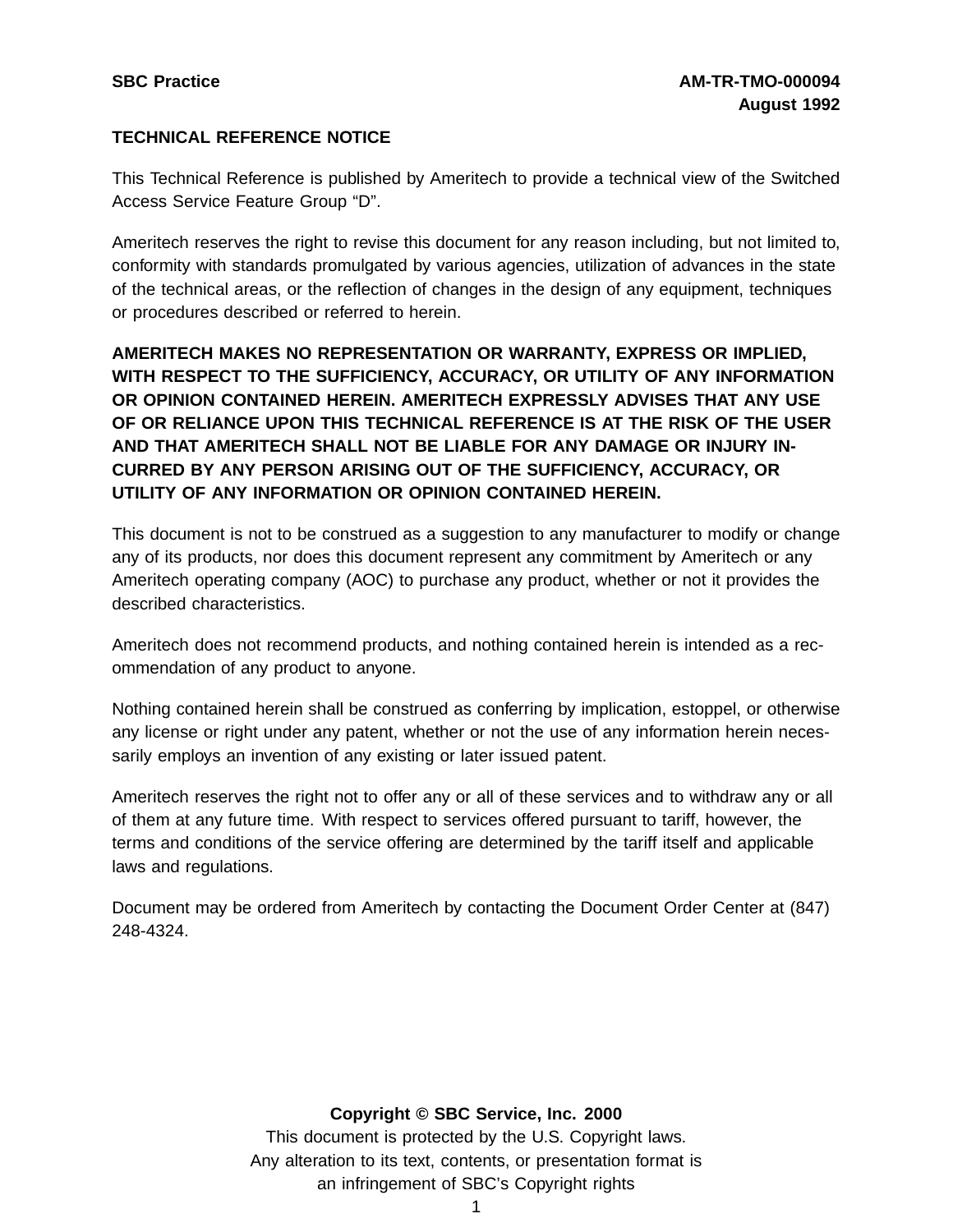# **Copyright © SBC Service, Inc. 2000**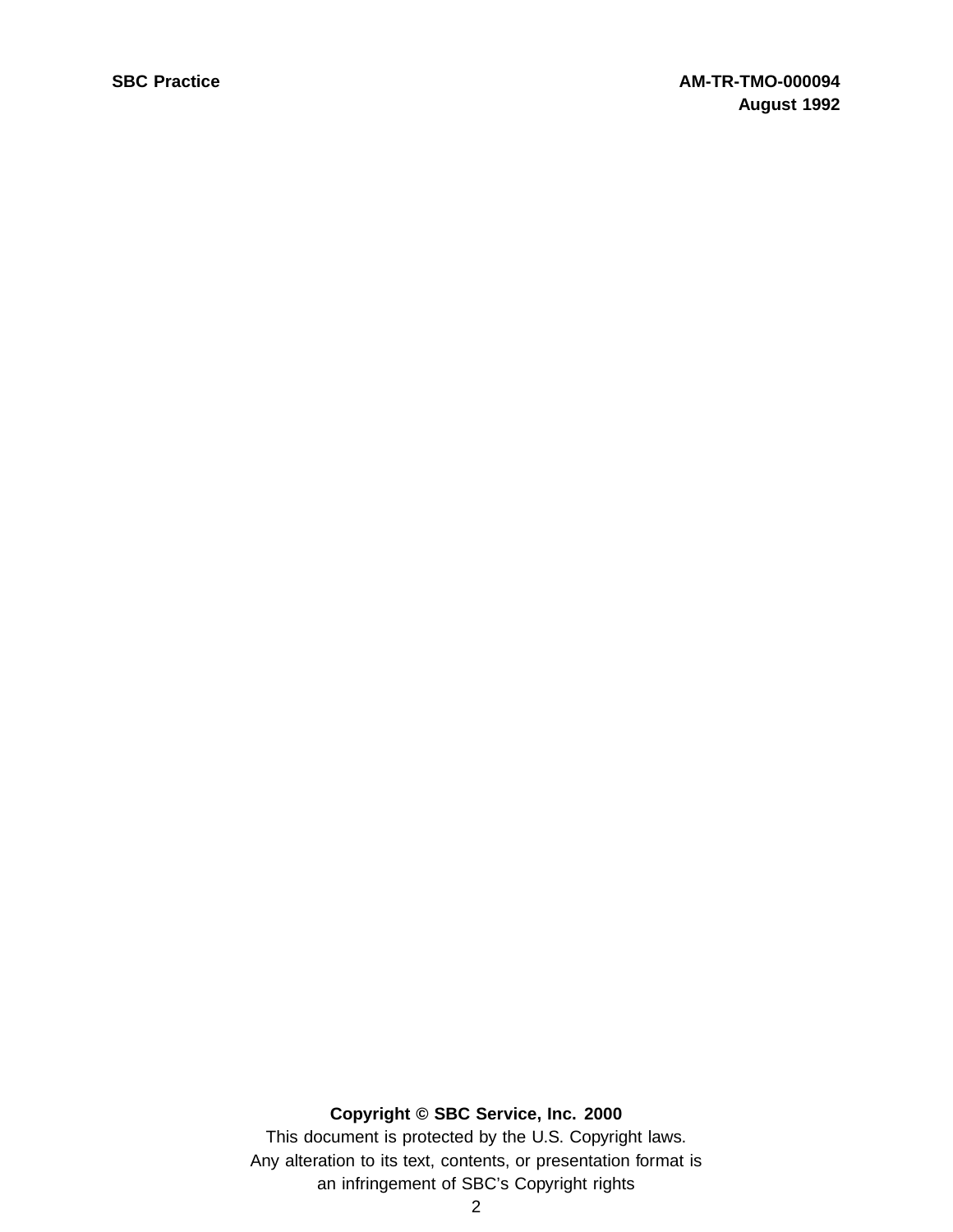## **1. Introduction**

## **1.1. Overview**

This Technical Reference (TR) describes Voice Grade (VG) Feature Group D (FGD) Switched Access Service (SAS) offered by the Ameritech Operation Companies (AOC) to their customers. This TR covers technical requirements, describes service features and defines valid interfaces.

Subscribes to SAS are Ameritech customers and include both Interexchange Carriers (ICs) and End Users (EUs). This document will differentiate the IC from the EU only when it becomes a technical necessity.

A customer requesting SAS in a Local Access and Transport Area (LATA) must establish one or more points within the LATA for connection of its facilities with those of the AOC. The AOC will provide SAS from its IntraLATA network to the customer's point of Termination (POT). A POT is a physical point where the access service terminates and the division of responsibility between the AOC and the customer occurs.

# **1.2. Purpose of This Document**

This document is a companion document to Telcordia (formerly Bellcore) PUB TR-NWT-000334. The purpose of this document is to describe SAS FGD service and its use for the transport of Public Switched Digital Service (PSDS) or Integrated Services Digital Network (ISDN) traffic. This purpose is accomplished by providing transmission and interface technical details for this offering. Information and details for other Switched Access Services may be found in Telcordia (formerly Bellcore) PUB TR-NWT-000334 "Voice Grade Switched Access Service".

This document is not intended to provide specific ordering information, but is instead to be used as a technical aid and reference.

# **1.3. Applicability of Technical Specifications**

The technical specifications presented in this document are applicable to FGD SAS only. Service installed prior to and after the effective date of the current issue of this technical reference will be maintained to the service specifications of the current issue.

# **2. Feature Group D (FGD)**

# **2.1. Service Description**

The LATA access for FGD provides a voice-transmission path, approximately 300 to 3000 Hz, between the POT and an End Office (EO) serving end users. LATA access is provided through trunk-side switching at a Stored Program Controlled (SPC) EO or Access Tandem (AT) switch.

# **Copyright © SBC Service, Inc. 2000**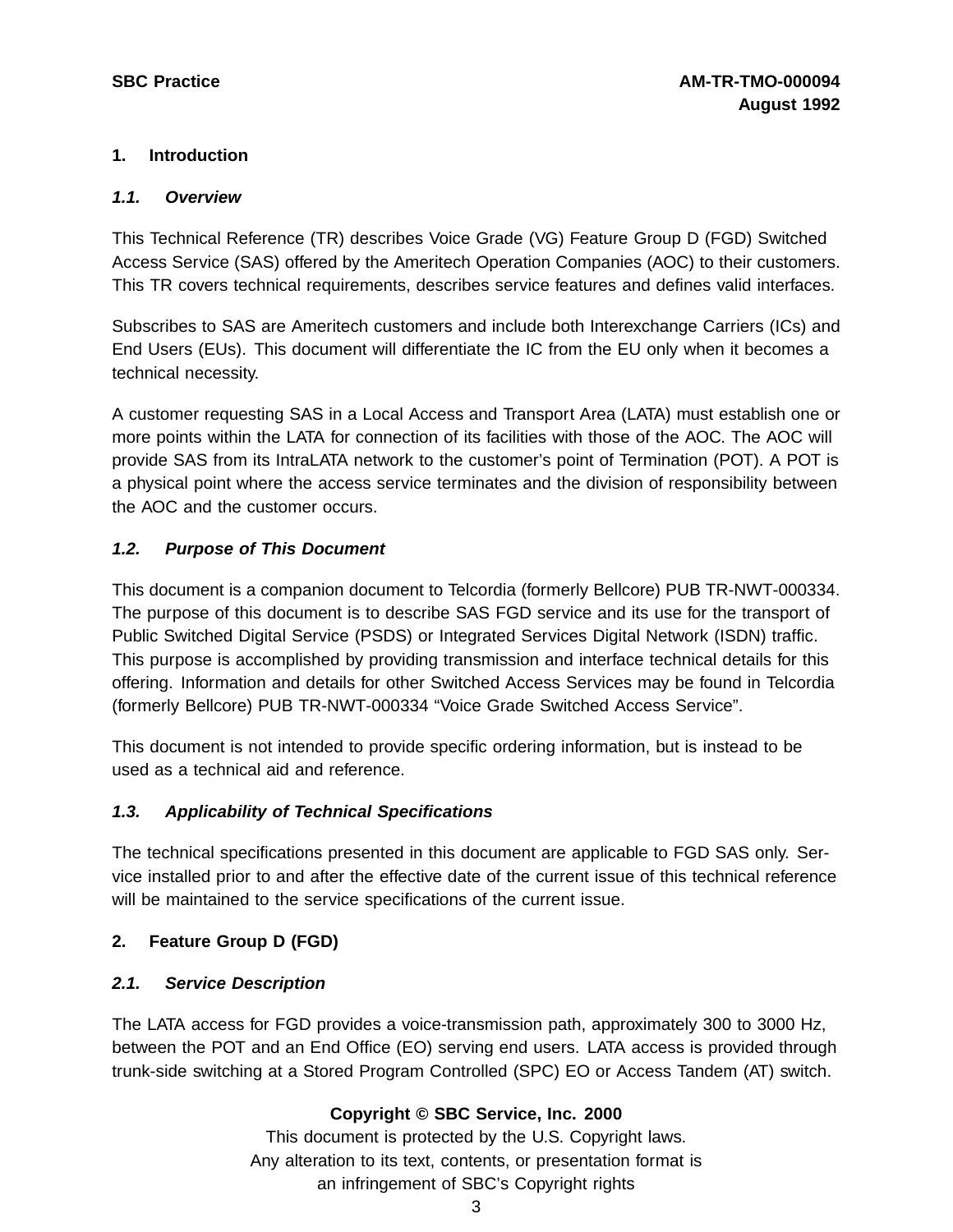Analog parameters are specified for FGD access from the POT to the EO. When routed via an AT, the transmission parameters of each segment are more stringent than those available for other feature groups or direct FGD access. Figure 1 illustrates these features. Note that the more stringent transmission type A1 parameters are provided on both the dedicated transmission path from the POT to the AT and on the common transmission path from the AT to the EO. Transmission type B1 is provided between the POT and the EO for FGD direct access.

FGD service terminating in the LATA has access to NXXs and miscellaneous services as well as other ICs' services, if they can be reached using NXX codes. Calls originating from the LATA reach the desired customer by the uniform access code of the form 10XXX. (When Carrier Identification Code-Expansion [CIC-E] becomes effective, the uniform access code will be in the form of 101XXXX.) No access code is needed if the end user"s telephone exchange service is arranged for presubscription. In this case, the number dialed by the end user shall be a 7- or 10-digit number for calls in the North American Numbering Plan (NANP) will prefix 0 or 1. For international calls outside the NANP, a 5- to 12-digit number may be dialed with prefix 01 or 011. In the terminating direction, FGD may not be switched to FGB, FGC, or FGD. (FGB and FGC are described in Telcordia (formerly Bellcore) TR-NWT-000334.)

# **2.2. FGD Configuration**

The configuration used to derive the transmission path for FGD service from the POT directly to the EO are determined by the POT interface code requested by the IC, by the facilities used between the POT and the trunk-side termination at the EO, and by the supervisory signaling of that trunk termination. Direct FGD service between the POT and the EO is designed to meet transmission type B1.

The configurations used to derive the transmission path for FGD service from the POT to the AT are determined by the POT interface code (limited to interface codes applicable to transmission type A1), by the facility between the POT and the trunk termination at the AT, and by the supervisory signaling of that trunk termination. FGD between the POT and the AT is designed to meet transmission type A1. The overall performance of FGD service (i.e., POT-to-EO via an AT) must meet transmission type B1 specifications.

When FGD uses Common Channel Signaling/Signaling System 7 (CCS/SS7) signaling, no signaling will be done via the message channel. If Interface Group (IG) 6, 9, or 11 is specified with clear channel capability, FGD service may be used for the transport of "PSDS or ISDN Switched 56/64 Kbps Traffic" from suitably equipped digital offices. If the digital office is the AT, the EO and the common transmission path between the AT and the EO must also be digital.

Trunk circuits between the POT and the AT must use trunk equipment capable of supporting transmission type A1 requirements regardless of the AT switch.

## **Copyright © SBC Service, Inc. 2000**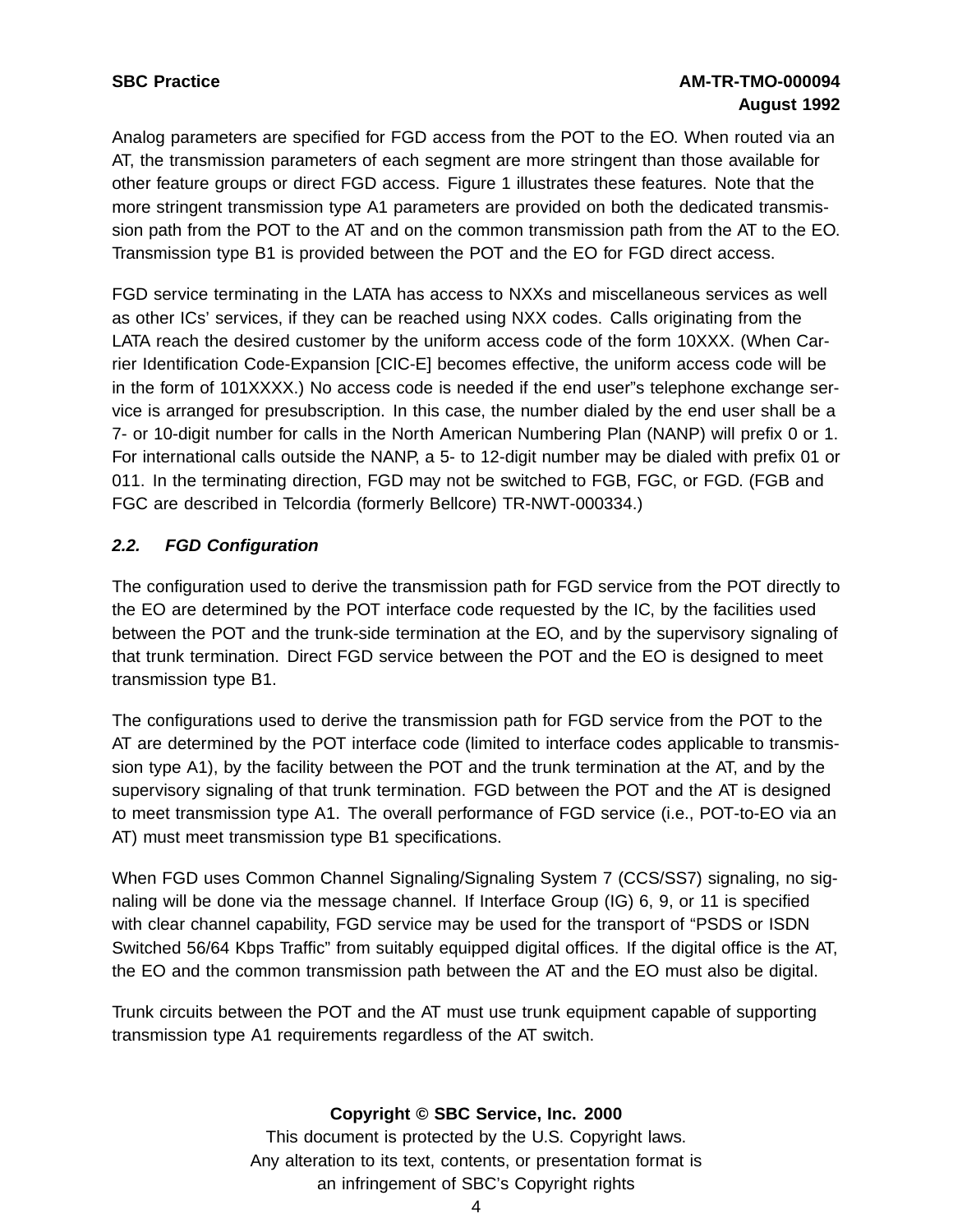FGD tandem access is provided by means of one access tandem between any POT and EO. Interface group designations apply only to the configuration at the POT. Interface group 1 is offered only for direct FGD access to a 2-wire AOC EO. It is not available for direct access to a 4-wire AOC EO, i.e., a digital switch, or for FGD tandem access. The AOC facilities may be 2 wire or 4-wire, or both, but transmission is effective 2-wire and transmission B1 is applicable.

When interface groups 2, 6, 9 or 11 are used, the AOC facilities will be effective 4-wire. Transmission type B1 is applicable for direct POT to EO configurations. Transmission type A1 is applicable to both the POT to AT and AT to EO links of tandem access configurations.

The ACO will provide facilities and trunk terminations on the common transmission path between the AT and EOs which are capable of supporting transmission type A1. Transmission performance between the POT and EO via an AT will be equal to type B1 requirements for direct POT or EO configurations.



**Figure 1. Feature Group D Service Configurations**

# **3. Interface Code Availability By Interface Group For Feature Group D Services**

The access-services connections-rate category provides for the capability and interface arrangements requested by the customer.

## **Copyright © SBC Service, Inc. 2000**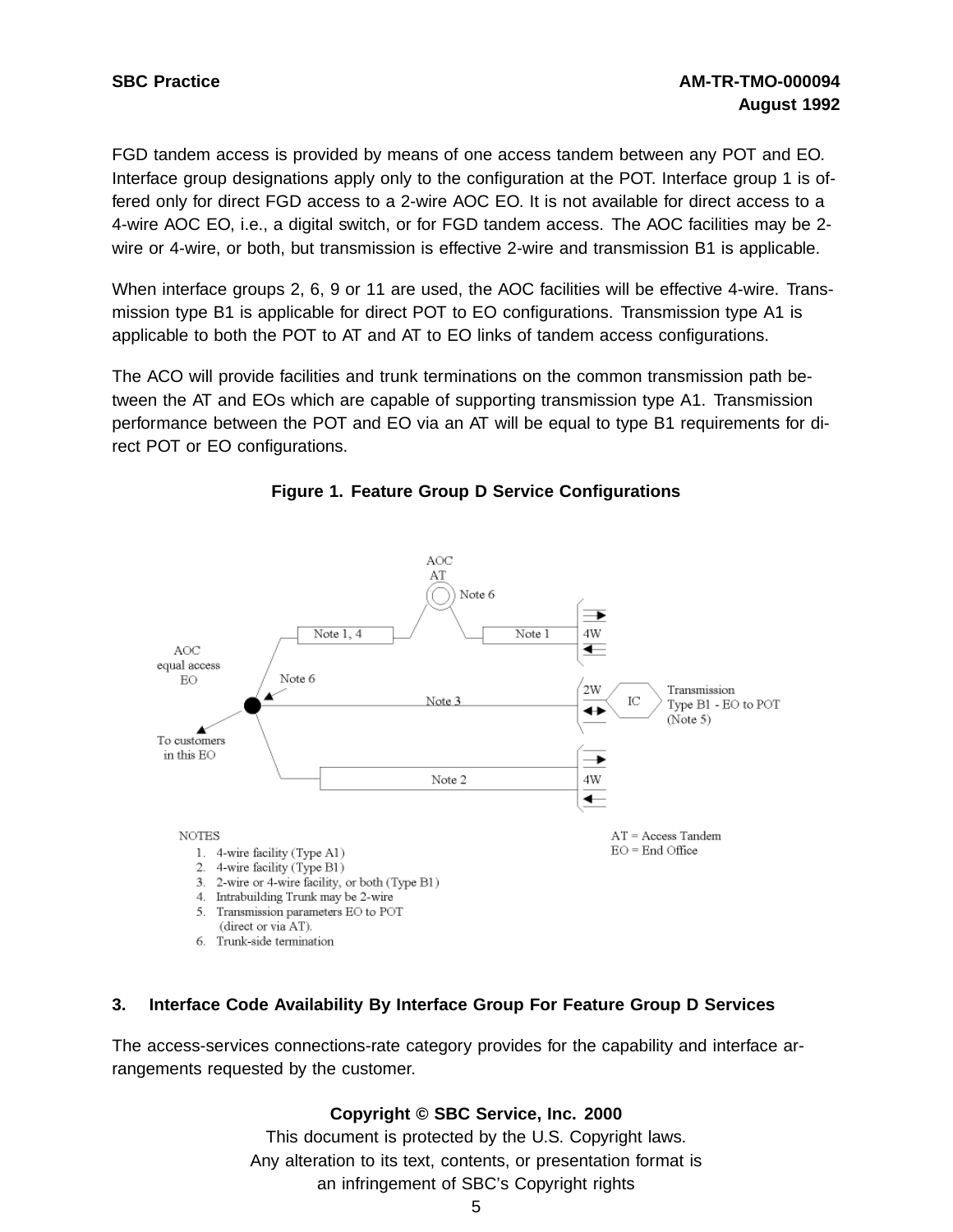Access connections are provided in five separate interface groups. Each interface group provides a specified interface category (e.g., 2-wire, 4-wire, S1, etc.). Where transmission facilities permit, the individual transmission paths between the POT and the First Point of Switching (FPOS) may, at the option of the customer, be provided with optional features.

The POT interface code correlation to AOC switch supervisory signaling operation is classified into two categories by the entry in the column labeled "Availability." These categories are defined as:

- <sup>S</sup> (Standard) The standard combinations of POT interface code to AOC switch supervisory signaling operation are preferred for ease of fully automated design, maintenance, and/or administration. The POT interface code should be selected from these standard combinations where practical. They are currently available where AOC facilities permit, and they should be viewed as the longer-term replacement for transitional interface combinations (see below).
- <sup>T</sup> (Transitional) The transitional combinations of POT interface code to AOC switch supervisory signaling operation will be available for new services where the standard interface combinations may be impractical due to existing equipment arrangements. Transitional combinations may have awkward operational or administrative characteristics that make them undesirable in a mature divested environment where fully autonomous design is the goal.

Table 1 lists the NCI codes available for interface groups 2, 6 and 9 with additional information defining the availability of each offering. The provision of some NCI codes generally requires placement of AOC equipment at the customer's premises. (For E&M-type NCI codes, the placement of AOC equipment is required at the customer's premises.) These codes are denoted with an asterisk (\*).

Table 2 contains the set of DS codes that make up the digital high-capacity interface codes. Interface groups 6 and 9 are briefly described in Paragraphs 3.3 and 3.4.

Table 3 contains the set of FC codes that make up the optical high-capacity interface codes. Interface group 11 is briefly described in paragraph 3.5.

## **3.1. Interface Group 1**

A. Interface group 1 provides 2-wire voice-frequency transmission and is terminated 2-wire at the POT. The interface is capable of transmission of voice and associated signals within the frequency bandwidth of approximately 300 to 3000 Hz. The transmission path between the customer POT and the FPOS may be composed of any configuration typically used in the telecommunications industry for

# **Copyright © SBC Service, Inc. 2000**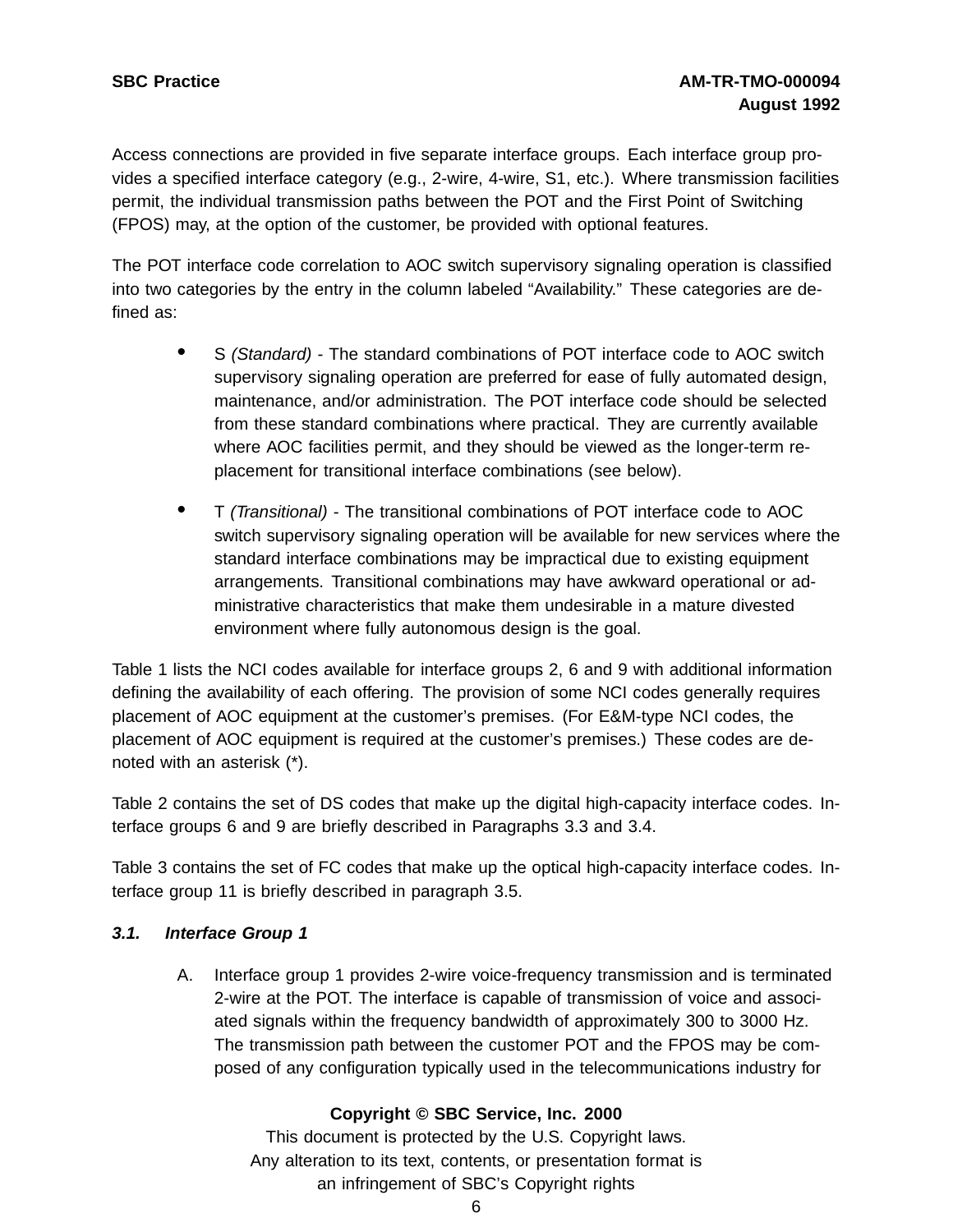the transmission of voice and associated telephone signals within the frequency bandwidth of 300 to 3000 Hz.

- B. Interface group 1 is not provided in association with FGD Access when the FPOS is an AT, or when the FPOS provides only 4-wire terminations.
- C. The interface is ordinarily provided with a standard type of supervisory signaling and may also have an optional type. When the interface is associated with FGD Access, the standard signaling will be reverse-battery. The interface may, at the option of the customer, be provided with E&M lead supervisory signaling of DX supervisory signaling. Where this interface is associated with FGD Access, using Common Channel Signaling/Signaling System Seven (CCS/SS7), no signaling will be done via the message channel.

# **3.2. Interface Group 2**

- A. Interface group 2 provides 4-wire voice-frequency transmission at the POT. The interface is capable of transmission of voice and associated signals within the frequency bandwidth of approximately 300 to 3000 Hz. The transmission path between the POT and the FPOS may be comprised of any facility configuration typically used in the telecommunications industry for the transmission of voice and associated signals.
- B. The interface is provided with a standard or optional type of supervisory signaling. When the interface is associated with FGD Access, the standard signaling will be reverse-battery. The interface may, at the option of the customer, be provided with SF supervisory signaling, E&M lead supervisory signaling, DX supervisory signaling, or tandem channel unit supervisory signaling. Where this interface is associated with FGD Access, using CCS/SS7, no signaling will be done via the message channel.

## **3.3. Interface Group 6**

- A. Interface group 6 provides DS1-level digital transmission at the POT. The interface is capable of transmitting electrical signals at a nominal 1.544 Mbps, with the capability to channelize up to 24 voice-frequency transmission paths.
- B. The interface is provided with individual transmission path bit-stream supervisory signaling. However, Single Frequency (SF) supervisory signaling will be provided at the customer's request if the AOC is employing SF supervisory signaling over a part of the service between the POT and the AOC FPOS. Where this interface is

## **Copyright © SBC Service, Inc. 2000**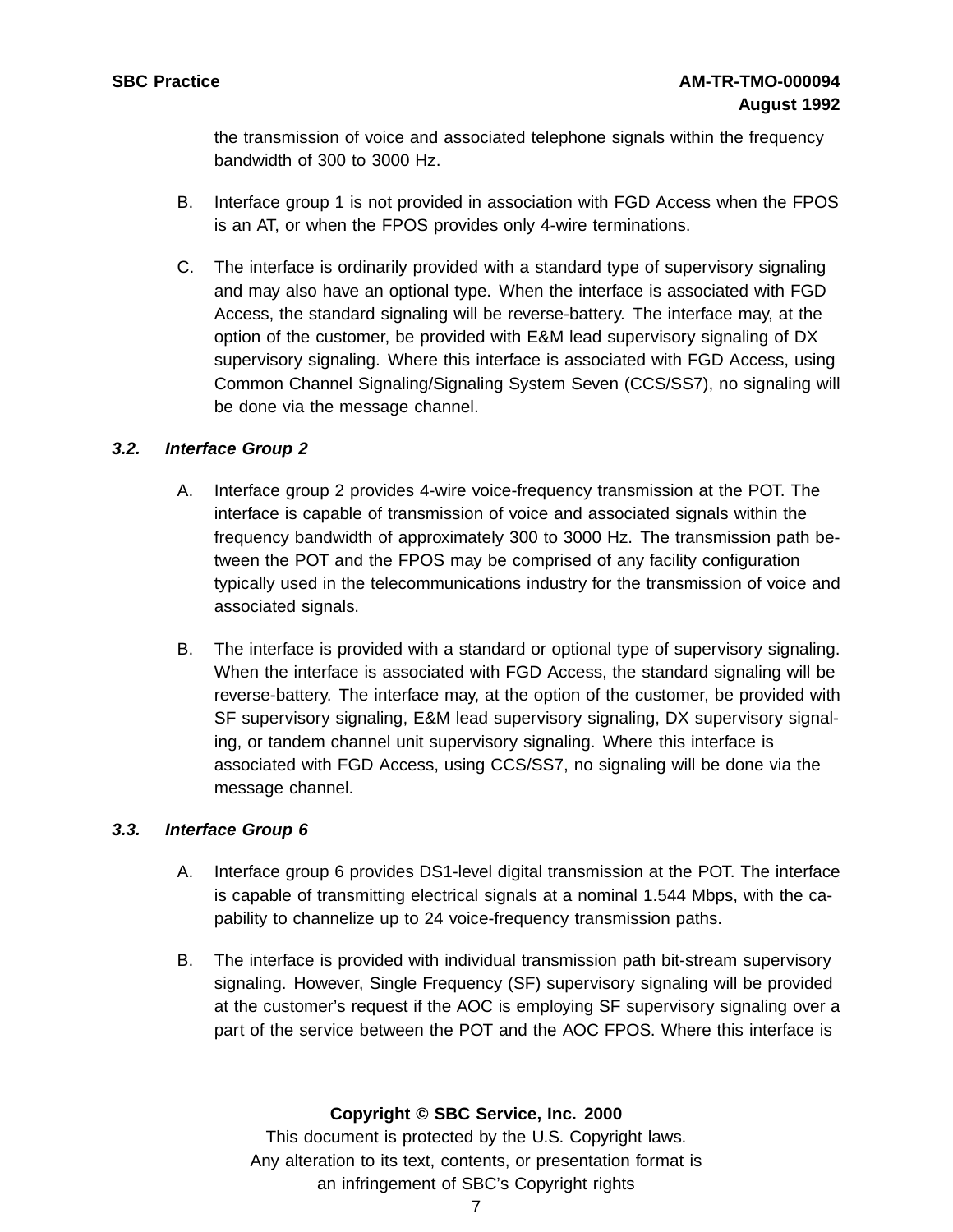associated with FGD Access, using CCS/SS7, no signaling will be done via the message channel.

## **3.4. Interface Group 9**

- A. Interface group 9 provides DS3-level digital transmission at the POT. The interface is capable of transmitting electrical signals at a nominal 44.736 Mbps, with the capability to channelize up to 672 voice-frequency transmission paths.
- B. The interface is provided with individual transmission path bit-stream supervisory signaling. However, SF supervisory signaling will be provided at the customer's request if the AOC is employing SF supervisory signaling over a part of the service between the POT and the AOC FPOS. Where this interface is associated with FGD Access, using CCS/SS7, no signaling will be done via the message channel.

# **3.5. Interface Group 11**

- A. Interface group 11 provides an optical interface. This interface is capable of transmitting asynchronous optical signals at multiples of the DS3 bit rate, either 12 or 24 DS3 equivalent channel capacities.
- B. The interface is provided with individual transmission path bit-stream supervisory signaling. For Common Channel Signaling (CCS), see Section 4 following.

# **3.6. FGD Clear Channel Capability (CCC)**

FGD Service equipped with CCS Signaling and the appropriate IG 6, 9, or 11 interface at the POT may be used for the transport of PSDS or ISDN Switched 64Kbps traffic between suitably equipped digital offices and the POT. If the digital office is an EO, then the AT and the common transport between the EO and the AT must also be digital.

The applicable NC codes for FGD CCC Service are:

- Transmission Type A1: SHSC
- Transmission Type B or B1: SDSC

Additional information on NC codes is available in Telcordia (formerly Bellcore) PUB SR-STS-000307, NC/NCI Code Dictionary Issue 2, December 1990.

# **3.7. Interface Codes 04DS(x)-(x)**

Description: Digital high-capacity interfaces

## **Copyright © SBC Service, Inc. 2000**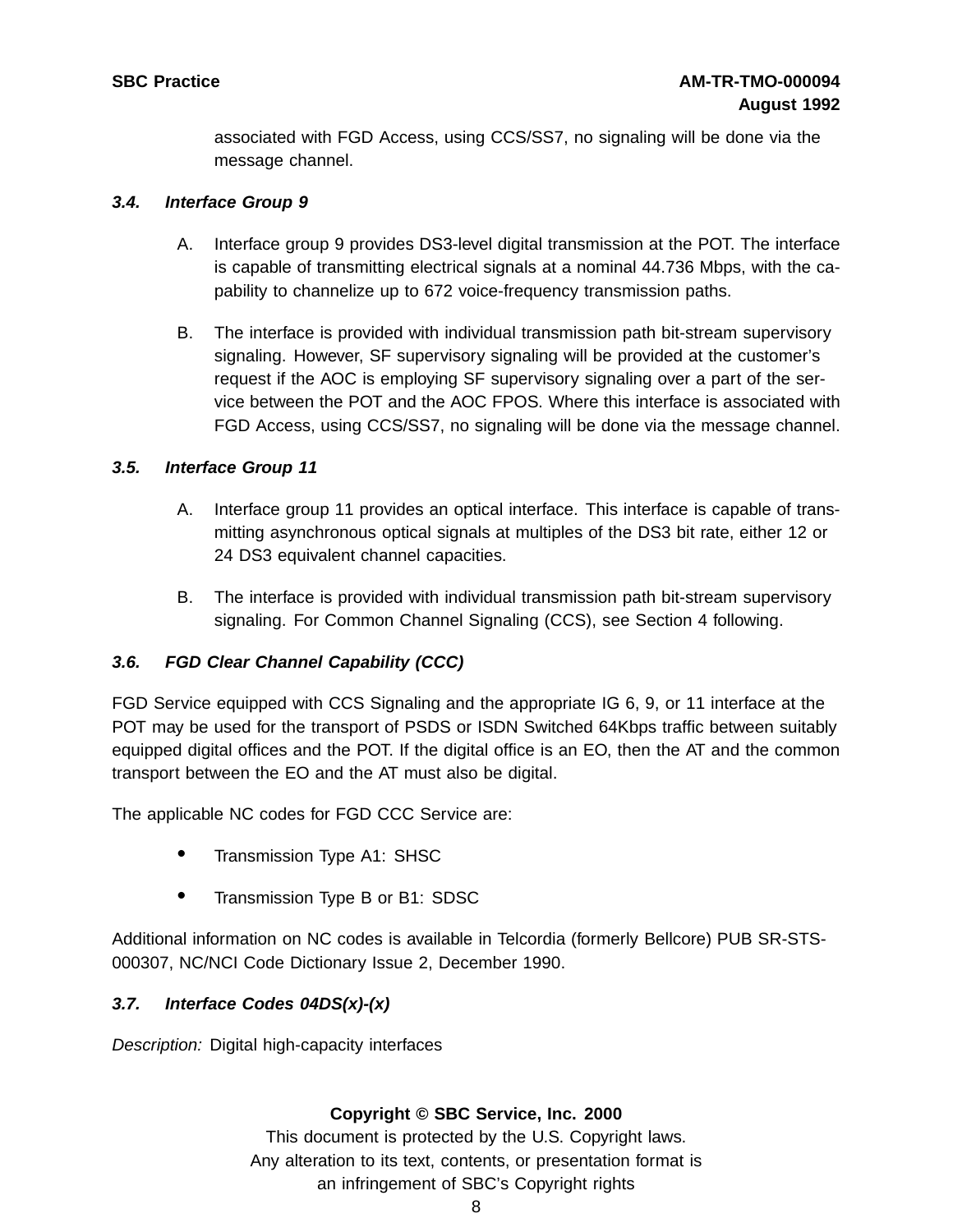All interface codes with a DS protocol are digital high-capacity interfaces. Specifications for the high-capacity interfaces are provided in TA-TSY-000342, High Capacity Digital Special Access Service - Transmission Parameter Limits and Interface Combinations.

The digital high-capacity interface codes applicable to FGD are as follows:

- 04DS9-15
- 04DS9-15B
- 04DS9-15L
- 04DS9-15S
- 04DS9-1S
- 04DS9-44
- 04DS9-44L

# **Figure 2. Digital High-Capacity Interface**



## **3.8. Interface Codes 02FCF-()**

Description: Optical high-capacity interfaces

All interface codes with a FC protocol are optical high-capacity interfaces. A brief definition of these interfaces is given in Section 3.5 of this document.

The optical high-capacity interface codes are as follows:

## **Copyright © SBC Service, Inc. 2000**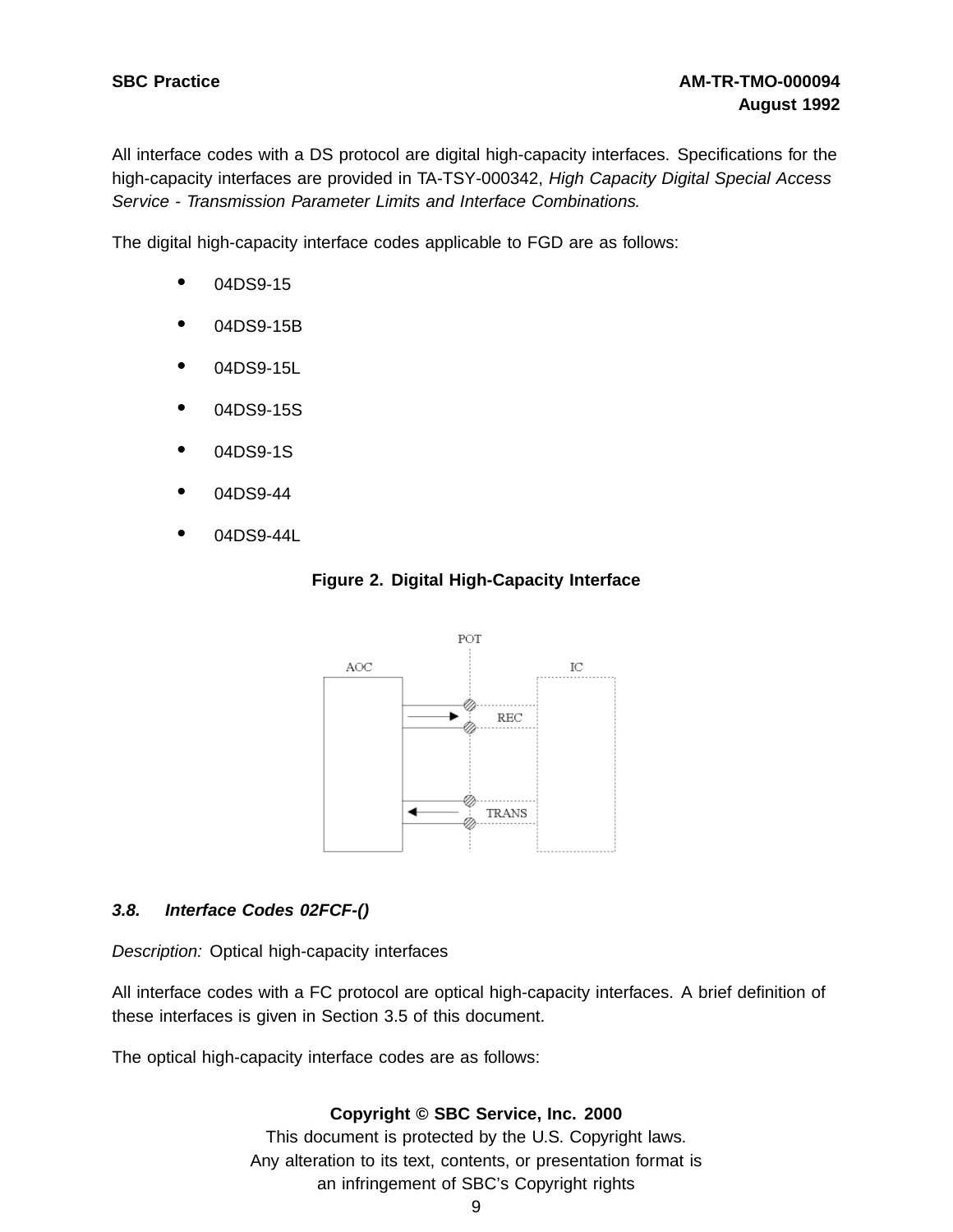- 02FCF-56
- 02FCF-12





**NOTE:** Two fibers are required for full duplex operation.

**Copyright © SBC Service, Inc. 2000**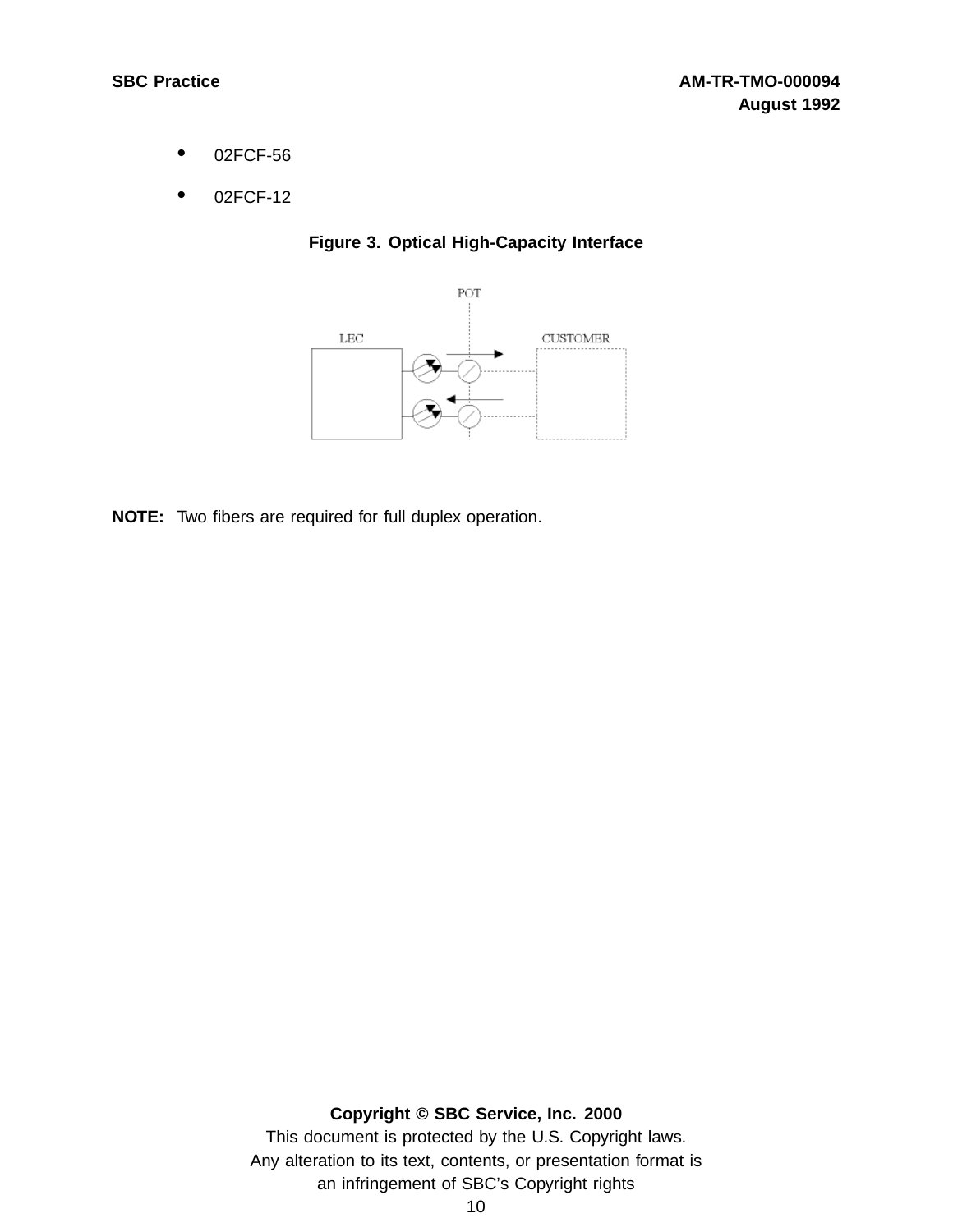| Interface |                       | POT                   | Switched Access |              |
|-----------|-----------------------|-----------------------|-----------------|--------------|
| Group     | AOC Switch            | NCI                   | Service         | Availability |
| (Note 1)  | Supervisory Signaling | Code                  | FGD             | (Note 2)     |
| 1         | RV, EA, EB, EC        | 02DX3                 | Х               | T            |
|           | RV, EA, EB, EC        | 04EA3-E*              | Χ               | S            |
|           | RV. EA, EB, EC        | 04EA3-M*              | Х               | S            |
|           | RV, EA, EB, EC        | 06EB3-E*#             | Х               | S            |
|           | RV, EA, EB, EC        | 06EB3-M*#             | Х               | S            |
|           | EA EB EC              | 06EC3*                | X               | T            |
|           | RV                    | 02RV3-O               | Χ               | S            |
|           | RV                    | 02RV3-T               | X               | S            |
|           | CCS                   | 02NO2                 | X               | S            |
| 2         | RV, EA, EB, EC        | 04SF2                 | Χ               | S            |
|           | EV, EA, EB, EC        | 04DX2                 | Χ               | T            |
|           | RV, EA, EB, EC        | 06EA2-E*              | Χ               | S            |
|           | RV, EA, EB, EC        | 06EA2-M*              | Χ               | S            |
|           | RV, EA, EB, EC        | 08EB2-E*              | X               | S            |
|           | RV, EA, EB, EC        | 08EB2-M*              | X               | S            |
|           | EA, EB, EC            | 08EC2*                | Χ               | S            |
|           | RV.                   | 04RV2-O               | X               | S            |
|           | RV                    | 04RV2-T               | X               | S            |
|           | CCS                   | 04NO2                 | Х               | S            |
|           |                       |                       |                 |              |
| 6         | RV, EA, EB, EC        | 04DS9-15*             | Х               | S            |
|           | RV, EA, EB, EC        | 04DS9-15B             | Χ               | S            |
|           | RV, EA, EB, EC        | 04DS9-15L*            | X               | S            |
|           | RV, EA, EB, EC        | 04DS9-15S             | Χ               | S            |
|           | RV, EA, EB, EC        | 04DS9-1S              | Χ               | S            |
|           | CCS                   | 04DS9-15              | Х               | S            |
|           | CCS                   | 04DS9-15B             | X               | S            |
|           | CCS                   | 04DS9-15S             | Х               | S            |
|           | CCS                   | 04DS69-1S             | X               | S            |
| 9         | RV, EA, EB, EC        | 04DS6-44*             | Χ               | S            |
|           | RV, EA, EB, EC        | 04DS6-44L*            | X               | S            |
|           | $_{\rm CCS}$          | 04DS6-44 <sup>+</sup> | X               | S            |
| 11        | LO, GO                | 02FCF-+               | Х               | S            |
|           | RV, EA, EB, EC        | 02FCF-+               | Х               | S            |
|           | CCS                   | 02FCF-1               | X               | S            |
|           |                       |                       |                 |              |

# Table 1 POT NCI Codes for SAS FG-D

NOTES:

1. ISDN-related CCS provisioning of FGD is covered in TR-NWT-000938. "Network Transmission Interface and Performance Specifications Supporting Integrated Services Digital Network (ISDN)."

2. See Section 3 for definitions of:

 $\mathbf{S} = \mathbf{Standard}$  $T =$ Transitional

\* AOC equipment is generally required at the POT. (When associated with E&M-type NCI codes. AOC equipment is required at the POT.)

# A Customer request for an impedance code of 2 may be honored at the discretion of the AOC.

<sup>†</sup> See Table 3 for the various Protocol Options associated with the DS3 equivalents at the optical interface.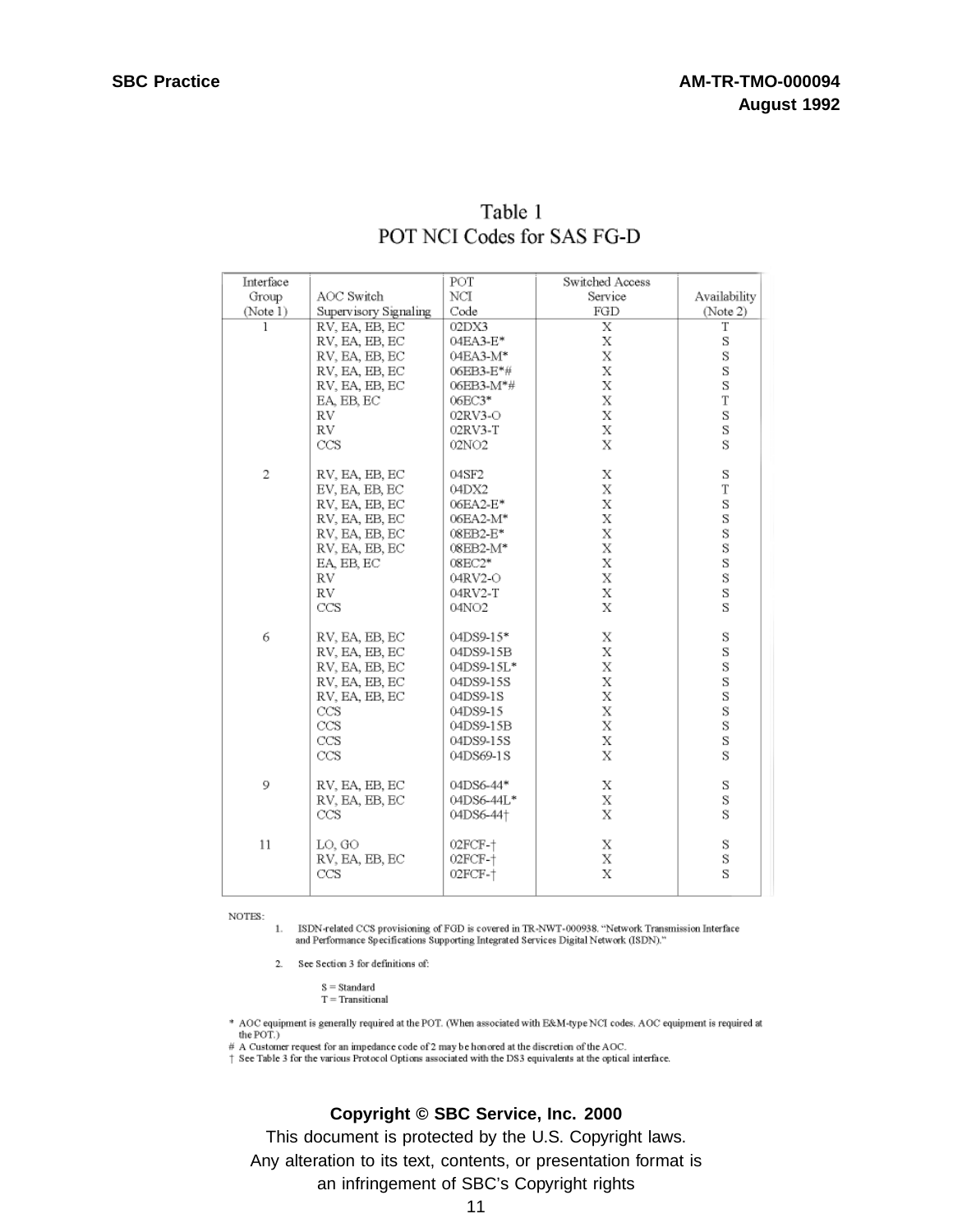# **Table 2. Digital High-Capacity Interfaces**

| Interface<br>Group | <b>Bit Rate</b><br><b>Interface</b><br>Code | Digital     | Supervisory<br>Hierarchy<br>Level | Signaling<br>Per Channel |
|--------------------|---------------------------------------------|-------------|-----------------------------------|--------------------------|
| 6                  | 04DS9-15                                    | 1.544 Mbps  | $DS-1$                            | Bit Stream/CCS           |
|                    | 04DS9-15B                                   | 1.544 Mbps  | $DS-1$                            | Bit Stream/CCS           |
|                    | 04DS9-15L                                   | 1.544 Mbps  | $DS-1$                            | Single Frequency (SF)    |
|                    | 04DS0-15S                                   | 1.544 Mbps  | $DS-1$                            | Bit Stream/CCS           |
|                    | 04DS9-1S                                    | 1.544 Mbps  | $DS-1$                            | Bit Stream/CCS           |
| 9                  | 04DS6-44                                    | 44.736 Mbps | $DS-3$                            | Bit Stream/CCS           |
|                    | 04DS6-44L                                   | 44.736 Mbps | $DS-3$                            | Single Frequency (SF)    |

NOTE: See Paragraph 4 for related information concerning Common Channel Signaling (CCS).

**Table 3. Optical High-Capacity Interface**

| Interface<br>Group | <b>Bit Rate</b><br>Interface<br>Code | Digital      | Supervisory<br>Hierarchy<br>Level | Signaling<br>Per Channel |
|--------------------|--------------------------------------|--------------|-----------------------------------|--------------------------|
| 11                 | 02FCF-56                             | 560/565 Mbps | 12                                | Bit Stream/CCS           |
|                    | 02FCF-12                             | 1.12 Gb/s    | 24                                | Bit Stream/CCS           |

# **4. Common Channel Signaling (CCS)**

Where signaling is done via Common Channel Signaling/Signaling System Seven (CCS/SS7), the existing NCI code set is appropriate with the addition of 02NO2 for non-high capacity interfaces. As in the other cases (e.g, E&M, GS, etc.), the information identifying the type of channel signaling is coded into the Network Channel (NC) code. Unlike the other cases, CCSrelated signaling is separated from the message channel and provided over the CCS network.

# **Copyright © SBC Service, Inc. 2000**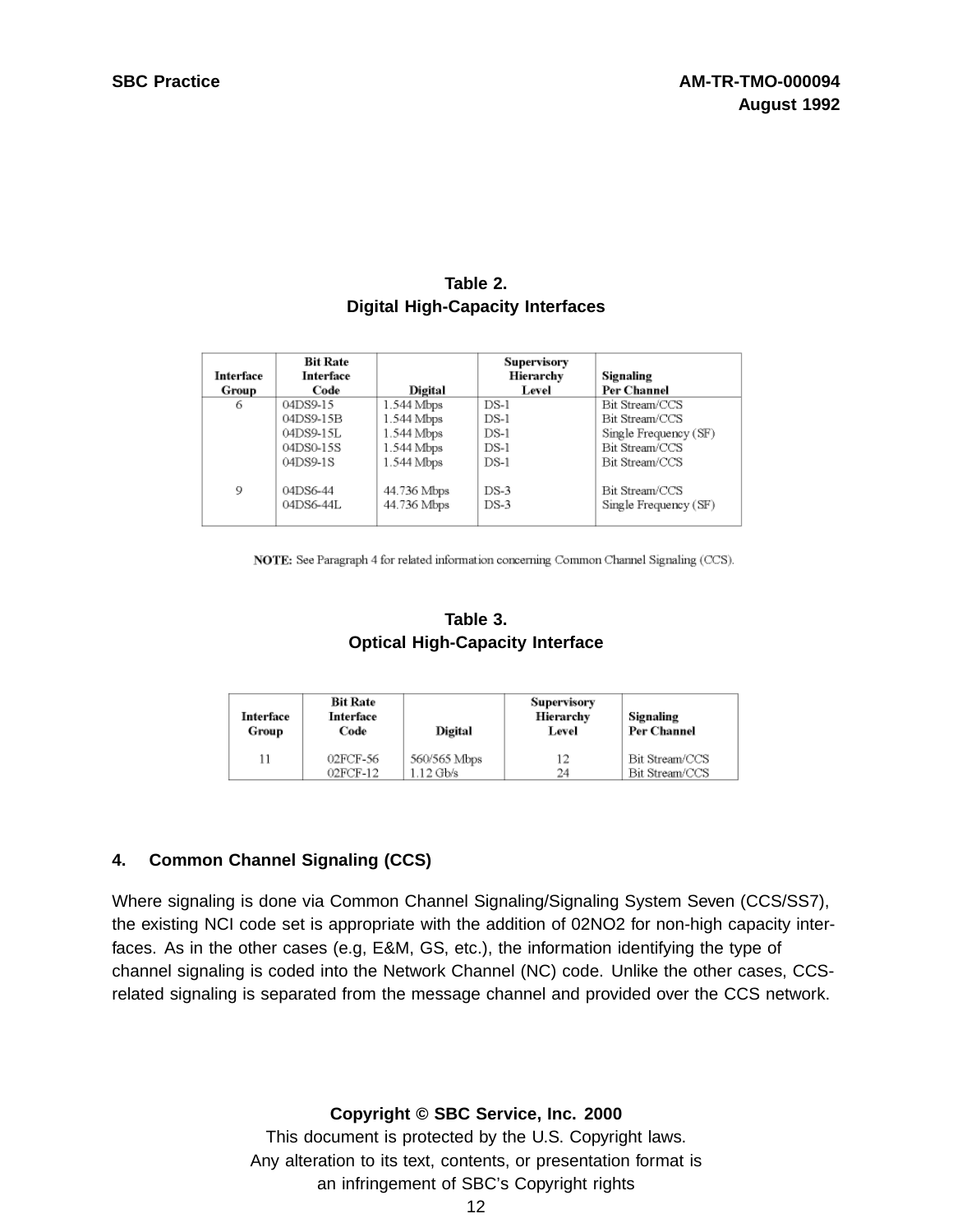Among the Switched Area Services, CCS is also associated with 800 Database. NC codes for this and any other CCS supported services can be found in SR-ISD-000307, "NC/NCI Code Dictionary."

# **5. Digital Trunk Acceptance Tests**

This section introduces optional digital trunk acceptance test guidelines which may be performed in lieu of normal acceptance tests. These tests can be performed when SAS Feature Group D Access is ordered from the AOC and delivered via a digital switch, on digital facilities, and without digital to analog conversion on the AOC portion of the circuit. In cases where the IC has a D/A conversion, the final choice of tests shall rest with the IC.

Digital Acceptance Tests consist of the following:

A cooperative test of the digital transmission facility (as specified below) except in those cases where segments of the service between the AT and EO have existed and are in service.

A cooperative acceptance test of the digital transmission facilities provided with an order for SAS Feature Group D Access service consists of the following:

- One signaling/operational test per trunk.
- One 1004 Hz loss and one C-Notch Noise test per trunk group per digroup in both directions of transmission.
- Error Ratio (BER) test in each direction of transmission using compatible Quasi/ Pseudo Random Signal Source.
	- Acceptable BER should be 10(7) or better for a period of five minutes.
	- The test should be made between the EC DSX, closest to the AOC digital service, and the first IC DSX. The test shall be performed at a mutually agreed upon time during normal business hours, and generally should be performed prior to facility turn-up for service.
	- If the DS-1 facility is connected to a DS-3/HC-3 service, in lieu of cooperative acceptance tests, the AOC will provide a loop-back at the DSX-1 closest to the AOC digital switch toward the MUX and notify the IC the loop-back is in place. The IC can verify the integrity of the DS-1 through the DS-3/HC-3. BER parameters apply.

## **Copyright © SBC Service, Inc. 2000**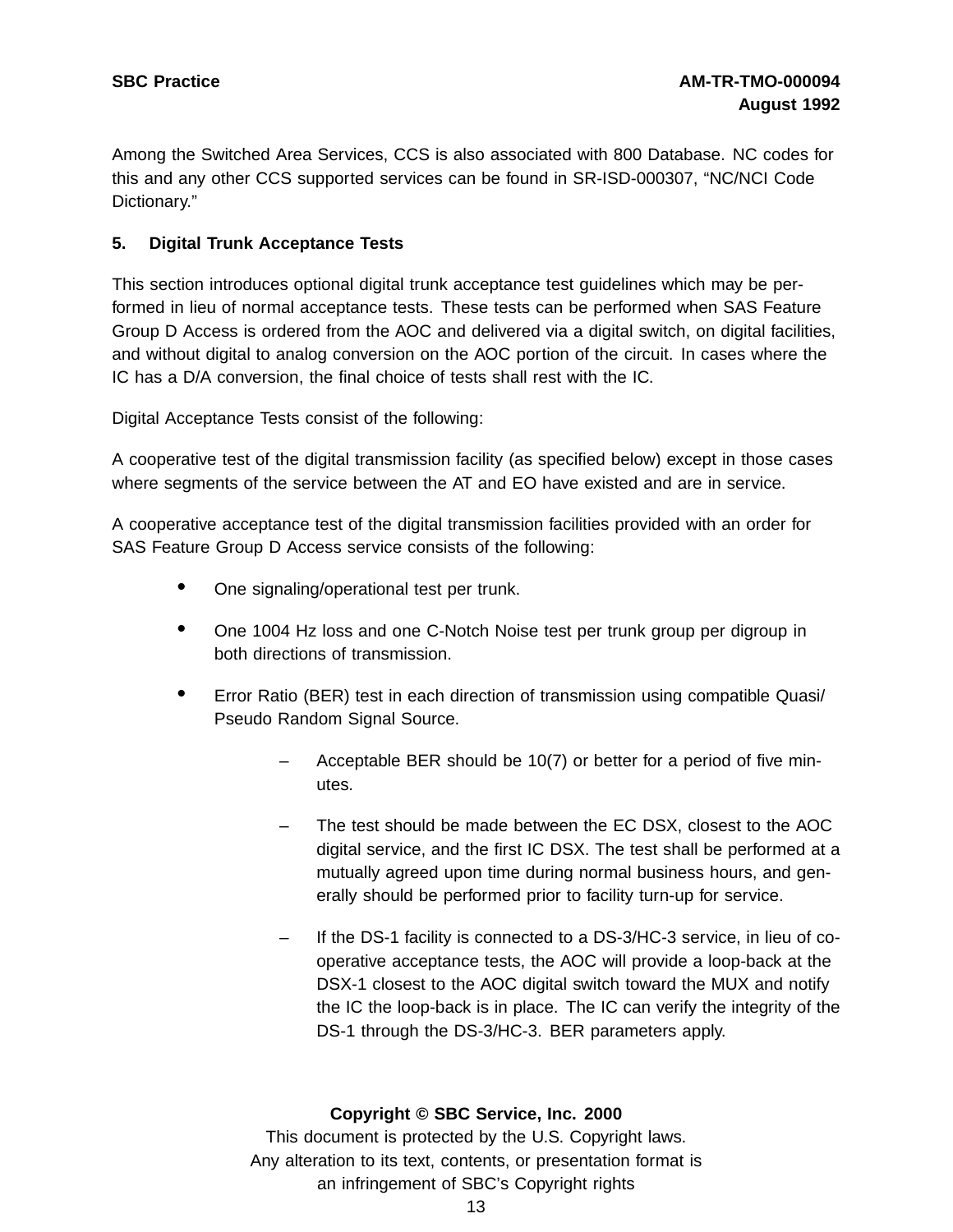These procedures are consistent with industry agreement stated in the Network Operations Forum Installation and Maintenance Responsibilities Document for Feature Groups B, C and D.

## **6. FGD Technical Characteristics**

FGD service configuration are illustrated in Figure 1. FGD may be routed directly from the POT to an AOC AT or EO. This service is terminated on the trunk side of the AOC switch. Winkstart, start-pulsing, and answer-supervisory signaling are sent by the terminating office. Disconnect-supervisory signaling is sent from the originating or terminating office.

When the FGD uses CCS/SS7, no signaling will be done via the message channel.

The AOC will establish a trunk group or groups for the IC to EO or AT switches where FGD is requested. When technical limitations exist, a separate trunk group will be established for each FGD arrangement. Different types of FGD or other switching arrangements may be combined in a single trunk group at the option of the AOC.

Access codes for FGD have the form 10XXX (or101XXXX). An access code is not required for calls to an IC or FGD SAS, if the EU's telephone exchange service is arranged for presubscription to that IC; or if the exchange service location is an AOC public coin telephone, which is presubscribed to a provider of MTS or WATS. The number dialed by the EU will be a 7- or 10 digit number for calls in the NANP. For international calls outside the NANP, a 5- to 12-digit number may be dialed. Prefixes of 0 or 1 may be required before dialing the address number in the NANP. Prefixes of 00 or 011 are required before dialing the address number for calls outside the NANP.

The IC may provide a WATS Dedicated Access Line (DAL) for use with FGD. A DAL provides a connection between a POT or a Centrex CO switch and a switch capable of screening WATS or similar services.

FGD is provided in the terminating direction, where equipment is available, with a 7-digit access to balance (100-type), milliwatt (102-type) test lines, a nonsynchronous or synchronous test line, an automatic transmission measuring (105-type) test line, a data transmission (107-type) test line, a loop-around test line, and short and open circuit test lines.

# **6.1. FGD Optional Features**

See Telcordia (formerly Bellcore) Technical Reference TR-NPL-000258, Compatibility Information for Feature Group D Switched Access Service, October 1985 for details on FGD optional features.

## **Copyright © SBC Service, Inc. 2000**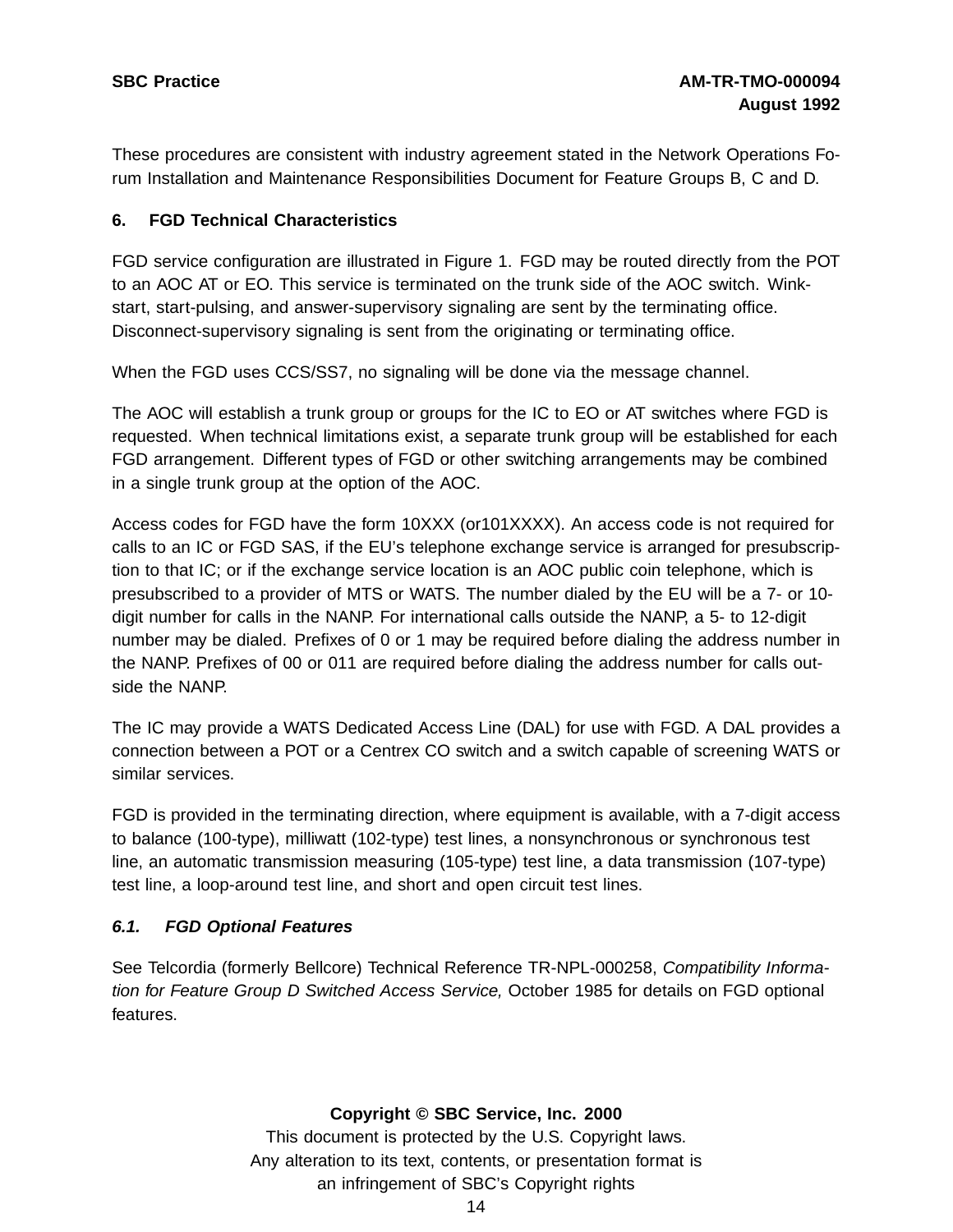

# **Figure 4. Feature Group D Illustration**

## **6.2. FGD Illustrative Applications**

FGD is provided from an IC POT by a direct or AT connection to an EO as shown in Figure 4. The direct POT-to-EO configuration terminates on the trunk side of the AOC EO. The POT-to-AT configuration terminates on the trunk side of the AT switch.

FGD provides a voiceband channel between the POT and the EO. FGD segments have two types of voiceband transmission. Transmission type B1 uses a 2-wire interface at the POT with a 2-wire termination at the directly connected EO, a 4-wire interface at the POT with a 2- or 4-wire termination at the EO, and is only applicable for direct POT-EO configurations. Transmission type A1 uses a 4-wire interface at the POT and the AT. If the AT is an analog switch, a 4-wire trunk termination is used. The facility between the AT and EO also uses transmission type A1. Transmission type A1 has more stringent limits than any other transmission type.

FG-D - CCC may be used for the transport of switched digital data (PSDS-56 and ISDN 56/64) between a digital EO and the POT or a digital AT and the POT.

FGD provides SAS equal access for all ICs.

## **Copyright © SBC Service, Inc. 2000**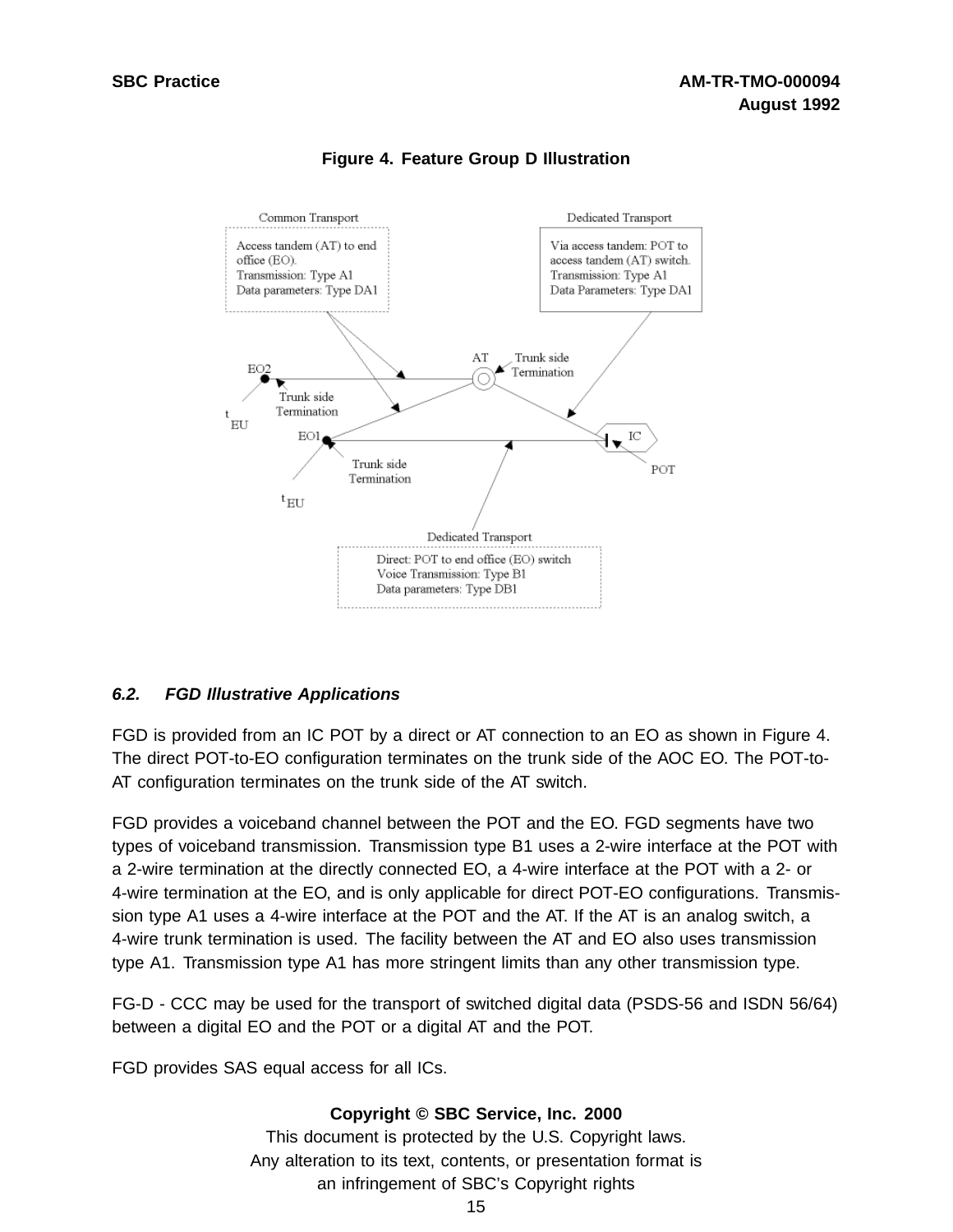# **6.3. FGD Transmission Parameter Limits**

The transmission objectives for FGD equal access service conform to a fixed loss plan for the switched network. FGD access is designed to provide equal transmission performance (as perceived by the EU) between the POT and the AOC EO, whether routed directly or via an AT.

Figure 4 illustrates the FGD equal access transmission plan. The overall AOC-switch-to-ICswitch loss objectives depend on the loss of both the IC-switch-to-POT and the AOC-switch-to-POT segments of the trunk. FGD segments are provided with either transmission type A1 or B1 performance as follows:

- When routed directly to the EO, transmission type B1 is provided.
- When routed to an AT, only transmission type A1 is provided for both the POT-to-AT and AT-to-EO trunks.

Overall POT to EO requirements for FGD provide transmission type B1 performance whether routed directly or via an AT.

Transmission type B1 performance is provided via interface groups 1, 2, 6, 9 and 11. Transmission type A1 performance uses interface groups 2, 6, 9 and 11.

The Modification of Final Judgement (MFJ) requires the AOC to provide an equal access plan to all ICs. Equal transmission will be achieved when trunks are designed as specified in Table 4. The requirements for loss apply between the EO and IC switch, for both direct trunks and connections via access tandem. This goes beyond exchange access which is only the segment between the EO and the POT. Achievement of the desired loss requires AOC/IC cooperation. Compliance with the loss requirements is achieved by provision of the proper levels at the EO and POT.

The design loss is given in Table 4, except as stated in Notes 1 and 2. It is assumed that access tandems are designated as digital or an analog TP2 (i.e., -2 TLP at the switch center). The requirements are independent of routing and the facility type(s) in the connection.

For tandem access, there is an alternate design loss (IC option) for arrangements in which the trunks between the access tandem and the IC switch have a digital POT and interface with the switches as follows:

- digitally with <sup>a</sup> digital IC switch and at VF with an analog TP2 access tandem
- at VF with an analog TP0 IC switch and at VF with an analog TP2 access tandem
- at VF with an analog TP2 IC switch and digitally with a digital access tandem

# **Copyright © SBC Service, Inc. 2000**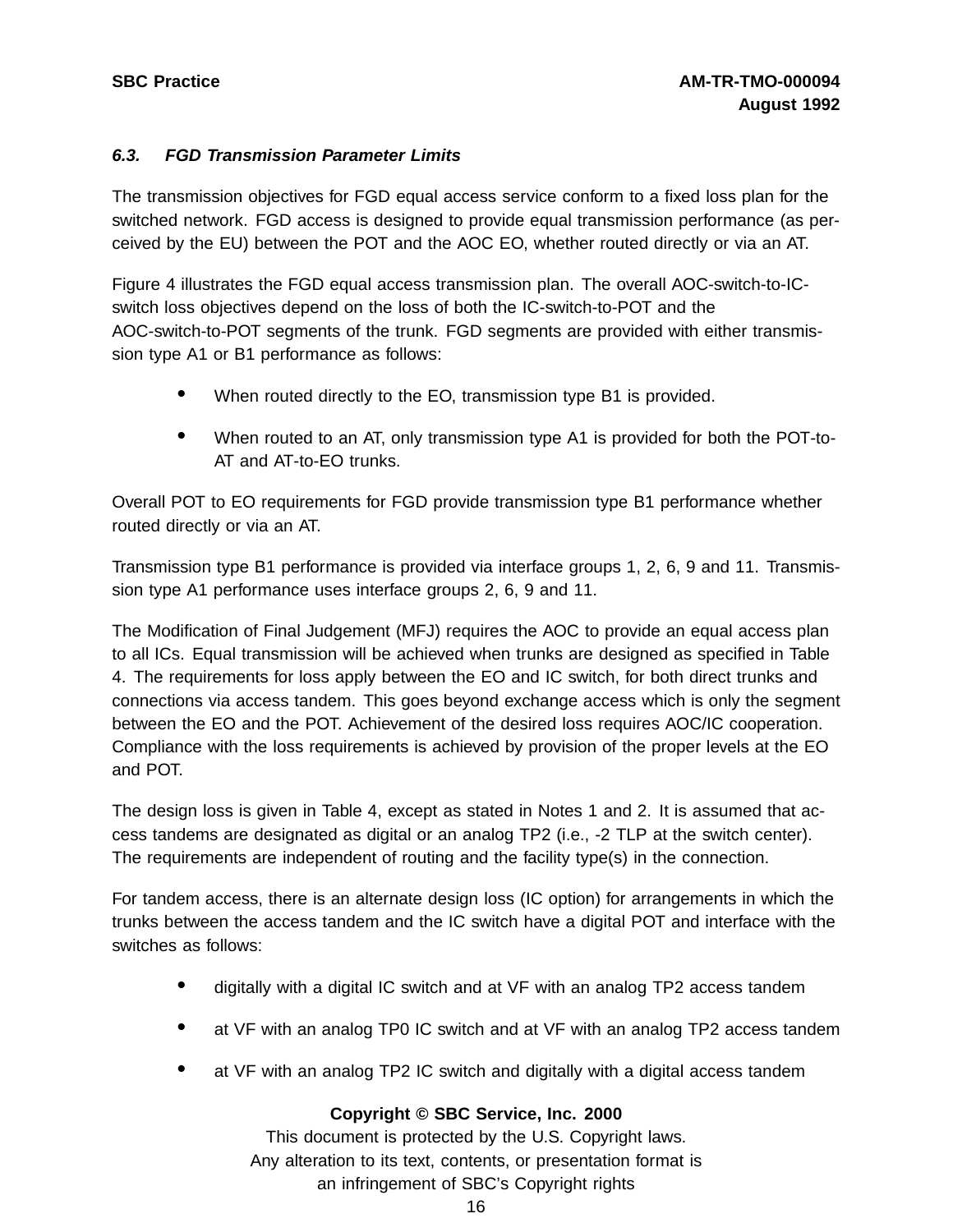The alternative design loss for these arrangements is given in Table 5, except as stated in Notes 1 and 2.

The result of these exceptions and the alternate designs in the tables is a range of acceptable loss values for exchange access. The plan embodied in these requirements achieves a total loss for the combined access and egress links (EO to IC switch + IC switch to EO) of nominally 6 dB, ranging from a low to 4 dB for the case of an analog combined AT/EO at each end or the case of cable with 2-dB loss at each end, to a high of 10 dB for the case of an alternate-design trunk at each end and cable with 4-dB loss at each end. For each design case of Table 4 and Table 5, the access line (loop) interface is assumed to be analog. If the EO is a digital switch, the specified loss includes the effects of encode/decode operations.

# **Table 4. FGD Design Loss in dB Between EO Access Line (Loop) Interface (Analog) and Center of IC Switch**

| IC Switch Type | EO to IC | IC to EO | Notes |
|----------------|----------|----------|-------|
| Digital        |          |          | 1, 2  |
| Analog (TPO)   |          |          | 1.2   |
| Analog (TP2)   |          |          | 1. 2  |

The following notes give exceptions to the basic requirements of Table 4.

# **NOTES:**

1. If a cable facility without gain is used in the access connection, the loss can vary by  $\pm$ 1 dB.

## **Copyright © SBC Service, Inc. 2000**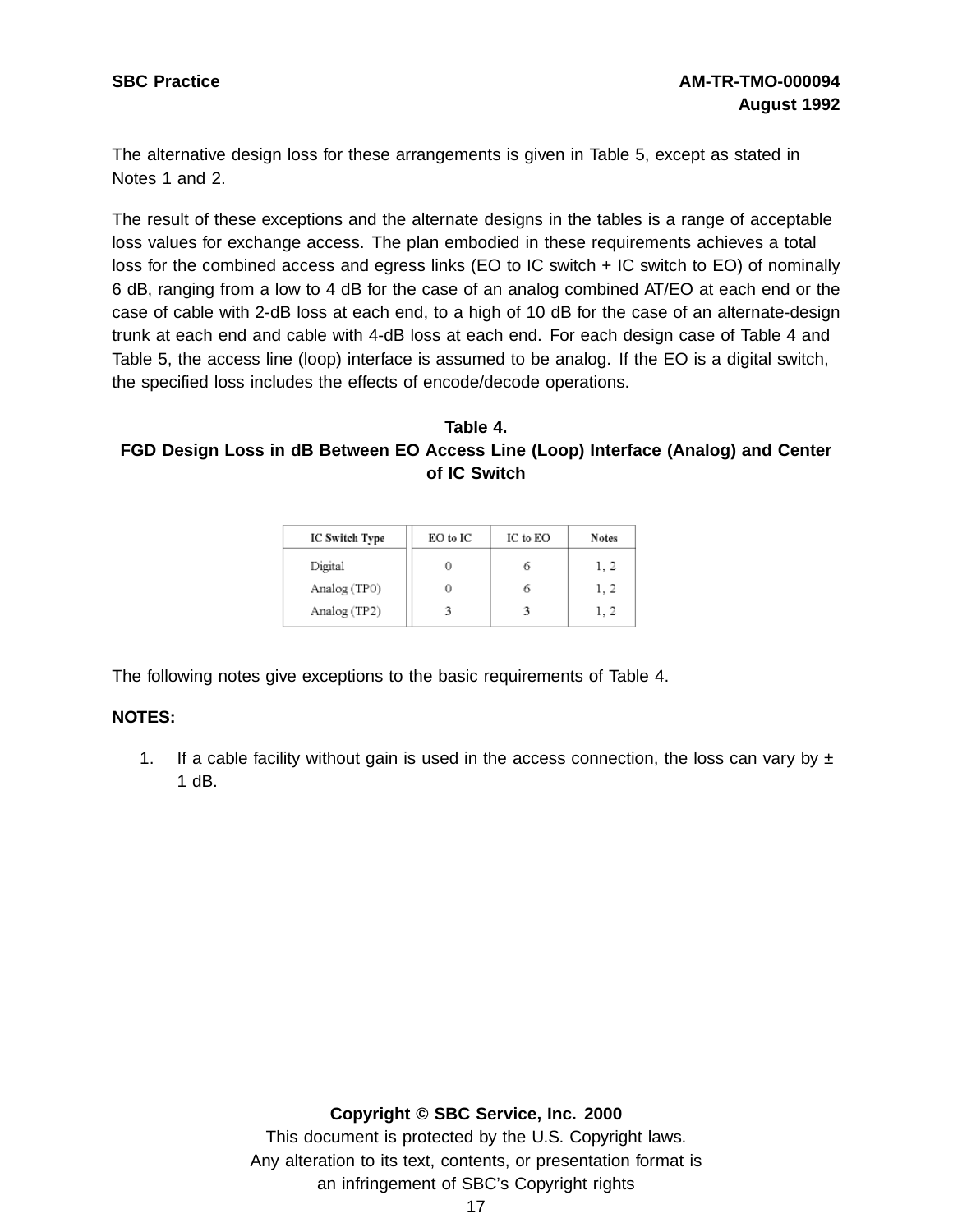2. If the EO is at an analog combined AT/EO, the loss in each direction is 1-dB less. The 4-wire interface at the analog AT should consist of a 4-wire trunk circuit with an interprocessor trunk, a 2.0 -dB switched pad, or the equivalent.

> Table 5 FGD Alternate Design Loss in dB Between EO Access Line (Loop) Interface (Analog) and Center of IC Switch for Tandem Access Using the Applicable Arrangements

| IC Switch Type | EO to IC | IC to EO | Notes |
|----------------|----------|----------|-------|
| Digital        |          |          | 1, 2  |
| Analog (TPO)   |          |          | 1. 2  |
| Analog (TP2)   |          |          |       |

## **NOTES:**

- 1. If a cable facility without gain is used in the access connection, the loss can vary by  $\pm$ 1 dB.
- 2. If the EO is at an analog combined AT/EO, the loss in each direction is 1-dB less. The 4-wire interface at the analog AT should consist of a 4-wire trunk circuit with an interprocessor trunk, a 2.0 -dB switched pad, or the equivalent.

The fixed-loss plan assigns a loss to the entire connection (EU to EU) and this loss is inserted at the receiving end office. The actual requirements, as indicated in this document, are in the form of TLPs at the POT and the AOC switch, which are compatible with equal access transmission design.

Transmission levels at the POT will depend on the interface selected by the IC. Tables 11, 12 and 13 specify the TLPs for equal access-type trunks.

#### **Copyright © SBC Service, Inc. 2000**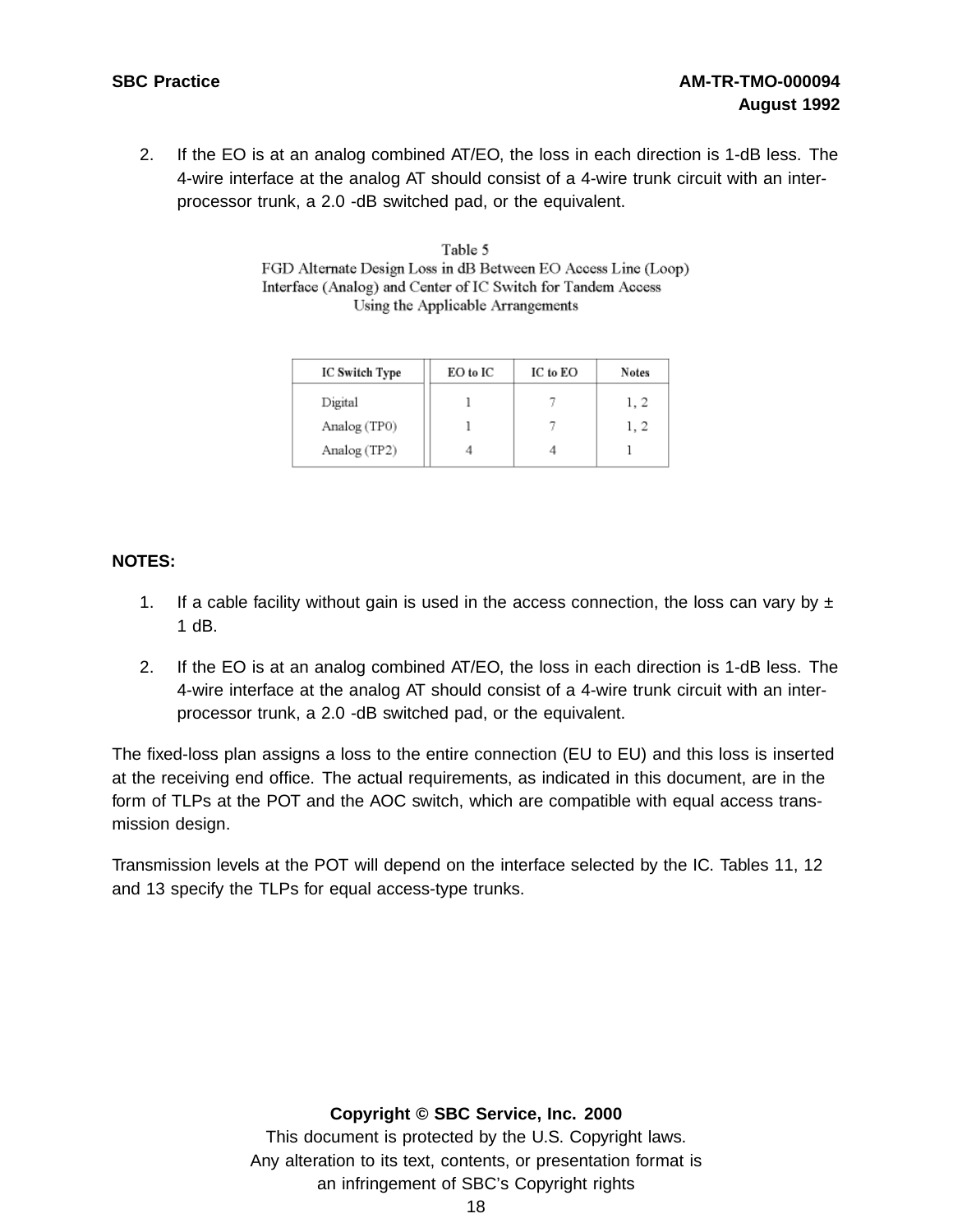Below is a list of tables that address FGD transmission parameter limits.

| Parameter                                                   | Tables |
|-------------------------------------------------------------|--------|
| Loss deviation, attenuation distortion,<br>And echo control |        |
| Message circuit noise                                       |        |
| C-notched noise                                             | 8      |
| )ata                                                        |        |

# **Copyright © SBC Service, Inc. 2000**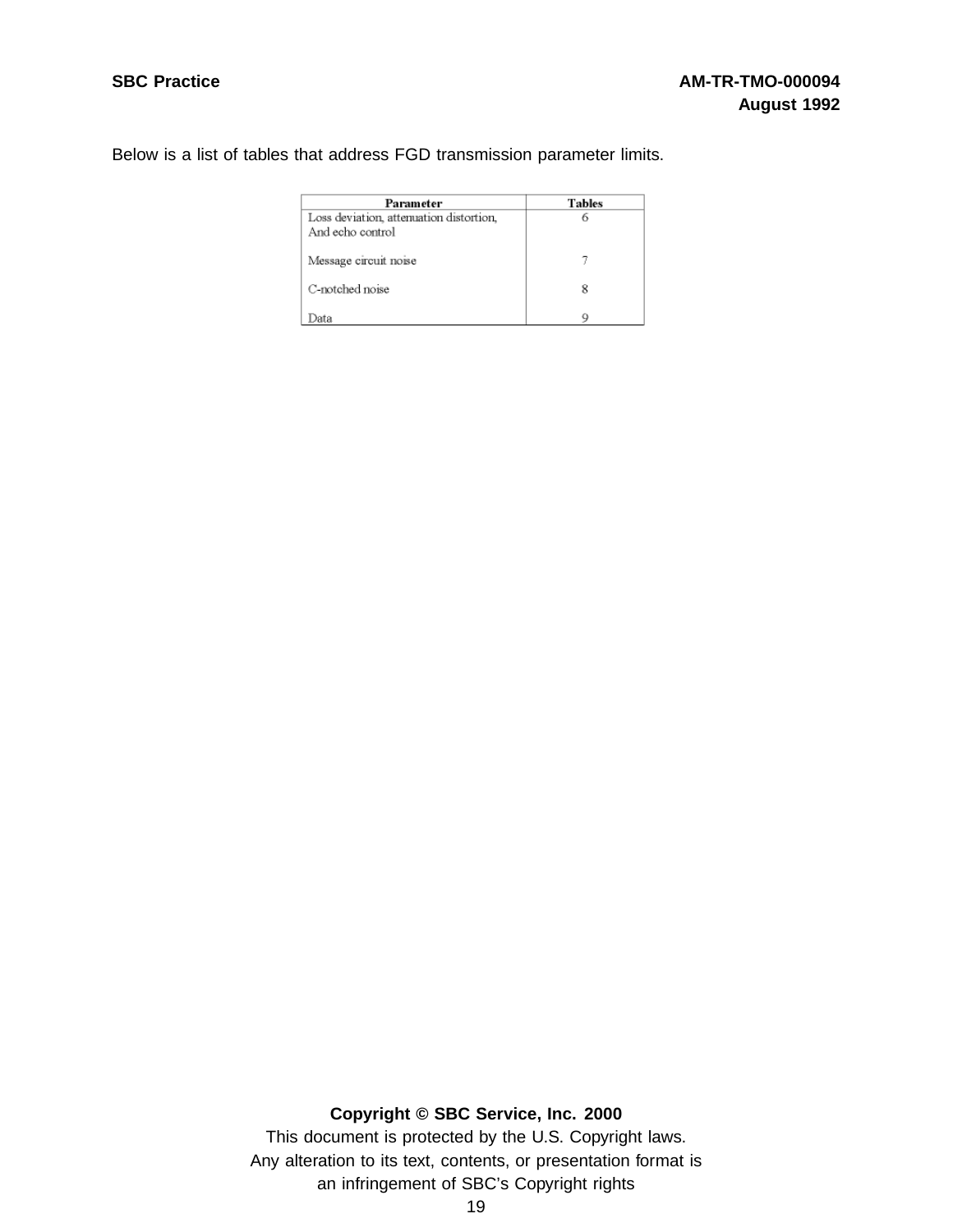#### Table 6 FGD Loss Deviation, Attenuation Distortion, and Echo Control Limits

|                                                                            |                                                                                                              |                        | Type Al                                 |                        |                        | Type B1                |                                         |                        |                        |  |
|----------------------------------------------------------------------------|--------------------------------------------------------------------------------------------------------------|------------------------|-----------------------------------------|------------------------|------------------------|------------------------|-----------------------------------------|------------------------|------------------------|--|
|                                                                            |                                                                                                              |                        | 4-Wire Transmission at<br>POT Interface |                        |                        |                        | 4-Wire Transmission at<br>POT Interface |                        |                        |  |
|                                                                            |                                                                                                              |                        | AL                                      |                        | <b>IAL</b>             |                        | AL                                      | <b>IAL</b>             |                        |  |
|                                                                            | Voice<br>Transmission<br>Parameters                                                                          | Digital                | Analog                                  | Digital                | Analog                 | Digital                | Analog                                  | Digital                | Analog                 |  |
|                                                                            | Loss deviation from<br>EML at 004 Hz<br>$(dB)$ (Note 7)                                                      | ± 0.7                  | ± 0.7                                   | ±1.5                   | ±2.0                   | ± 0.7                  | ± 0.7                                   | ±2.0                   | ± 2.5                  |  |
| Attenuation<br>distortion (dB)<br>(Notes 1, 2, 3 and 8)<br>404 and 2804 Hz |                                                                                                              | $-0.5$<br>to<br>$+1.5$ | $-1.0$<br>to<br>$+2.5$                  | $-1.0$<br>to<br>$+2.0$ | $-1.5$<br>to<br>$+3.0$ | $-1.0$<br>to<br>$+2.0$ | $-1.5$<br>to<br>$+3.5$                  | $-1.5$<br>to<br>$+2.5$ | $-2.0$<br>to<br>$+4.0$ |  |
|                                                                            | Echo control<br>(Notes 4, 5, 6 and 9)<br>(a) Measures at<br>the POT to EO<br>(Direct):<br>ERL.<br><b>SRL</b> | NA.<br>NA              | NA<br>NA                                | <b>NA</b><br>NA        | NA<br>NA               | 21<br>14               | 21<br>14                                | 16<br>11               | 16<br>11               |  |
| (b)                                                                        | Measured at<br>the POT to AT:<br>ERL.                                                                        | 27                     | 27                                      | 25                     | 25                     | NA                     | NA                                      | NA                     | NA                     |  |
| (c)                                                                        | SRL<br>Measure at<br>the POT to EO<br>(via the AT):                                                          | 20                     | 20                                      | 18                     | 18                     | NA                     | NA                                      | NA                     | NA                     |  |
|                                                                            | ERL                                                                                                          | 21                     | 21                                      | 16                     | 16                     | <b>NA</b>              | NA                                      | <b>NA</b>              | NA                     |  |
|                                                                            | <b>SRL</b>                                                                                                   | 14                     | 14                                      | 11                     | 11                     | NA                     | NA                                      | NA                     | NA                     |  |

AL = Acceptance Limit

Taxable<br>
IAL = Immediate Action Limit<br>
ERL = Echo Return Loss<br>
SRL = Singing Return Loss<br>
NA = Not applicable

#### **NOTES:**

1. Loss deviation at 404 Hz and 2804 Hz relative to the AML at 1004 Hz. The "+" means more loss and the "-" means less than at the reference frequency.

#### **Copyright © SBC Service, Inc. 2000**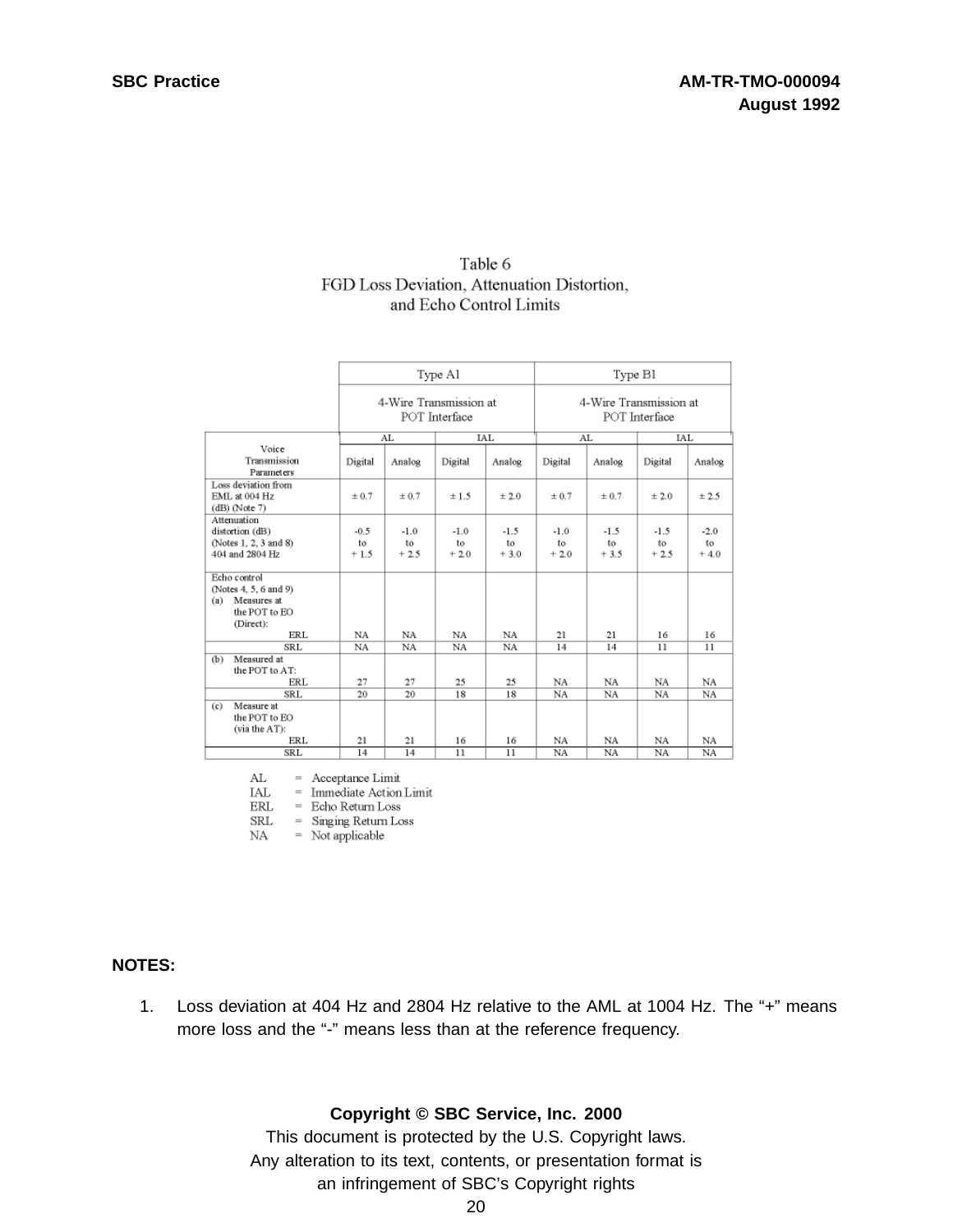- 2. In the case of analog facilities POT-EO, when the POT is an interface with SF signaling, an IAL of -1.0 to  $+$  3.5 dB, and an AL of -1.0 to  $+$  2.5 dB apply between the AOC's SF unit, and the POT.
- 3. In the case of analog facilities POT-AT, when the POT is an interface with SF signaling, an IAL of -1.0 to  $+$  3.0 dB, and an AL of -0.5 to  $+$  2.5 dB apply between the AOC's SF unit, and the POT.
- 4. Echo control is specified in dB as return loss at 2-wire interfaces and as Equal Level Echo Path Loss (ELEPL) at 4-wire interfaces.
- 5. Both the low-band and high-band test must meet the SRL limits specified.
- 6. Measured only if the AT and/or EO is a 2-wire switch.
- 7. In the case of POT 2-wire transmission interface, the acceptance limits for loss deviation are  $\pm$  0.7 with gain and  $\pm$  1.2 without gain. The IAL is  $\pm$  2.0 dB for digital facilities and  $\pm$  2.5 for analog facilities.
- 8. In the case of POT 2-wire transmission interface, the acceptance limit for attenuation distortion is -1.5 to  $+$  5.0, and the IAL is -2.0 to  $+$  5.5 for analog facilities. The AL is -1.0 to  $+ 2.0$  and the IAL is -1.5 to  $+ 2.5$  for digital.
- 9. In the case of POT 2-wire transmission interface, acceptance limits are 18 dB for ERL and 10 dB for SRL. The IALs are 13 dB for ERL and 6 dB for SRL.

#### **Copyright © SBC Service, Inc. 2000**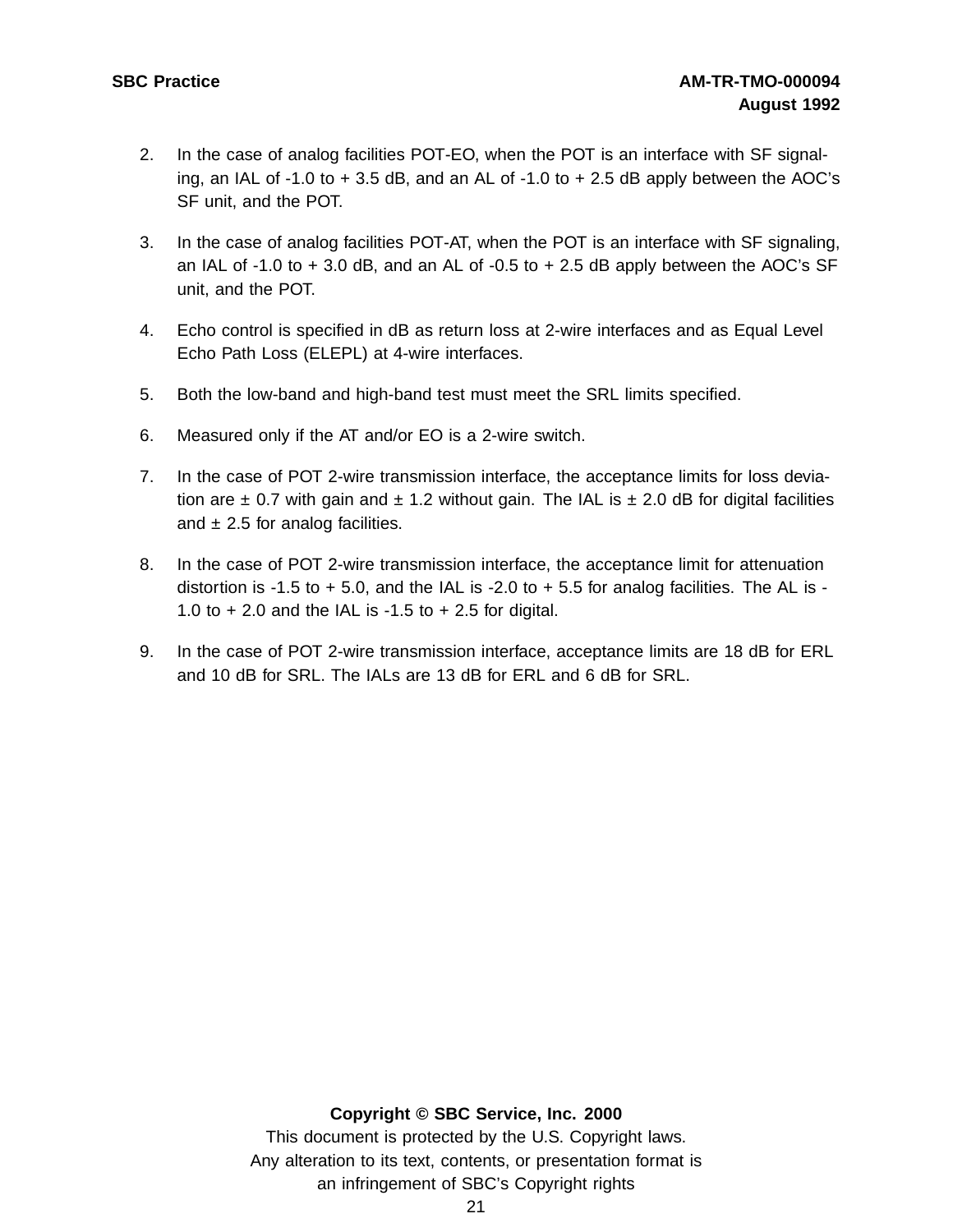| Mileage    |         | <b>Transmission Type A1</b> | <b>Transmission Type B1</b> |        |  |  |
|------------|---------|-----------------------------|-----------------------------|--------|--|--|
| Limits     | Digital | Analog                      | Digital                     | Analog |  |  |
|            |         |                             |                             |        |  |  |
| IAL        |         |                             |                             |        |  |  |
| 0 to 50    | 28      | 33                          | 30                          | 34     |  |  |
| 51 to 100  | 28      | 35                          | 30                          | 36     |  |  |
| 101 to 200 | 28      | 37                          | 30                          | 38     |  |  |
| 201 to 400 | 28      |                             | 30                          | 41     |  |  |
| 400<br>⋗   | 28      | 42                          | 30                          | 43     |  |  |
|            |         |                             |                             |        |  |  |
| AL         |         |                             |                             |        |  |  |
| 0 to 50    | 26      | 30                          | 28                          | 31     |  |  |
| 51 to 100  | 26      | 32                          | 28                          | 33     |  |  |
| 100 to 200 | 26      | 34                          | 28                          | 35     |  |  |
| 201 to 400 | 26      | 37                          | 28                          | 38     |  |  |
| >400       | 26      | 39                          | 28                          | 40     |  |  |

#### Table 7 **C-Message Noise Limits and Feature** Group D (See Notes 1,2)

All Limits in dBrnC0

## **NOTES:**

- 1. For analog channels derived from cable facilities only or from digital facilities with cable extensions, the limits are the same as the digital limits if the cable is 15 miles or less; add 3 dB if the cable is longer than 15 miles.
- 2. For a digital EO using digital loss, add 1 dB to the digital acceptance limits for the terminal (POT-to-EO) direction.

# **Table 8.**

# **C-Notched Noise - Limits for Feature Group D (Measured with - 16dBm0 Holding Tone Applied)**

|        |         | <b>Transmission Type A1</b> | <b>Transmission Type B1</b> |        |  |
|--------|---------|-----------------------------|-----------------------------|--------|--|
| Limits | Digital | Analog                      | Digital                     | Analog |  |
| IAL    | 40      | 45                          | 42                          | 47     |  |
| AL     | 39      | 4 <sub>1</sub>              | 41                          | 43     |  |

## **Copyright © SBC Service, Inc. 2000**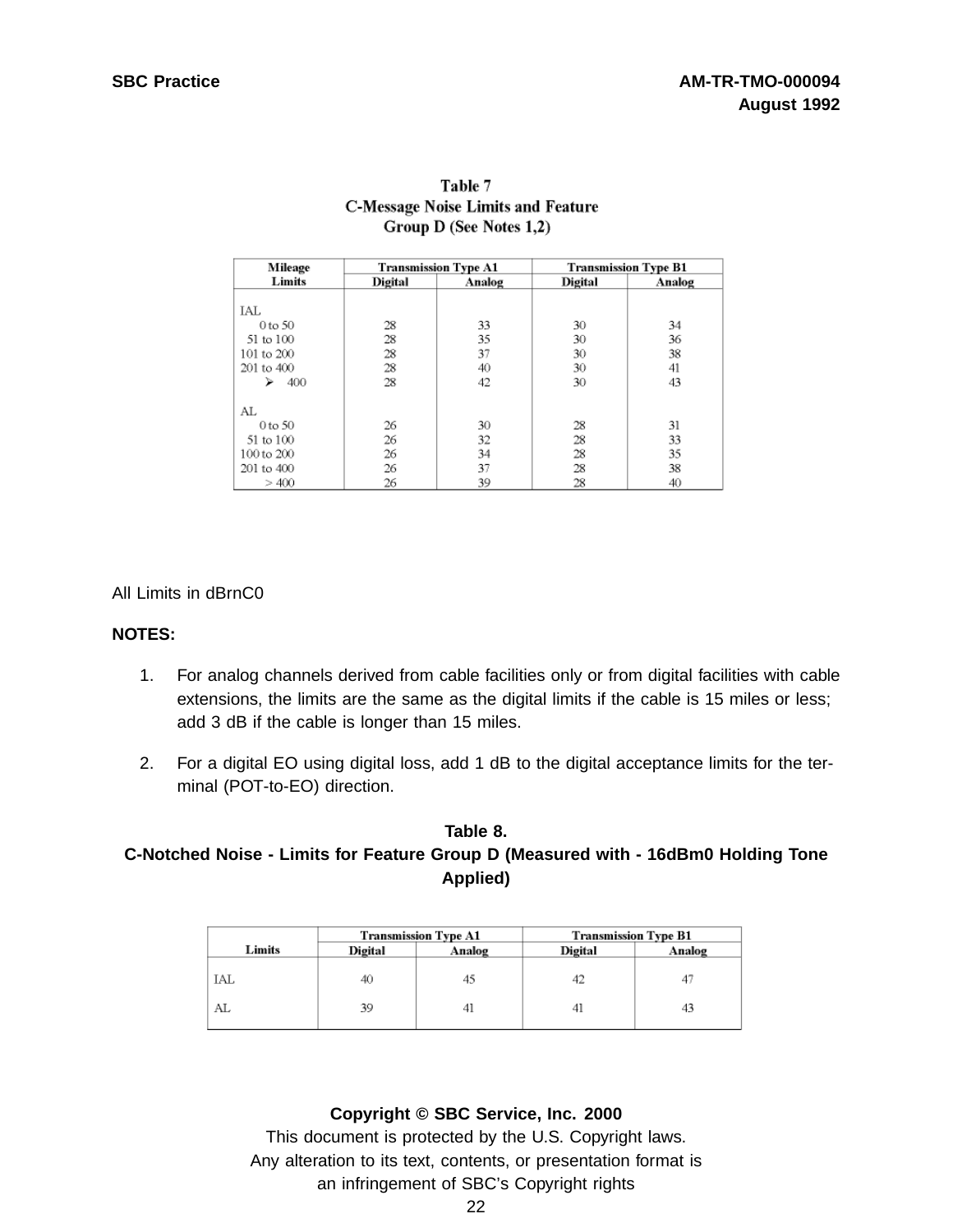#### All Limits in dBrnC0

#### **NOTES:**

- 1. C-notched noise measurements are not required for analog noncompandored facility combinations.
- 2. In the case of digital EOs using digital loss, 2 dB should be added to the limit values for digital facilities, while 1 dB should be added for analog facilities.
- 3. For analog channels derived from digital facilities with cable extensions, the limits are the same as the digital limits.
- 4. Limits apply to all facility lengths.

|                                                                           | Data Type DA1                          |                                         |                                     | Data Type DB1                         |                                        |                                          |                                    | POT-EO                               |                                                       |
|---------------------------------------------------------------------------|----------------------------------------|-----------------------------------------|-------------------------------------|---------------------------------------|----------------------------------------|------------------------------------------|------------------------------------|--------------------------------------|-------------------------------------------------------|
|                                                                           |                                        | <b>IAL</b>                              | RL                                  |                                       |                                        | <b>IAL</b>                               |                                    | RL                                   |                                                       |
| Data Transmission<br>Parameters                                           | Digital                                | Analog                                  | Digital                             | Analog                                | Digital                                | Analog                                   | Digital                            | Analog                               | <b>SAL</b><br>(Note 6)                                |
| Signal to C-notched noise<br>ratio (Notes 1, 2, 3)                        | 34dB                                   | 30.5 dB                                 | 35 dB                               | 34.5 dB                               | 32 dB                                  | 28.5 dB                                  | 33 dB                              | 32.5 dB                              | 31 dB                                                 |
| Envelope delay distortion<br>(Note 4)                                     |                                        |                                         |                                     |                                       |                                        |                                          |                                    |                                      |                                                       |
| (a) 604 Hz<br>(b) 2804 Hz                                                 | $400$ us<br>210 <sub>us</sub>          | 1200 us<br>$800 \ \mu s$                | 350 us<br>$195 \text{ }\mu\text{s}$ | $1050$ $\mu$ s<br>590 us              | 720 us<br>$400 \ \mu s$                | 1450 us<br>$1100$ us                     | 600 us<br>350 us                   | 1300 us<br>$800 \text{ }\mu\text{s}$ | $1500 \,\mathrm{\mu s}$<br>$1000 \text{ }\mu\text{s}$ |
| Intermodulation distortion                                                |                                        |                                         |                                     |                                       |                                        |                                          |                                    |                                      |                                                       |
| Second order (R2)<br>(a)<br>Third order (R3)<br>(b)                       | 46 dB<br>50 dB                         | 34 dB<br>32 dB                          | 52 dB<br>52 dB                      | 38 dB<br>52 dB                        | <b>RFS</b><br><b>RFS</b>               | 33 dB<br>31 dB                           | $42 \text{ dB}$<br>42dB            | 37dB<br>34 dB                        | 40 dB<br>40dB                                         |
| Amplitude Jitter                                                          |                                        |                                         |                                     |                                       |                                        |                                          |                                    |                                      |                                                       |
| 4Hz to 300 Hz<br>(a)<br>20 Hz to 300 Hz<br>(b)                            | 3.9%<br>3.3%                           | 6.4%<br>4.6%                            | 2.9%<br>2.7%                        | 3.4%<br>2.5%                          | 5.8%<br>4.7%                           | 8.9%<br>4.7%                             | 3.8%<br>3.4%                       | 4.7%<br>3.6%                         | 6%<br>5%                                              |
| <b>Phase Jitter</b>                                                       |                                        |                                         |                                     |                                       |                                        |                                          |                                    |                                      |                                                       |
| 4 Hz to 300 Hz<br>(a)<br>(b)<br>20 Hz to 300 Hz                           | $2.7^{\circ}$ p-p<br>$2.5^{\circ}$ p-p | $11.0^{\circ}$ p-p<br>$7.0^{\circ}$ p-p | $1.8a$ p-p<br>$1.5^{\circ}$ p-p     | $10.0^{\circ}$ p-p<br>$5.8^\circ$ p-p | $4.4^{\circ}$ p-p<br>$3.4^{\circ}$ p-p | $14.4^{\circ}$ p-p<br>$7.7^{\circ}$ p-p. | $3.0^{p}$ p-p<br>$2.5^{\circ}$ p-p | $11.0e$ p-p<br>$6.1^{\circ}$ p-p     | $10^{\circ}$ p-p<br>$6.5^{\circ}$ p-p                 |
| Frequency shift, impulse<br>noise, phase hits, gain hits<br>and dropouts. | <b>RFS</b>                             | <b>RFS</b>                              | <b>RFS</b>                          | <b>RFS</b>                            | <b>RFS</b>                             | <b>RFS</b>                               | <b>RFS</b>                         | <b>RFS</b>                           | <b>RFS</b>                                            |
|                                                                           |                                        |                                         |                                     |                                       |                                        |                                          |                                    |                                      |                                                       |

| Table 9                      |  |
|------------------------------|--|
| FGD Data Transmission Limits |  |

RL = Restoral Limit<br>
SAL = Service Affecting Limit<br>
IAL = Immediate Action Limit<br>
RFS = Requires Further Study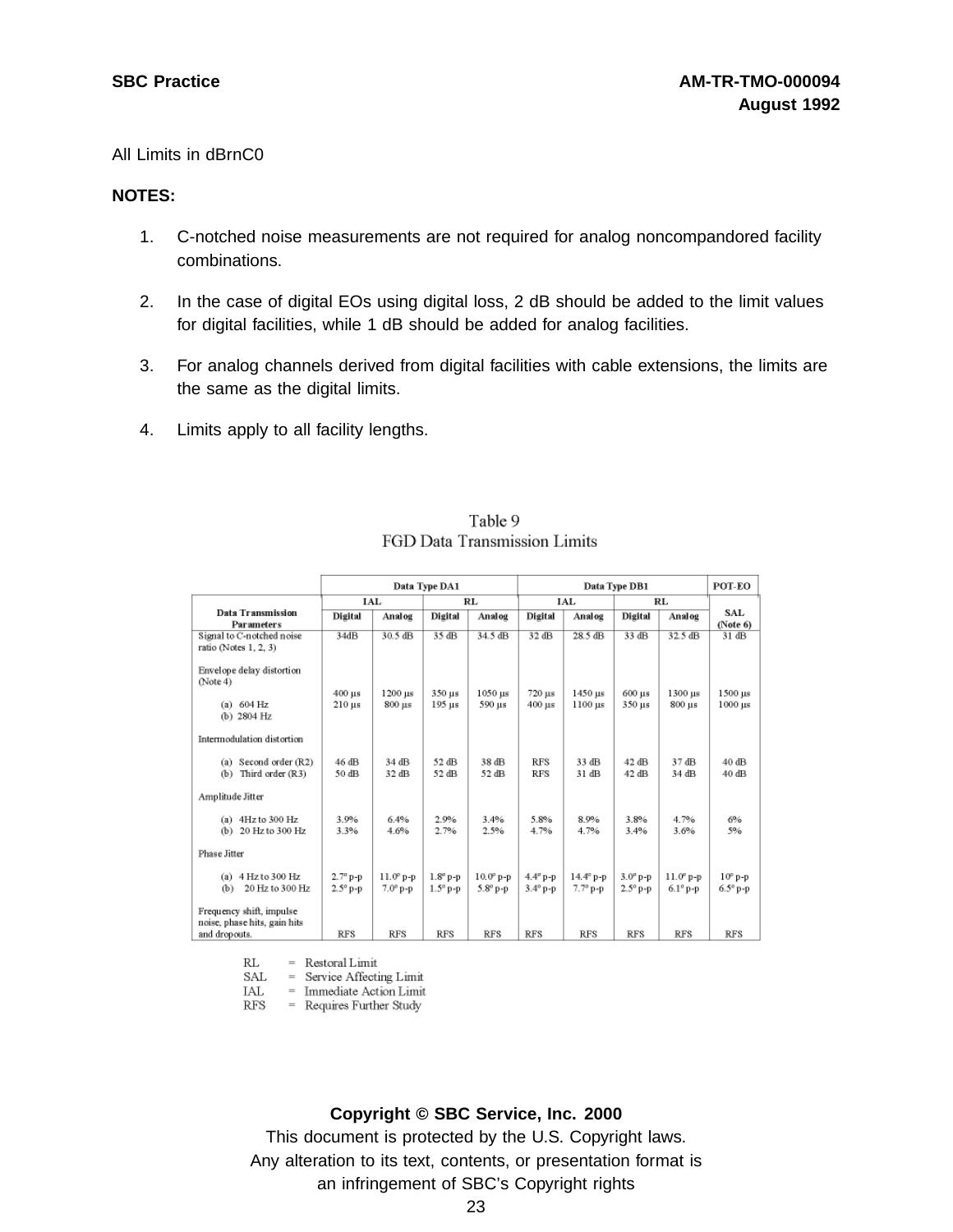# **NOTES:**

- 1. Using a -13dBm0 1004 Hz holding tone.
- 2. In the case of measurements with digital losses in the test path, reduce digital values by 2 dB, analog IAL by 0.5 dB, and analog RL by 1.5 dB.
- 3. For analog channels derived from digital facilities with cable extensions of one mile or less, the limits are the same as the digital limits.
- 4. These measurements reflect the minimums relative to EDD at 1704 Hz and 1804 Hz.
- 5. Specifications unavailable. See Telcordia (formerly Bellcore) Publication TR-NWT-000334, Issue 2, September 1990.
- 6. In some cases, Service Affected Limits (SAL) are more restrictive than the associated RL and IAL values. The AOCs are committed only to providing performance according to the RL and IAL values shown.

## **Copyright © SBC Service, Inc. 2000**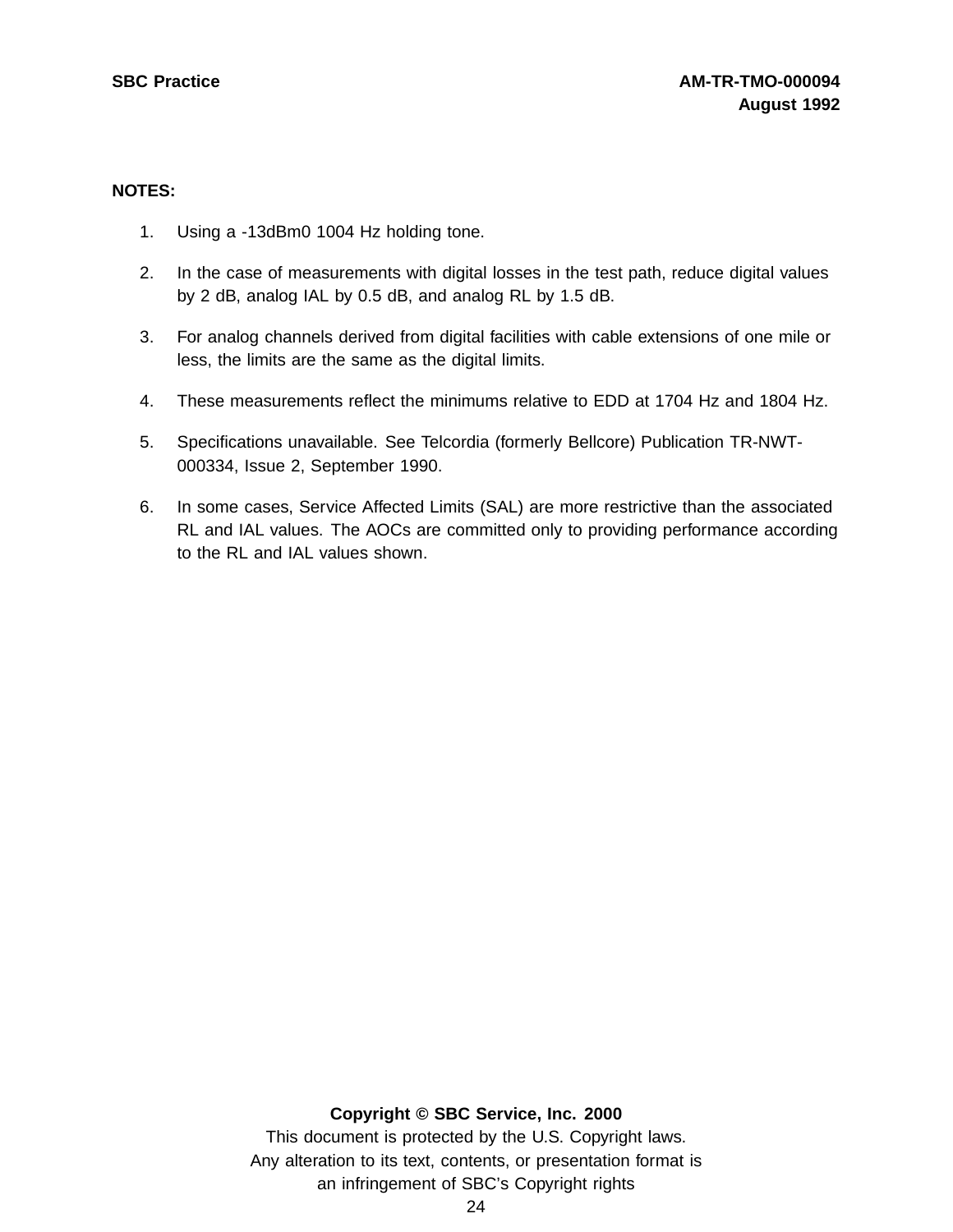## **7. FGD Interface Code Availability**

Table 10 lists the available interface codes for FGD services. The codes S and T in the "Availability" column indicates the offering as standard or transitional as defined in Section 3.

| <b>AOC Switch</b>            |                                            |              |
|------------------------------|--------------------------------------------|--------------|
| <b>Supervisory Signaling</b> | <b>POT Interface Codes</b>                 | Availability |
| Loop reverse battery (RV)    | *02RV3-T, *02RV3-O, *04EA3-M, 04DA,        |              |
|                              | *04EA3-E, *06EB3-M, *06EB3-E,              |              |
|                              | *04RV2-T, *04RV2-O, *06EA2-M,              |              |
|                              | *06EA2-E, *08EB2-M, *08EB2-E,              |              |
|                              | **04SF2, 08EC2, 02FCF                      |              |
|                              | 04DX2†, 02DX3†,                            |              |
| E&M                          | #04EA3-M. #04EA3-E, 06EB3-M, 06EB3-E,      | S            |
|                              | 06EA2-M. 06EA2-E. 08EB2-M.                 |              |
|                              | 08EB2-E, 04DS, **04SF2, 08EC2, 04AH, 02FCF |              |
|                              | 02DX3, 04DX2, 06EC3                        |              |
| CCS                          | 02N02, 04N02, 04DS, 02FCF                  | S            |

Table 10 **FGD POT Interface Code Combinations** 

\* When the AOC utilizes carrier facilities, E&M lead supervisory signaling will generally be the standard signaling at the POT (with SF or DX as alternatives).

- | Only available when the AOC utilizes carrier facilities.
- $\#$  An IC request for an impedance code of 2 may be honored at the discretion of the AOC.
- \*\* Where AOC facilities are available.

## **7.1. FGD Transmission Level Points (TLPs) and Interface Codes**

Tables 11 and 12 list TLPs at the AOC switch and at the POT for FGD circuits. Table 13 shows the digital signal and corresponding interface code at the POT.

**Copyright © SBC Service, Inc. 2000**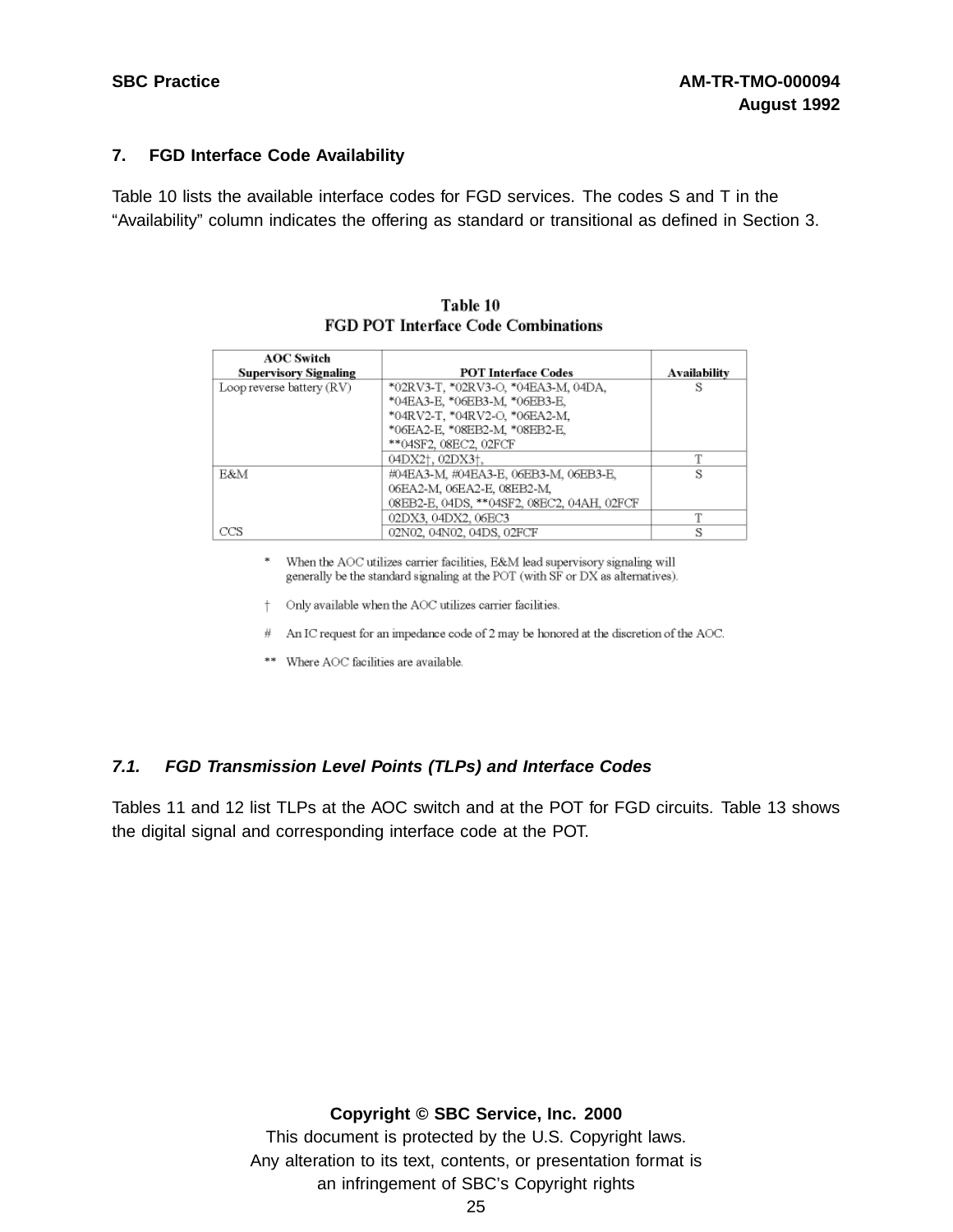## Table 11 FGD TLPs at the AOC Switch

| Access<br>Arrangement | Transmission<br>Type | AOC TLP<br>(Measured at Switch Test Position) |     | <b>Notes</b> |
|-----------------------|----------------------|-----------------------------------------------|-----|--------------|
|                       |                      | Trans                                         | Rec |              |
|                       |                      |                                               |     |              |
| Digital               |                      |                                               |     |              |
| Direct                | Вl                   | $\Omega$                                      | -6  | 1, 7         |
| Analog                |                      |                                               |     | $1-6$ ,      |
| Direct                | B1                   | 0                                             | -6  | 10           |
| Digital               |                      |                                               |     |              |
| Access                | A1                   | 0                                             | -6  | 1, 7         |
| Tandem                |                      |                                               |     |              |
| Analog                |                      |                                               |     |              |
| Access                | Al                   | $\Omega$                                      | -5  | 8, 9, 10     |
| Tandem                |                      |                                               |     |              |

## **NOTES:**

- 1. A receive TLP of -5 dB may be provided when specified if the IC switch has a 2-dB test pad value.
- 2. For POT 2-wire transmission interface without gain, transmit TLP [TLP(t)] is 0, and TLP(R) is -4 to -7. See Notes 4 and 5.
- 3. For POT 2-wire transmission interface with gain, transmit TLP [TLP(T)] is 0, and TLP(R) is -6. See Notes 1, 4 and 6.
- 4. The IC does not specify receive TLPs for POT 2-wire transmission interface. They are determined by the POT transmit TLP and the AOC circuit loss.
- 5. The receive TLP at the AOC switch for POT 2-wire transmission interface without gain is equivalent to the POT transmit TLP minus 2 to 4 dB.

## **Copyright © SBC Service, Inc. 2000**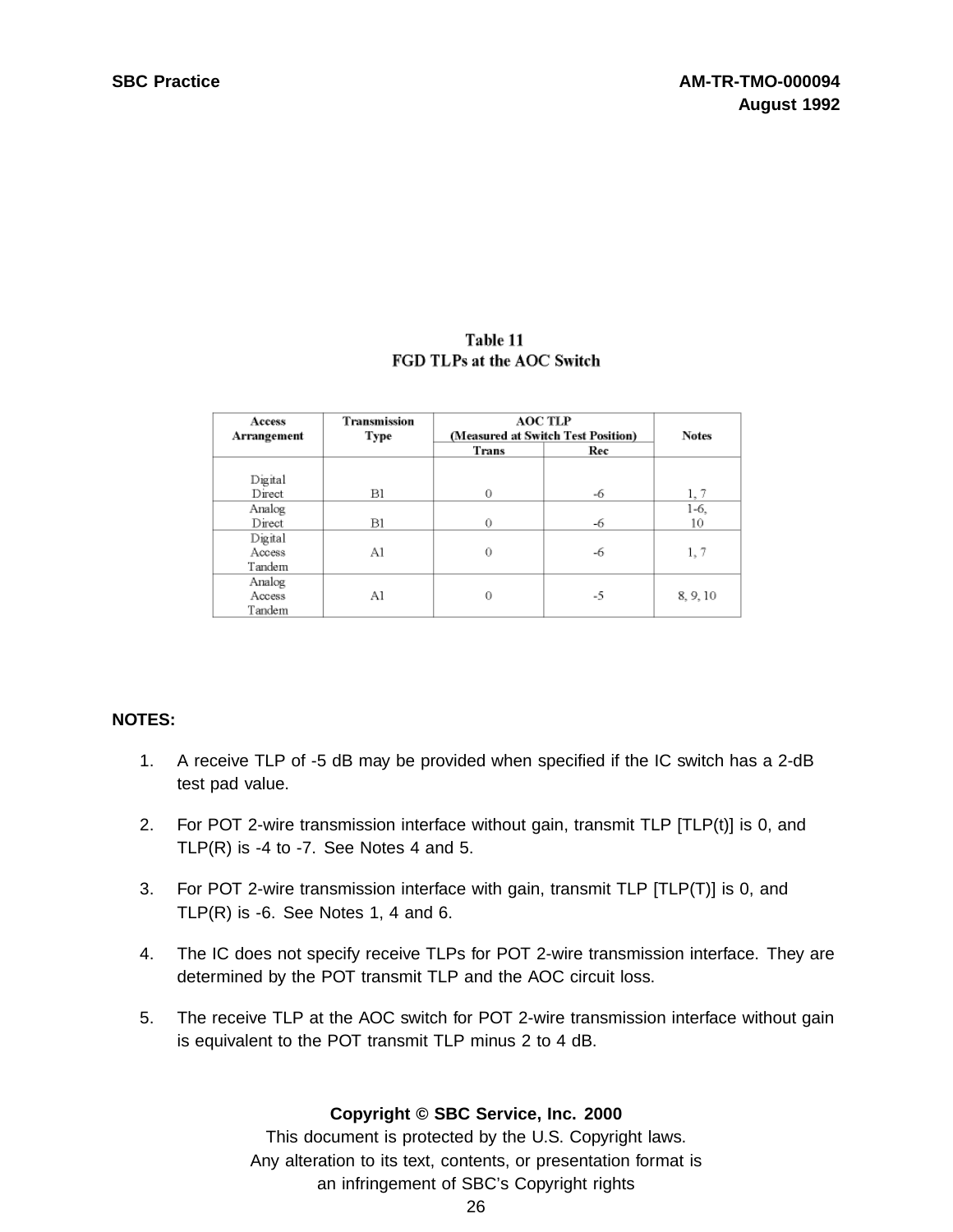- 6. The receive TLP at the ACO switch for POT 2-wire transmission interface with gain is equivalent to the POT transmit TLP minus 3 dB.
- 7. In a digital switch, the signal at the switch reference point is equivalent to DRS.
- 8. The transmit TLP at the switch reference point is -2 dB. The receive TLP at the switch reference point is 2 dB more positive than at the test position.
- 9. A receive TLP of -4 dB will be provided when specified if the IC switch has a 2 -dB test pad value. A receive TLP of -6 dB may be provided for a 1 -dB ICL combination trunk (IC switch is digital).
- 10. When the IC is in the position of having an analog TP0 switch, the receive TLP at the analog AOC switch will be determined by discussions with the AOC.

| Transmission           | TLP at POT          |                    |                                                                                    |              |
|------------------------|---------------------|--------------------|------------------------------------------------------------------------------------|--------------|
| Type                   | Rec                 | Trans              | <b>Interface Codes</b>                                                             | <b>Notes</b> |
|                        | $-2$ to $-6$ [4]    | $+5$ to $-3$ [0]   | 04SF2, 04RV2-T, 04NO2<br>04RV2-O, 04DX2                                            | 1            |
|                        | -16                 | $+7$               | 04SF2                                                                              | 5.           |
| A1, B1                 | $+7$                | -16                | 04SF2                                                                              | 6            |
|                        | -16                 | $+7$               | 08EB2-E, 06EA2-E                                                                   | 2, 4         |
|                        | $+7$                | -16                | 08EB2-M, 06EA2-M,<br>08EC2                                                         | 2, 4         |
|                        | $-16$ to $+7$ [-16] | $-16$ to $+7$ [+7] | 08EB2-E, 08EB2-M,<br>06EA2-E, 06EA2-M,<br>08EC2, 04NO2                             | 3, 4         |
| Bl. 2-wire<br>w/o gain | $-2$ to $-4$        | -3                 | 02DX3, 04EA3-E, 02NO2,<br>06EC3, 04EA3-M.<br>06EB3-E, 06EB3-M,<br>02RV3-O, 02RV3-T | 7, 8, 9      |
| B. 2-wire<br>w/gain    | -3                  | $-3$               | 02DX3, 04EA3-E,<br>06EC3, 06EB3-M,<br>02RV3-O, 02RV3-T,<br>06EA3-M 06EB3-E         | 7, 8, 9      |

# **Table 12. FGD TLPs and Interface Codes at the POT**

[ ] Denotes recommended TLP

## **NOTES:**

- 1. The AOC may not be able to provide the entire range of TLPs shown due to crosstalk and/or equivalent limitations.
- 2. These +7 and -16 TLPs are nominal values; the ranges of TLPs implemented will be +6 to +7 and -15 to -16, respectively. The specific TLPs within these ranges will be de-

## **Copyright © SBC Service, Inc. 2000**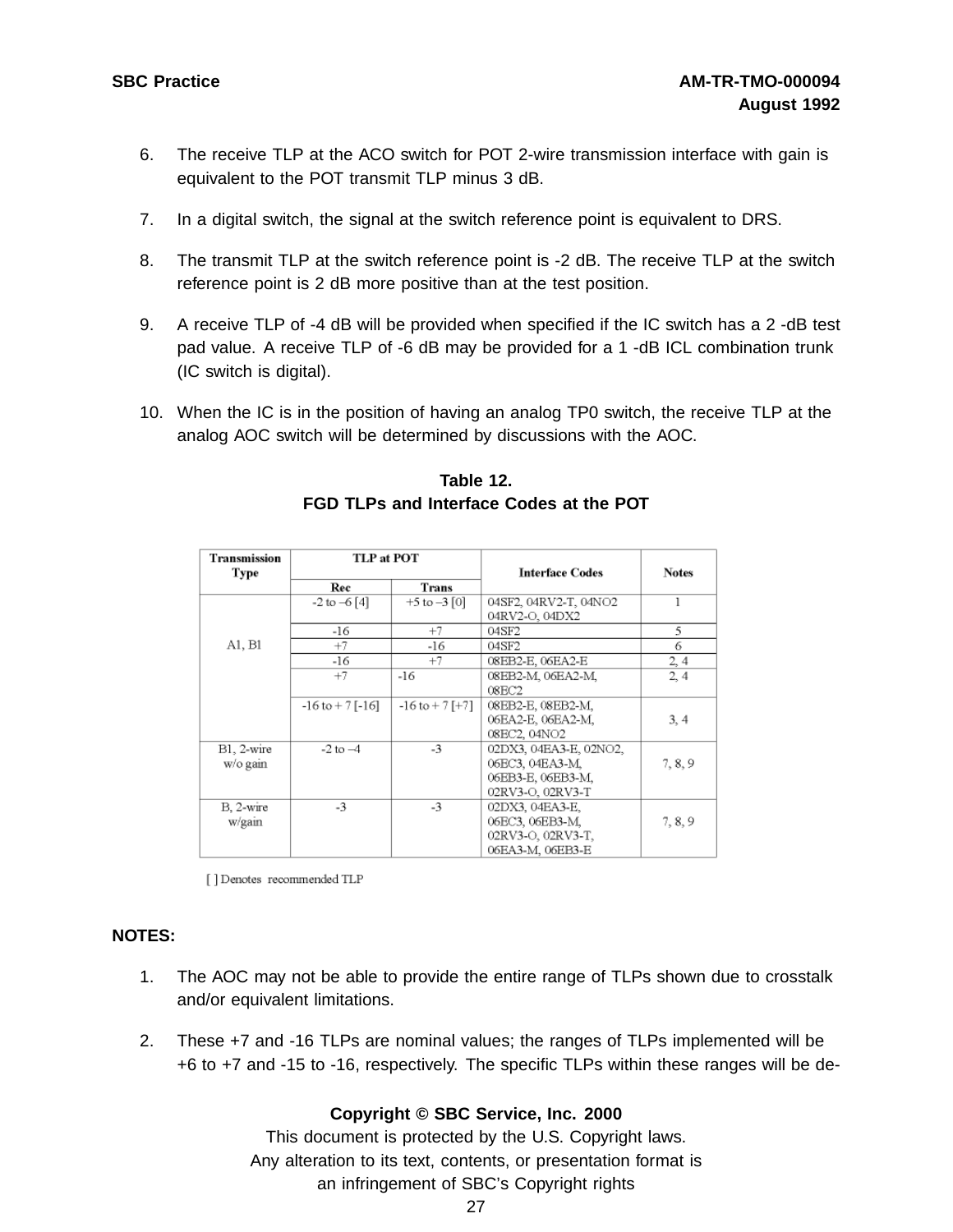termined by the E-lead originate entity (IC or AOC). The deviation from the nominal TLP values should be minimized. The deviation is provided to accommodate wiring losses between the POT and the transmission equipment.

- 3. This wider range of TLPs is only available with AOC concurrence.
- 4. To achieve these TLPs, AOC equipment is required at the POT.
- 5. Applicable only where the AOC SF (i.e., E, F, G signaling and T-CXR SF channel units) equipment is provided at the IC POT.
- 6. Applicable only where the AOC carrier system is terminated at the POT. This excludes T-CxR equipped with SF channel units at the POT (see note 5).
- 7. The IC does not specify receive TLPs for POT 2-wire transmission interfaces. They are determined by the AOC circuit loss.
- 8. A -2 dB transmit TLP may be specified if the IC switch has a 2-dB test pad value.
- 9. When the IC is the position of having an analog TP0 switch, the transmit TLP at the POT will be determined by discussions with the AOC.

| Transmission<br>Type | Interface<br>Code |         | Digital Signal<br>at POT<br>(Note 1) |  |
|----------------------|-------------------|---------|--------------------------------------|--|
|                      |                   | Rec     | Trans                                |  |
| A1. B1               | $04DS*$           | DRS     | DRS                                  |  |
| A1 (Note 2)          | $04DS*$           | DRS + 1 | DRS                                  |  |
| A1 (Note 3)          | 04DS*             | DRS     | DRS + 1                              |  |

**Table 13. FGD Digital Signal and Interface Code at the POT**

## **NOTES:**

- 1. For combination trunks, the receive signal at the POT will be DRS + 1 when the IC switch is digital, and the transmit signal will be DRS  $+$  1 when the IC has an analog TP2 switch.
- 2. For combination trunk with ICL=0, AT is analog, IC is digital.
- 3. For combination trunk with ICL=0, AT is digital, IC is analog.
- \* See Table 2 for available Digital High Capacity Interface codes.

## **Copyright © SBC Service, Inc. 2000**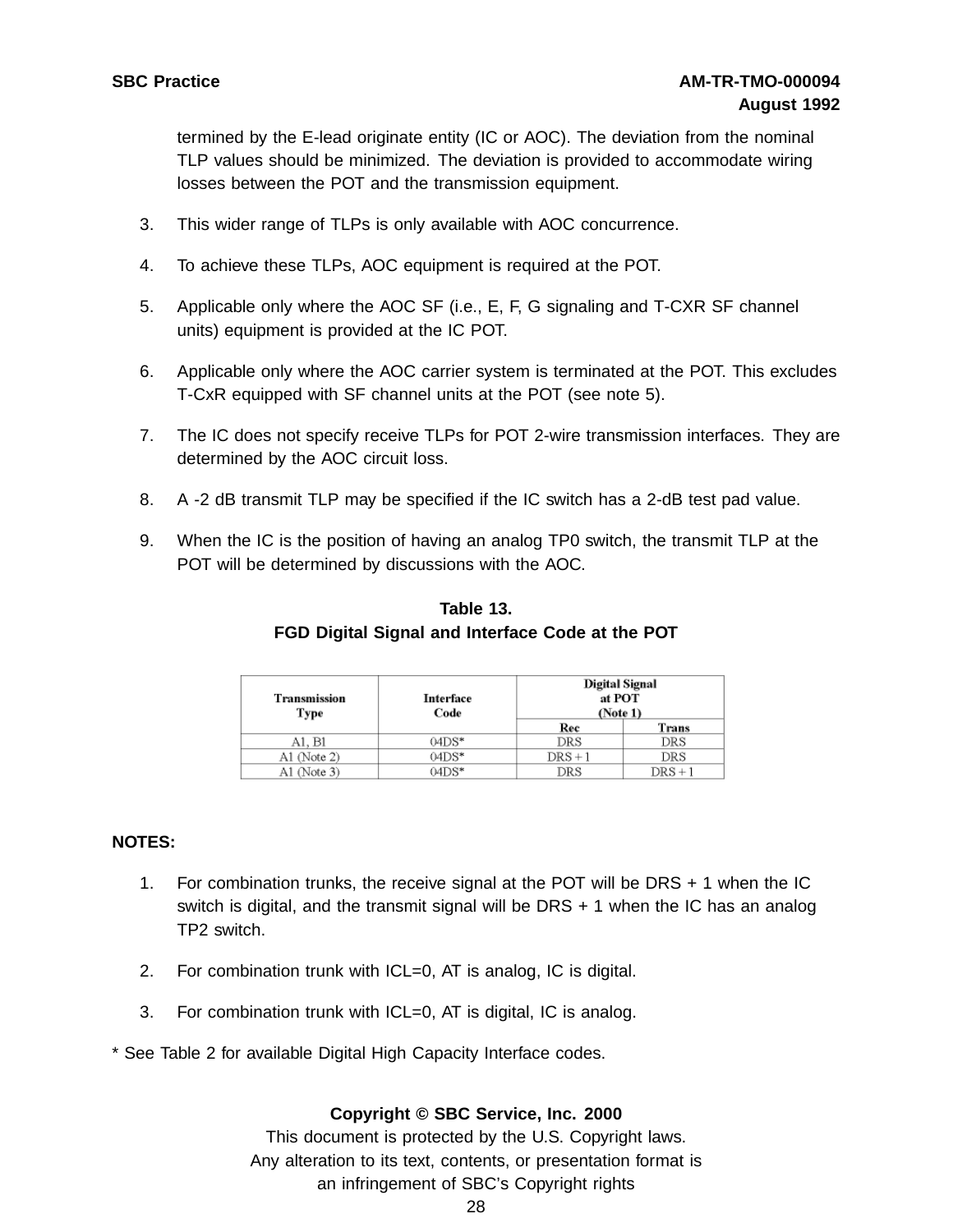#### **8. Glossary**

## **Acceptance (Cooperative) Tests**

Those tests performed by the Ameritech Operating Company (AOC) in cooperation with the customer are a prenegotiated time to establish new or additional access services.

# **Acceptance Limit (AL)**

The maximum value of, or deviation from, a design parameter that is allowed at service turnup or customer acceptance.

## **Access Code**

See carrier access code.

## **Access Tandem (AT)**

The AOC switching system that provides a concentration and distribution function for originating/terminating traffic between an end office and an IC POT.

## **Ameritech Operating Company**

The regulated entity providing Voice Grade Switched Access Service and supporting the proposed generic requirements offered in this Technical Reference.

## **Attenuation Distortion**

The change in attenuation with frequency relative to the attenuation at a reference frequency; the reference frequency is 1004 Hz unless otherwise specified. Attenuation distortion is controlled either at specified frequencies, or throughout a frequency band. (See also Slope).

## **Automatic Number Identification (ANI)**

The provision of the billing number associated with the line from which the call attempt originated.

## **Balance (100-Type) Test Line**

An arrangement of a central office that provides for balance and noise testing.

## **Copyright © SBC Service, Inc. 2000**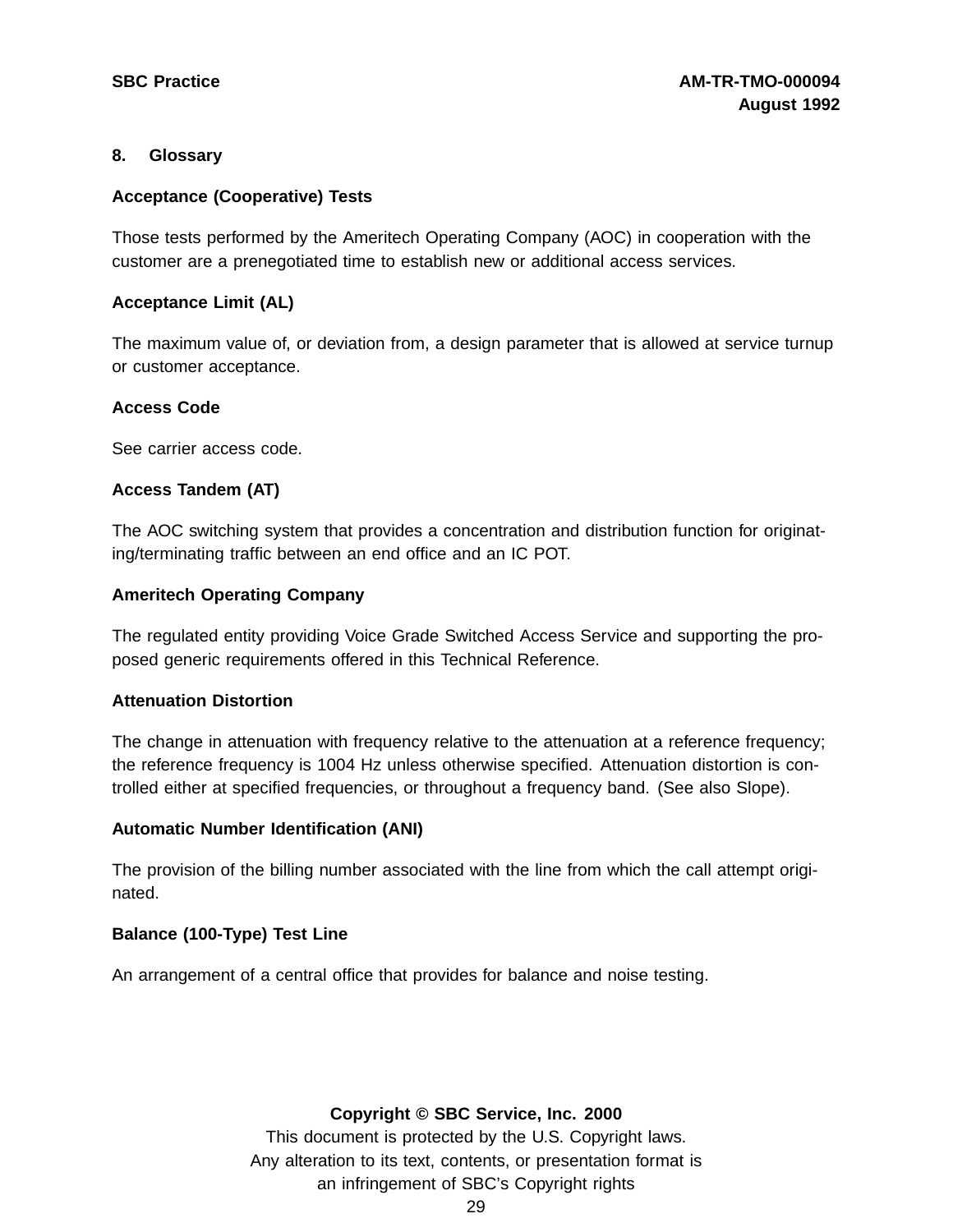#### **C-Message Noise**

The frequency-weighted, short-term average noise within an idle channel. The frequency weighting, called C-message, is used to account for the variations in 500-type telephone set transducer efficiency and user annoyance, to tones as a function of frequency.

## **C-Notched Noise**

The C-message, frequency-weighted noise on a channel with a holding tone, which is removed at the measuring end through a notch (very narrow-band) filter.

## **CCC**

Clear Channel Capability.

## **CCS**

An out-of-band common channel signaling system transported over a packet switching network independent of the network used for message traffic.

#### **Call**

The sequence of events begun when an end user makes a request for service and provides an address code, and concluded when communication between the end users are terminated.

#### **Call Attempt**

An end-user attempt for which the complete address code (e.g., 0-, 911, IOXXX\_NPA\_NXX\_XXXX) is provided to the servicing dial-tone office.

## **Carrier**

See Interexchange Carrier or Customer.

## **Carrier Access Code**

This is the uniform code assigned to an individual IC. It has the form of 10XXX but will be expanded to 101XXXX with the implementation of FG-D CIC expansion.

**Copyright © SBC Service, Inc. 2000**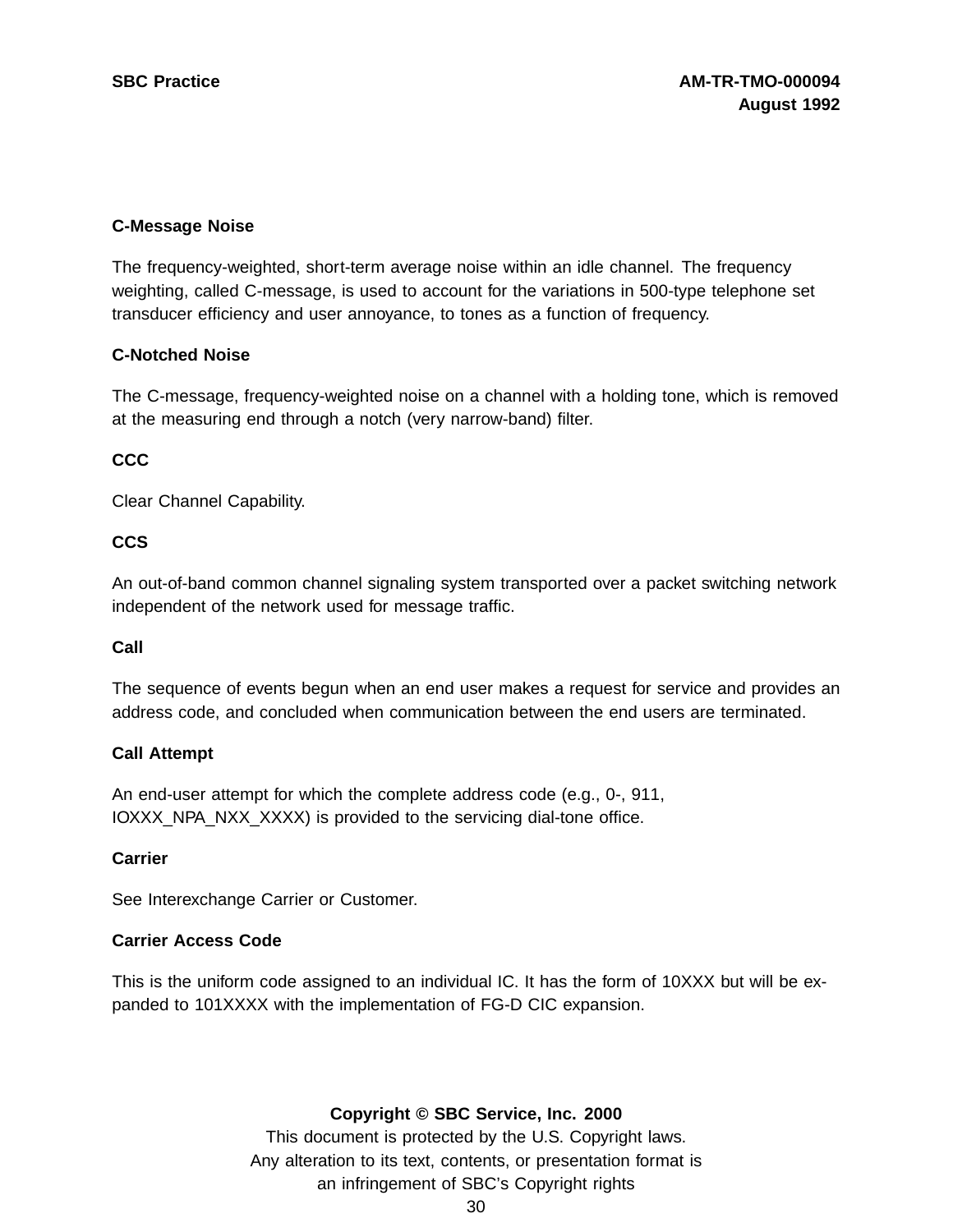# **Central Office (CO)**

A local switching system (or a portion thereof) and its associated equipment located at a wire center.

# **Central Office Code (also Central Office Prefix)**

The first three digits of the seven-digit telephone number assigned to an end user.

# **Centralized Automatic Reporting on Trunks (CAROT) Testing**

A type of testing that includes the capacity for measuring operational and transmission parameters.

#### **Channel**

An electrical or photonic, in the case of fiber optic-based transmission systems, communications path between two or more points of termination.

#### **Channelize**

The process of multiplexing-demultiplexing voice-bandwidth channels using analog or digital techniques.

## **Combination Trunk**

A trunk that interfaces at VF with a switching system at one end, uses digital-transmission facilities, and interfaces digitally with a digital-switching system at the other end.

## **Common Line**

A line, trunk, pay telephone line, or other facility provided under the general and/or local exchange service tariffs of the AOC, and terminated on a local switching system, that may be used to make and/or receive exchange service calls, IntraLATA message service calls, Inter-LATA message service calls, or international calls.

**Copyright © SBC Service, Inc. 2000**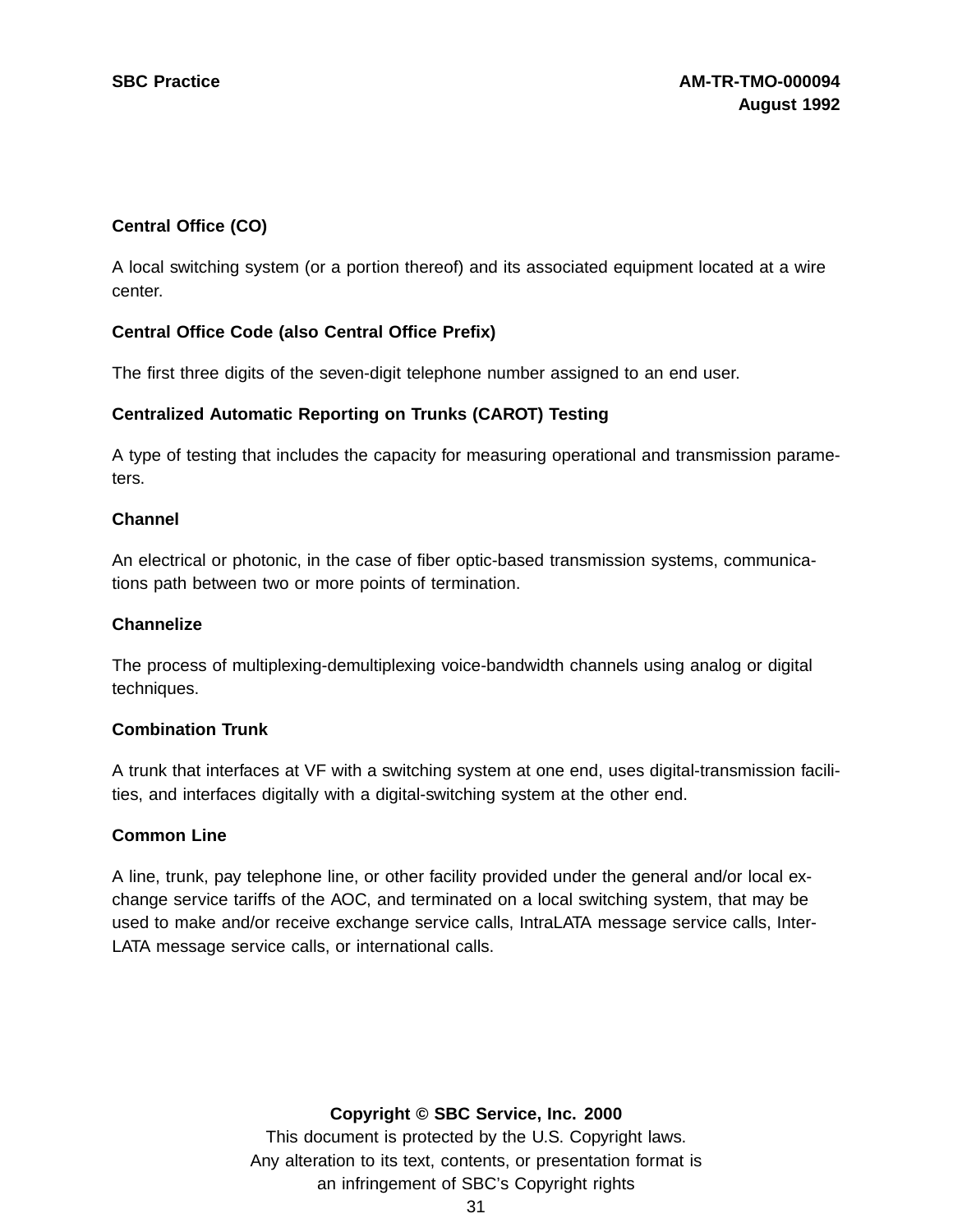## **Customer**

Denotes any individual, partnership, association, joint-stock company, trust, corporation, or governmental entity or any other entity that subscribes to the services described in this document including both Interexchange Carriers and end users.

#### **dBm**

A unit for expression of power level in decibels relative to one milliwatt.

#### **dBrn**

A unit used to express noise power relative to one picowatt (-90 dBm).

#### **dBrnc**

Noise power in dBrm, measured with C-message weighting.

#### **dBrnc0**

Noise power in dBrmc referred to or measured at a zero transmission level point (0 TLP).

## **Data Transmission (107-Type) Test Line**

An arrangement that provides for a connection to a signal source providing test signals for 1 way testing of data and voice transmission parameters.

## **Decibel (dB)**

The logarithmic unit of signal power ratio most commonly used in telephony. It is used to express the relationship between two signal powers, usually between two acoustic, electric, or optical signals; it is equal to ten times the common logarithm of the ratio of the two signal powers.

## **Deviation**

The departure from a standard or specified value.

## **Copyright © SBC Service, Inc. 2000**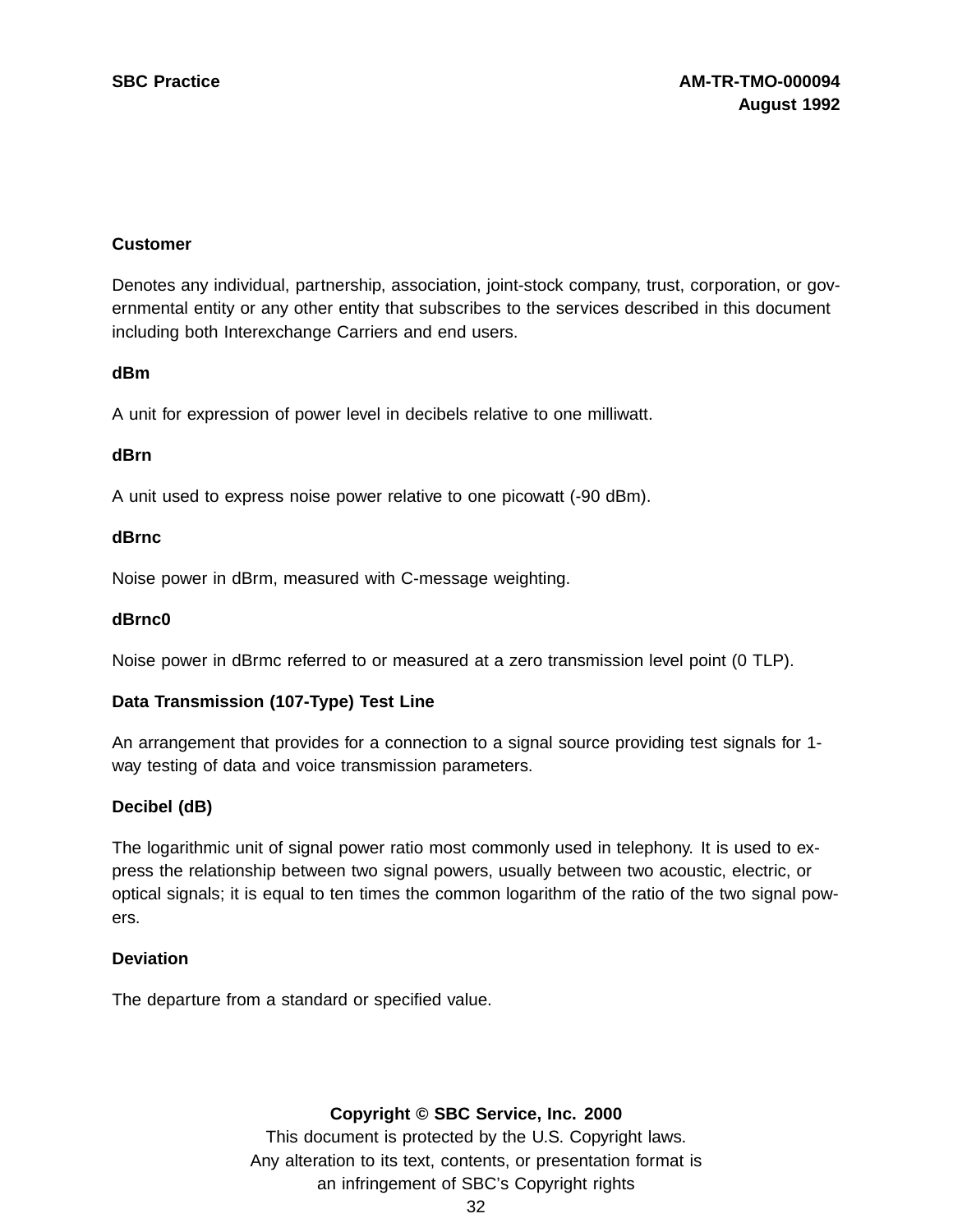## **Dialed Number Identification Service (DNIS)**

An optional feature offered for Dedicated Access Line (DALs) that enables trunk-side termination of the DAL and includes 4-digit outpulsing of an identification number to the end user. This 4-digit outpulsing allows an end user having a single service group, with multiple 800 numbers, to identify which 800 number was dialed.

# **Digital Reference Signal (DRS)**

The digital representation of a 0-dBm analog signal with a frequency in the range of 1004 to 1020 Hz. This is an interim definition until a standard is developed.

# **Dual-Tone Multifrequency Signaling (DTMF)**

A signaling method that employs signals consisting of two sinusoidal voice-frequency components, one from a group of four low frequencies and the other from a group of four high frequencies.

# **Echo Control**

The control of reflected signals in a telephone channel.

## **Echo Path Loss (EPL)**

Ten times the common logarithm of the ratio of the power of the incident signal to the power of the reflected signal, expressed in decibels. If the signal powers are expressed in decibels relative to a reference power, e.g., dBm, the echo path loss in decibels is the difference between the incident and reflected signal powers.

## **Echo Return Loss (ERL)**

A frequency-weighted measure of return loss over the middle of the voiceband (approximately 560 to 1965 Hz), where talker echo is most annoying (See Table 9 of IEEE Std. 743-1984.)

## **Effective 2-Wire**

Effective 2-wire channels for switched access service will have 2-wire interfaces at both the POT and the AOC switch. The effective 2-wire channel may be an actual 2-wire facility, such as a 2-wire metallic loop, or it may contain a 4-wire facility section such as a carrier system with a 2-wire metalic extension. An effective 2-wire channel will contain at least one 2-wire segment

## **Copyright © SBC Service, Inc. 2000**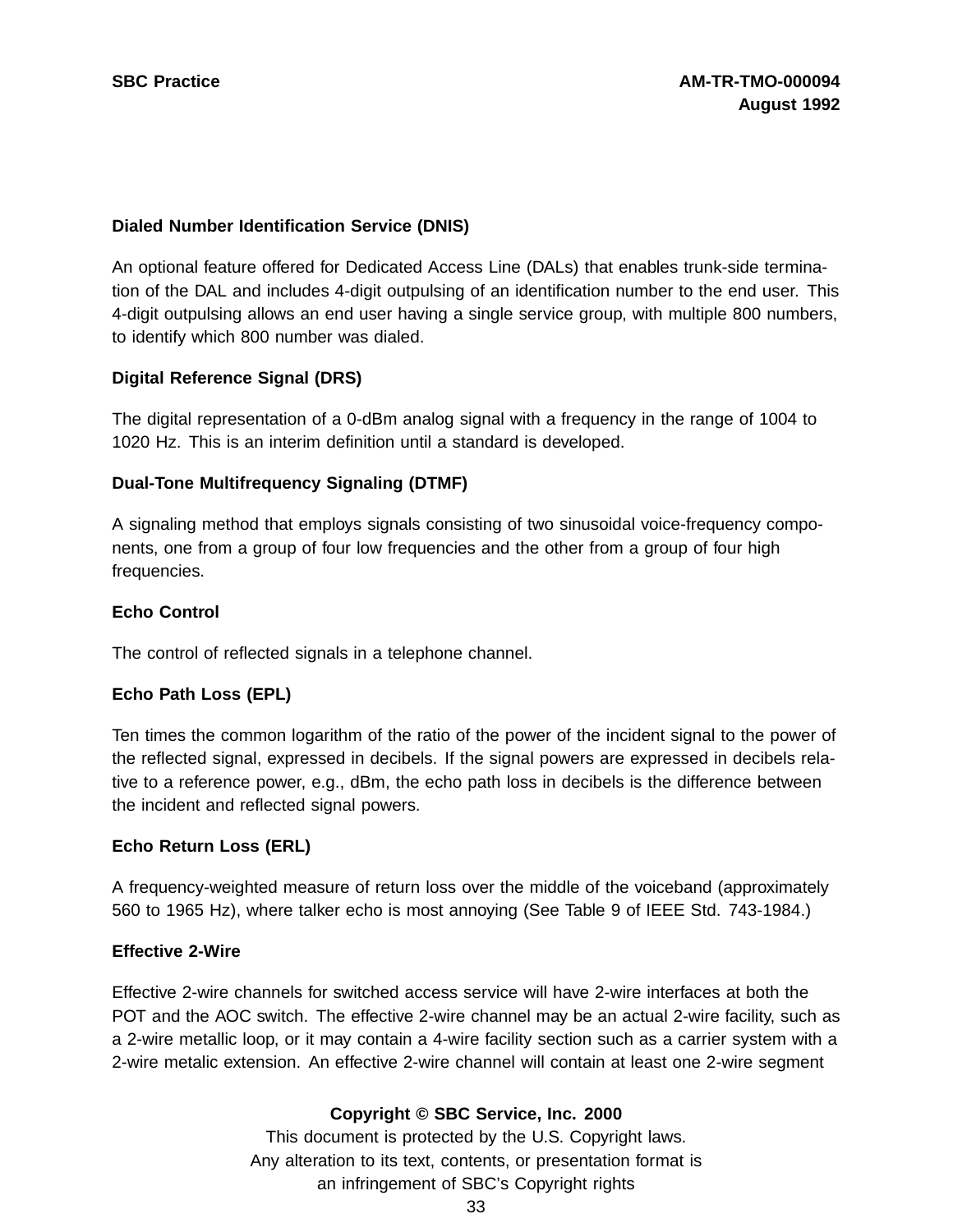and its expected performance will be that of a 2-wire channel. With effective 2-wire transmission, the channel may allow simultaneous transmission in both directions, but it is not possible to ensure the independent transmission of information simultaneously in both directions.

## **Effective 4-Wire**

Effective 4-wire channels may be terminated with a 2-wire interface at the AOC switch, but there must be a 4-wire interface at the POT. An effective 4-wire channel is composed of all 4 wire facilities with no intermediate 2-wire segments. Its expected performance will be that of a 4-wire channel. Effective 4-wire transmission allows simultaneous transmission of information in both directions over the channel; however, when terminated 2-wire, it is not possible to ensure the independent transmission of information simultaneously in both directions. The method of implementing effective 4-wire transmission (physical, time domain separation or frequency domain separation) is at the discretion of the AOC.

# **End Office (EO)**

A destination of a switching system that occupies the lowest level of the public switched network hierarchy. It is the designation of a switching system that connects lines to lines to trunks (a local switching system).

# **End User (EU)**

Any individual, partnership, association, corporation, government agency, or any other entity that (a) obtains a common line or uses a pay telephone in the operating territory of the AOC or (b) subscribes to services provided by an IC or uses the services of an IC when the IC provides service (s) for its own use.

## **Entry Switch**

See First Point of Switching.

## **Envelope Delay Distortion (EDD)**

A measure of the linearity of the phase-versus-frequency characteristic of a channel.

## **Equal Level Echo Path Loss (ELEPL)**

The measure of echo path loss at a 4-wire interface that is corrected by the difference between the transmit and receive TLPs.

ELEPL = EPL-TPL(transmit) + TLP(receive)

## **Copyright © SBC Service, Inc. 2000**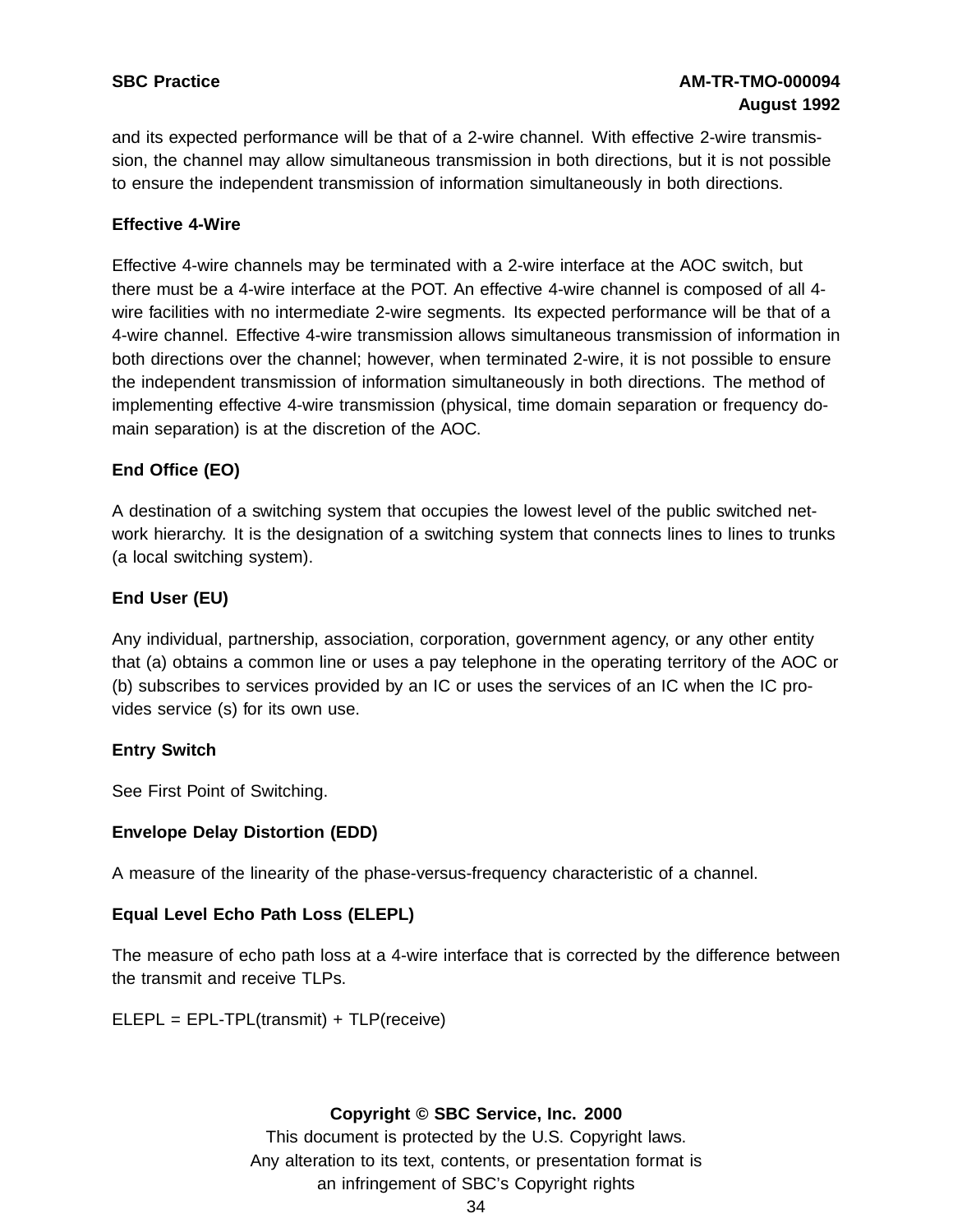## **Exchange**

A unit established by the AOC for the administration of communications service in a specified geographic area that usually embraces a city, town, or village and its environs.

# **Expected Measured Loss (EML)**

The calculated value of the 1004-Hz loss that one would expect to measure between two specified test points with the proper terminating impedances. It is the sum of the customer and test access loss including any test pads.

## **Facilities**

Any cable, poles, conduit, microwave, or carrier equipment, wire center distributing frames, central office switching equipment, computers (both hardware and software), business machines, etc., utilized to provide (1) the services offered by the AOC, or (2) the services provided by an IC for its own use or for an end user's use.

## **Feature Group (FG)**

A Feature Group defines for Switched Access Service the type of connection to an AOC switching system (i.e., line side or trunk side) and the access calling pattern (e.g., 950-0XXX, 950-1XXX, 10XXX, NXX-XXXX).

## **First Point of Switching (FPOS)**

The first AOC location of which switching occurs on the terminating path of a call proceeding from the POT to the terminating end office and, at the same time, the last AOC location at which switching occurs on the originating path of a call proceeding from the originating end office to the POT.

## **Frequency Shift**

The difference between the frequency of a signal applied at the input of a channel and the frequency of that signal at the output of the channel.

## **Gain/Frequency Characteristic**

The gain-versus-frequency characteristic of the channel over the bandwidth provided.

## **Copyright © SBC Service, Inc. 2000**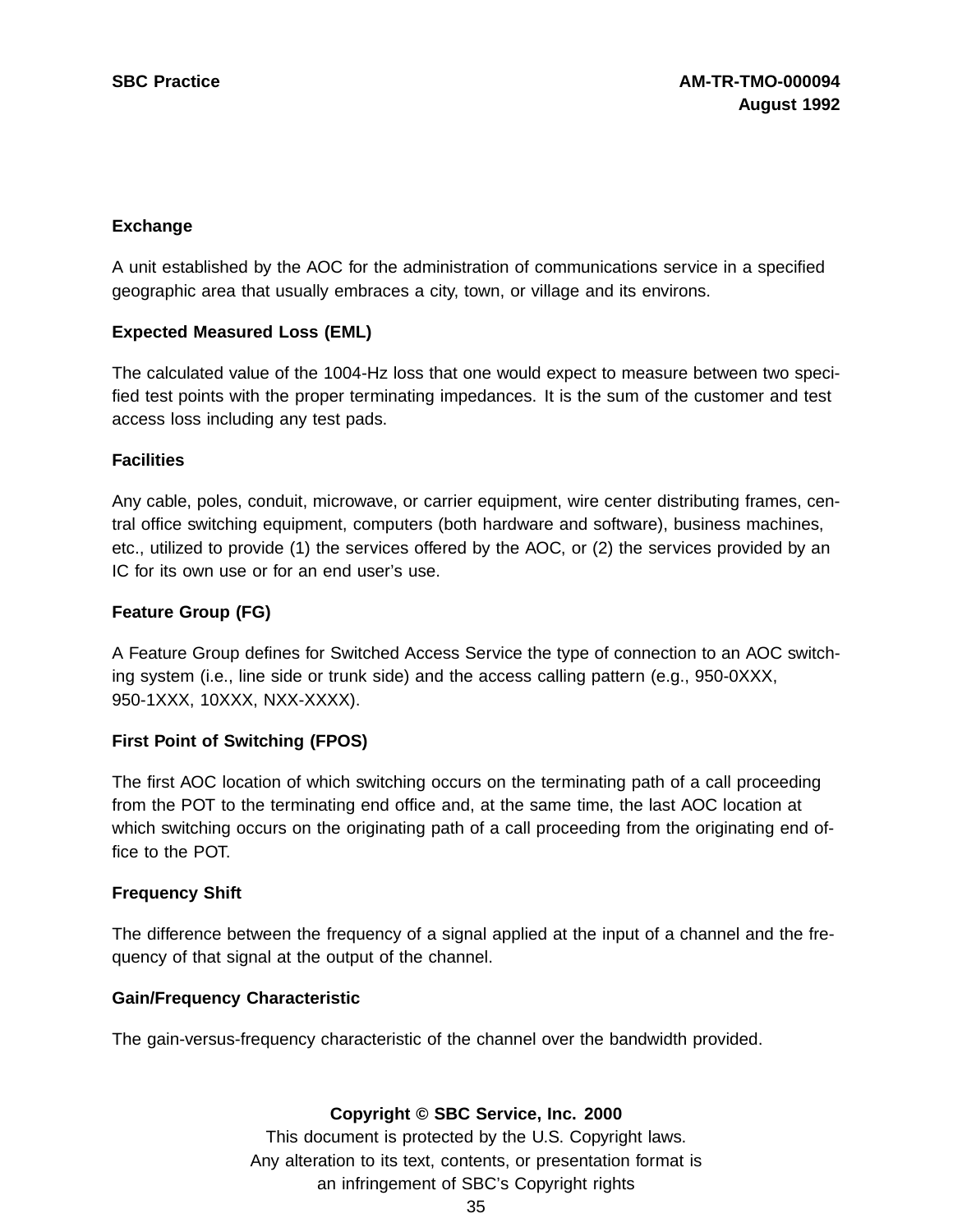# **IC Terminal Location**

See Point of Termination (POT)

# **Immediate Action Limit (IAL)**

The bound of acceptable performance and the threshold beyond which the AOC will accept a customer's trouble report and take immediate corrective action.

#### **Impedance Balance**

A measure of the degree of equality of the two impedances that are connected to the two conjugate port of a hybrid set (or equivalent circuit). It can be determined from the equation given for return loss, and requirements are usually expressed as a minimum ERL and a minimum SRL. Measurements must be performed in a manner that takes into account the gains and/or losses of the 4-wire portion of the circuit, including the hybrid.

#### **Impulse Noise**

Any momentary occurrence of noise on a channel significantly exceeding the normal noise peaks. It is evaluated by counting the number of occurrences that exceed a threshold.

## **Inserted Connection Loss (ICL)**

The 1004-Hz loss between defined points (such as outgoing switch appearances) inserted by switching a circuit into an actual operating condition.

## **Interface Code**

A four-part code that describes the interface between the AOC and the customer. It identifies the number of conductors at the interface, the protocol code, the nominal impedance, and a protocol option.

## **Interexchange Carrier (IC) or Interexchange Common Carrier**

Any individual, partnership, association, joint-stock company, trust, governmental entity, or corporation engaged for hire in interstate or foreign communication by wire or radio, between two or more exchanges.

#### **Intermodulation Distortion**

A measure of the nonlinearity of a channel. It is measured using four tones, and analyzing the ratios (in decibels) of the transmitted composite 4-tone signal power to the second-order (R2) products of the tones, and the third-order (R3) products of the tones.

## **Copyright © SBC Service, Inc. 2000**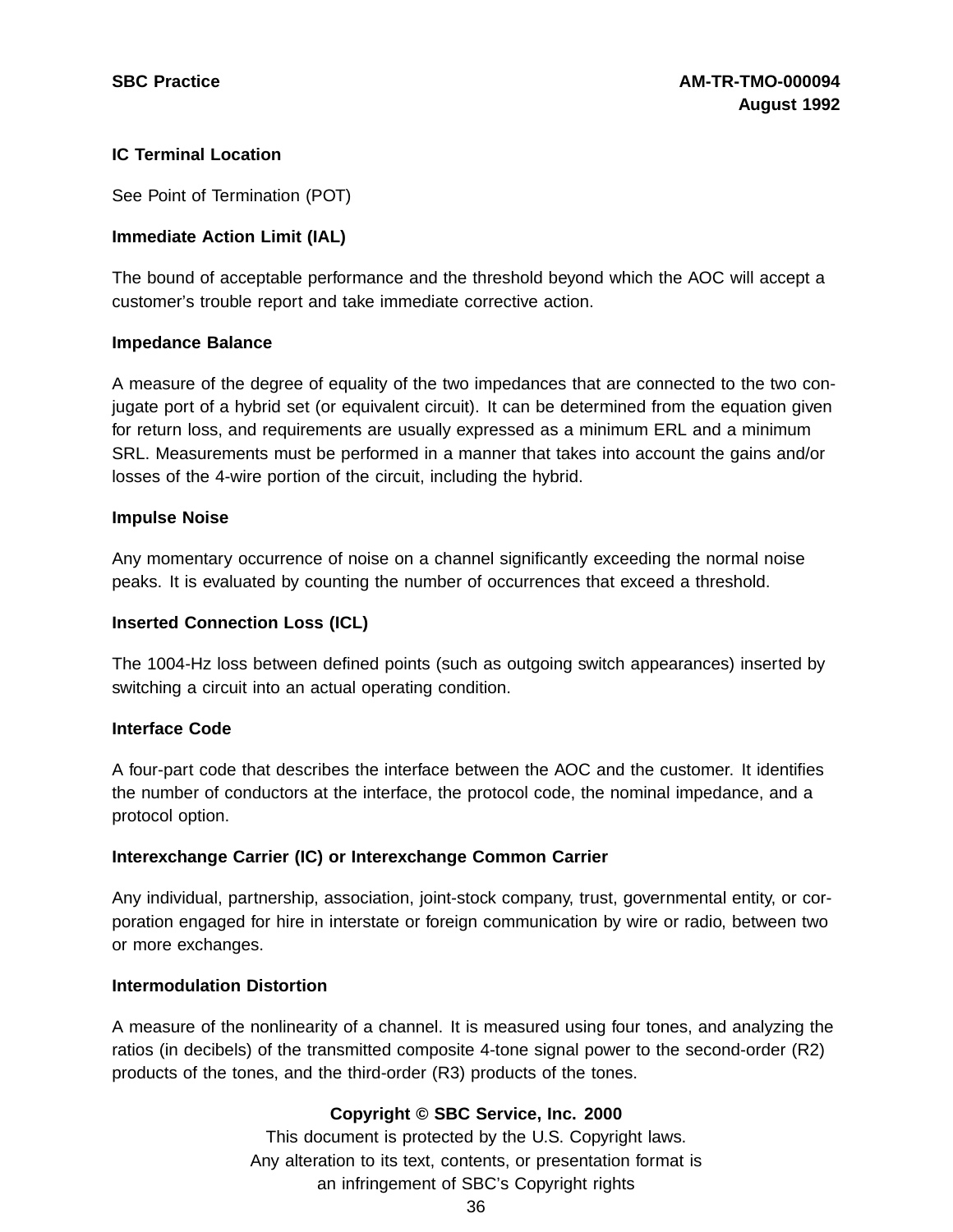#### **ISDN (Integrated Services Digital Network)**

ISDN is a network in which the same digital switches and digital paths are used to establish connections for different services, i.e., telephony, data.

#### **Kbps**

Kilobits per second.

## **Local Access and Transport Area (LATA)**

A geographic area established by the AOC for the provision and administration of communications service. It encompasses designated exchanges that are grouped to service common social, economic, and other purposes.

#### **Local Switching System**

A switching system that connects lines to lines, and lines to trunks. It may be located entirely at one wire center, or may be geographically dispersed as in some host-remote configurations.

#### **Local Tandem Switch**

An AOC switching system by which local and/or LATA access calls are switched to and from an end office.

#### **Loop-Around Test Line**

An arrangement in a central office that provides a means for making 2-way transmission tests on a manual basis. This arrangement has two terminations, each reached by means of separate 7-digit numbers.

#### **Loss Deviation**

The departure of the actual loss from the designed value.

#### **Mbps**

Megabits per second.

## **Milliwatt (102-Type) Test Line**

An arrangement in a central office that provides a 1004-Hz tone at 0 dBm0 for 1-way transmission measurements.

## **Copyright © SBC Service, Inc. 2000**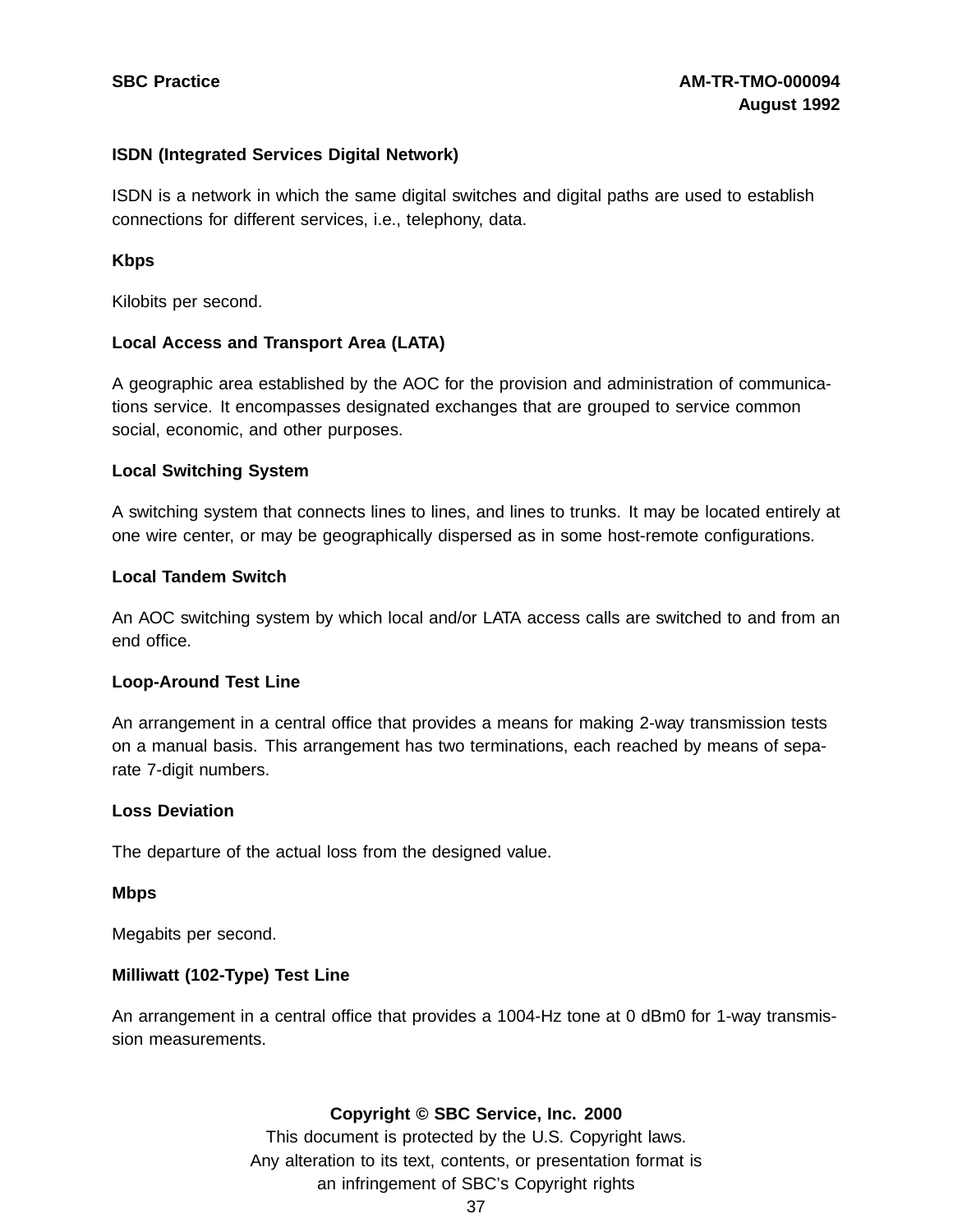## **Multifrequency (MF) Signaling**

A signaling method in which a combination of two out of six voiceband frequencies are used to represent a digit or a control signal.

#### **Multiplex**

a techniques to use a signal transmission channel to provide several transmission channels, such as by sharing the time of the channel (time-division multiplexing) or superimposing many frequencies at the same time (frequency-division multiplexing) in order that many signal sources and sinks may communicate during a given time period.

#### **Network Channel Interface (NCI) Code**

See Interface Code.

#### **Network Control Signaling**

The transmission of signals used in the telecommunications system that perform functions such as supervision (control, status, and charge signals), address signaling (e.g., dialing), calling and called number identifications, rate of flow, service selection, error control, and audible tone signals (call-progress signals indicating reorder or busy conditions, alerting, coin denominations, coin collect and coin return tones) to control the operation of the telecommunications system.

#### **Nonsynchronous Test Line**

An arrangement in step-by-step central offices that provides operational tests that are not as complete as those provided by the synchronous test lines, but can be made more rapidly.

#### **North American Numbering Plan (NANP)**

A 3-digit area code or Numbering Plan Area (NPA) code and a 7-digit telephone number made up of a 3-digit central office code plus a 4-digit station number.

#### **Off-hook**

The supervisory state indicative of the active (in-use) condition.

#### **On-hook**

The supervisory state indicative of the idle condition.

#### **Copyright © SBC Service, Inc. 2000**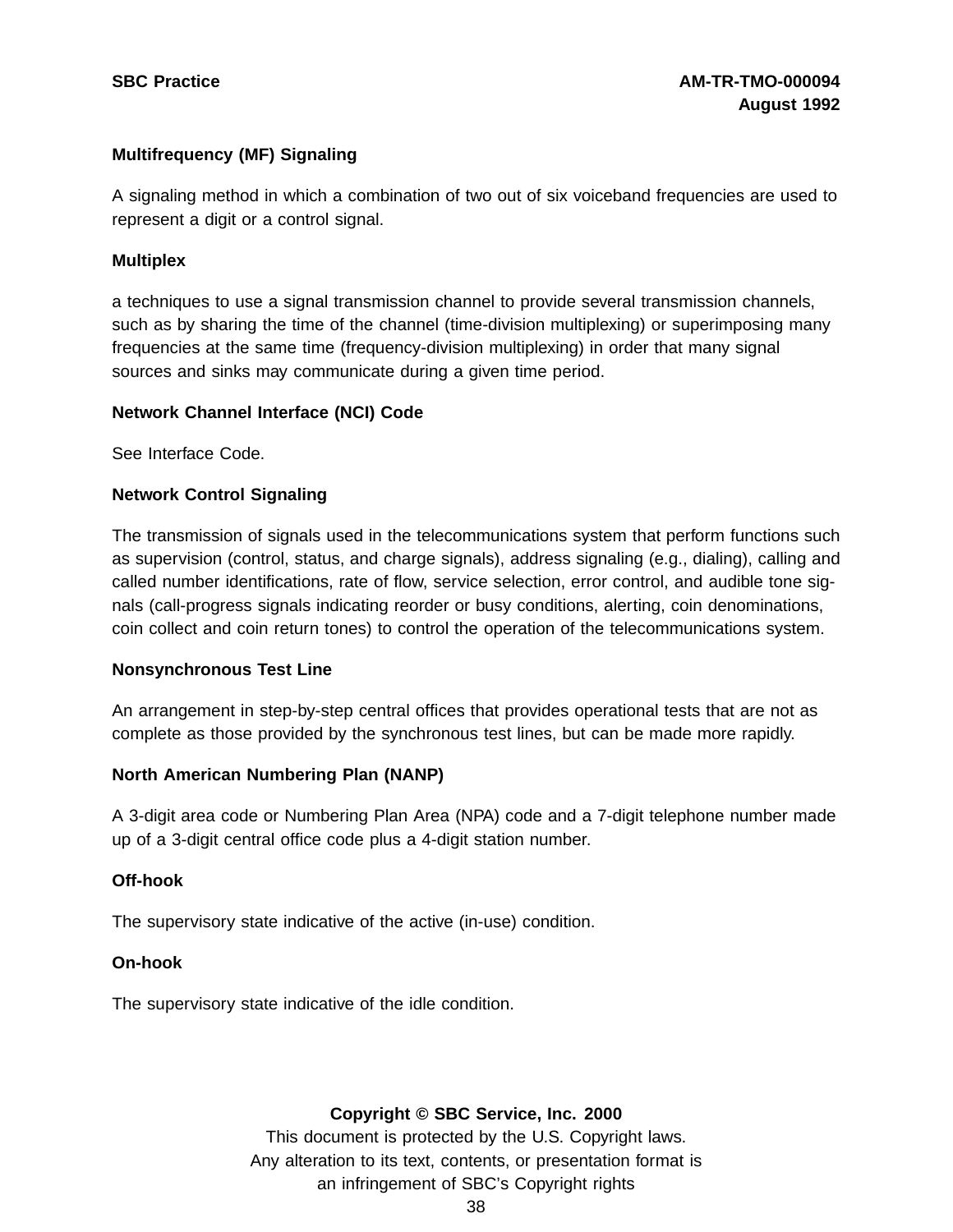#### **Open-Circuit Test Line**

An arrangement in a central office that provides an ac open-circuit termination of a trunk or line by means of an inductor of several henries.

#### **Phase Jitter**

The unwanted phase variations of a signal.

## **Point of Termination (POT)**

The point of demarcation within a customer-designated premises at which the AOCs responsibility for the provision of access service ends.

#### **Premises**

Denotes a building or portion(s) of a building occupied by a single customer or end user either as a place of business or residence. Adjacent buildings and the buildings on the same continuous property occupied by the customer not separated by a public thoroughfare, are also considered the customer's premises.

#### **Presubscription**

An AOC service that permits each EU served from an equal access end office switching system to route automatically, without the use of access codes, all the EU's interLATA calls to one IC of the EU's choice. The EU may also gain access to other ICs by using appropriate access code (e.g., 10XXX).

#### **Protocol Code**

A component of an interface code that is readily associated with the basic electrical function of the interface.

## **Restoral Limit (RL)**

The bound on performance that is allowed when corrective action is taken to restore a parameter after an IAL feature. Performance as measured by a parameter is satisfactory if the value of the parameter is equal to or better than the limit.

**Copyright © SBC Service, Inc. 2000**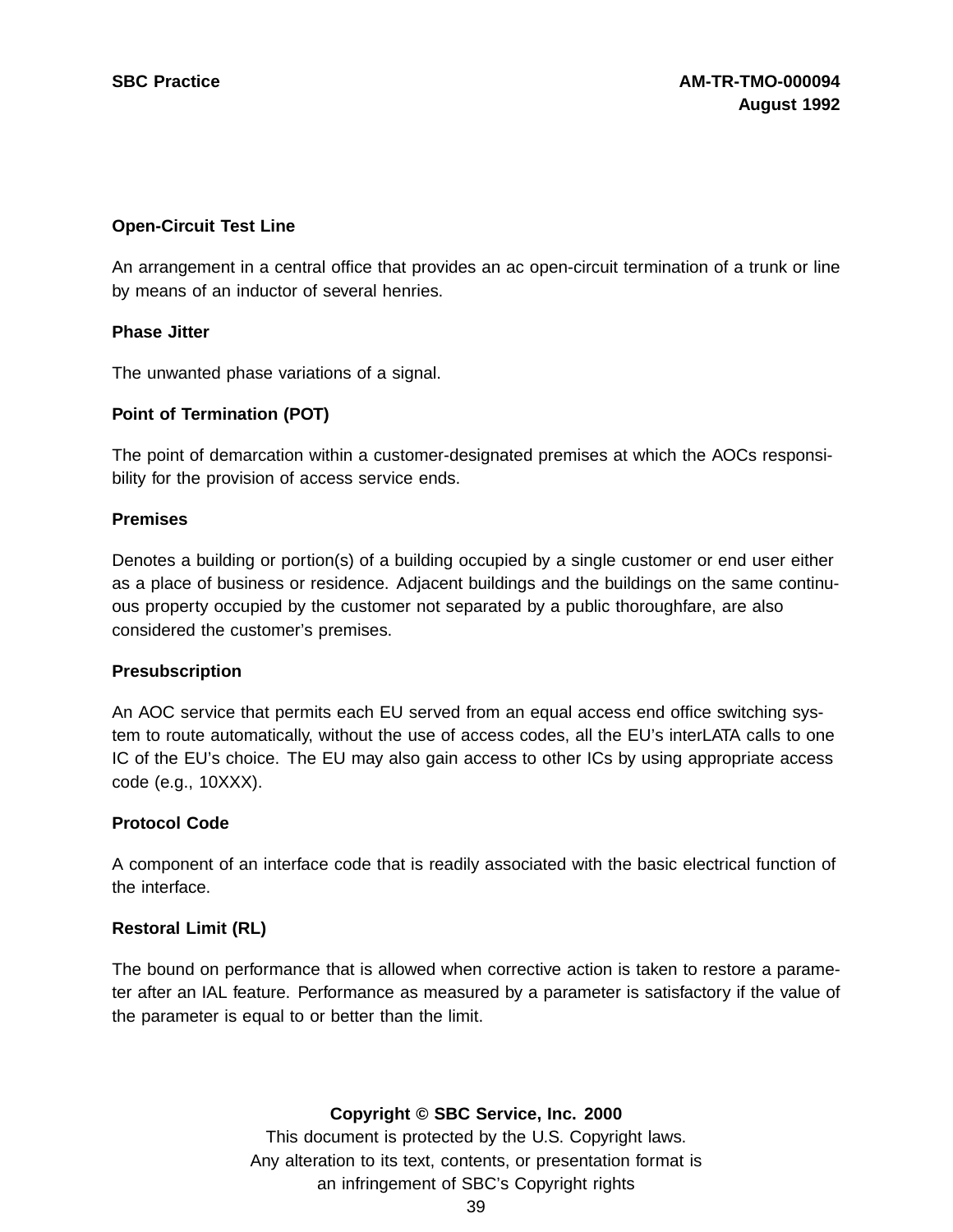#### **Return Loss**

A measure of the similarity between the two impedances at a junction. The higher the return loss, the higher the similarity. It is the ratio (in decibels) of the power incident upon the junction to the power reflected from the junction. If the two impedances at the junction are  $Z(1)$  and  $Z(2)$ , return loss =

$$
20 \log_{10} \left| \frac{Z_1 + Z_2}{Z_1 - Z_2} \right| d\mathbb{B}
$$

# **Service Affecting Limit (SAL)**

A parameter value consistent with minimum service objectives that are necessary to support high-speed modems. When any parameter value exceeds the SAL, voiceband data performance may be adversely affected, depending on the performance of the remainder of the connection.

## **Service Terminating Arrangement**

Equipment furnished by the AOC that is utilized for the termination of AOC-provided access service. This equipment provides a clearly delineated interface that facilities the design, isolation, and testing of the access service where the service is connected with customer-provided communications systems.

## **Seven-Digit Manual Test Line**

An arrangement that enables the customer to select balance, milliwatt and synchronous test lines by manually dialing a seven-digit number over the associated access connection.

#### **Short-Circuit Test Line**

An arrangement in a central office that provides for an ac short-circuit termination of a trunk or line by means of a capacitor of at least four microfarads.

#### **Signal-to-C Notched Noise Ratio**

The ratio, in decibels, of a test signal to the corresponding C-notched noise.

## **Copyright © SBC Service, Inc. 2000**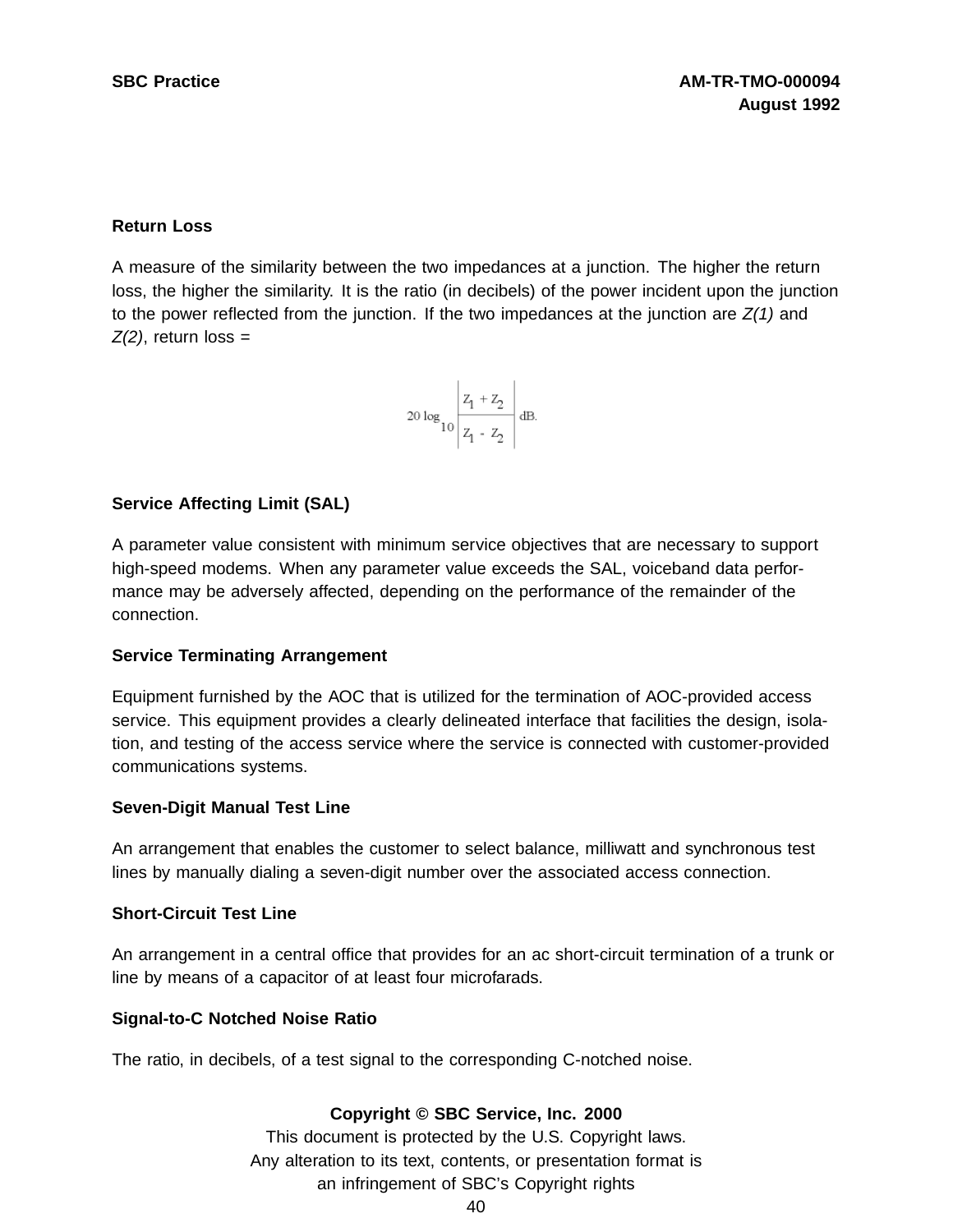## **Signal-to-Noise Ratio (S/N Ratio)**

The ratio of the signal power to the noise power at a given point in a given system (usually expressed in decibels).

## **Simplex Signaling**

Signaling in which two conductors are used for a single channel. A center-tapped coil, or its equivalent approved by an AOC, can be used at both ends for this purpose. The arrangements may be a 1-way signaling scheme suitable for intraoffice use, or the simplex legs may be connected to (full) duplex signaling circuits.

## **Singing Return Loss (SRL)**

The frequency-weighted measure of return loss at the edges of the voiceband (260 to 500 Hz and 2200 to 3400 Hz), where signaling (instability) problems are most likely to occur. (See IEEE Std. 743-1984, Table 10, for SRL low, and Table 11 for SRL high.)

## **Slope (also Three-Tone Slope or Gain Slope)**

The loss at 404 and 2804 Hz relative to that at 1004 Hz.

#### **Special Access Service**

A service that provides a transmission path within a LATA to directly connect a POT to an enduser premises or to another POT.

## **Stability**

The property of maintaining a constant value during a specified time interval. Variations from the initial value may be called drift if the change is relatively slow, and jitter or noise if the change is relatively fast.

## **Stored Program Control (SPC)**

A switching system comprised of a set of instructions within computer memory specifying operations to be performed, which expands the capability of the system to selectively route traffic.

## **Supervision**

The function of initiating a call request, holding a connection, or releasing a connection.

## **Copyright © SBC Service, Inc. 2000**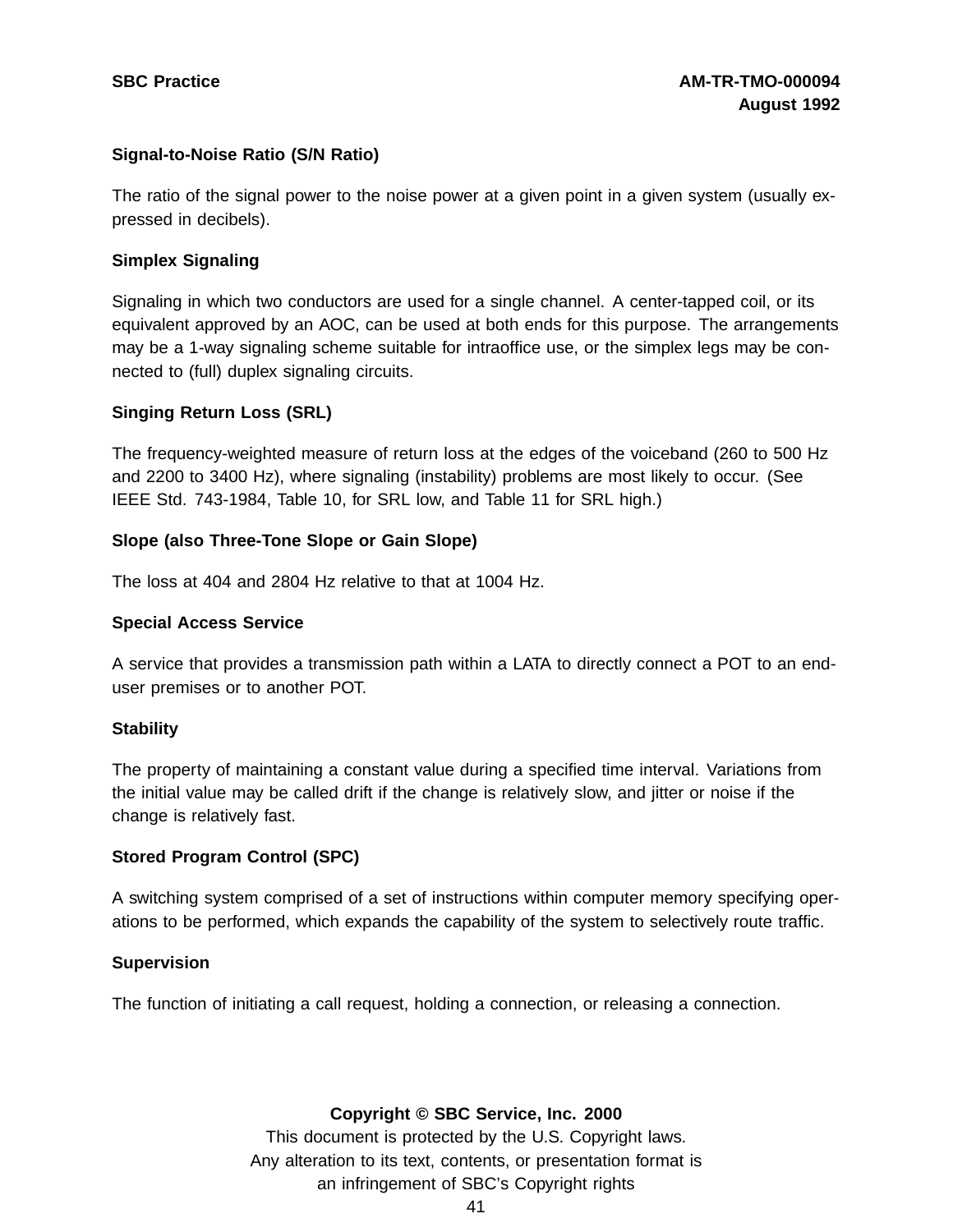## **Switched Access Service (SAS)**

A service that provides 2-point electrical communication paths within a LATA between a POT and an AOC end office and/or access tandem switch. Paths are capable of the transmission of voice and associated telephone signals within the frequency bandwidth of approximately 300 to 3000 Hz.

# **Switched Services Network (SSN)**

These private switched networks provide private line services and utilize trunks and access lines linked by common control or stored program switching arrangements in order to switch calls between customer locations. The switching equipment is located in central offices and may be shared by other switched services networks and/or the message network. The equipment at customer locations generally consists of standard Private Branch Exchanges (PBXs).

## **Synchronous Test Line**

An arrangement in a central office that performs marginal operational tests of supervisory and ring-tripping functions.

## **Synchronous Transmission**

Transmission in which the occurrence time of a specified significant instant in each byte, character, word, block, or other unit of data, such as the leading edge of a start signal, occurs in a specified time relationship with a preceding signal in the channel, in accordance with a specified timing pulse, or in accordance with a specified time frame.

## **Transmission Level Point (TLP)**

A point in a transmission system at which the ratio, usually expressed in decibels, of the power of a test signal at that point to the power of the test signal at a reference point, is specified. For example, a zero transmission level point (0 TLP) is an arbitrarily established point in a communication circuit to which all relative levels at other points in the circuit are referred.

## **Transmission Measuring (105-Type) Test Line/Responder**

An arrangement in a central office that provides far-end access to a responder and permits 2 way level, noise and return loss measurements to be made on trunks from a near-end office.

**Copyright © SBC Service, Inc. 2000**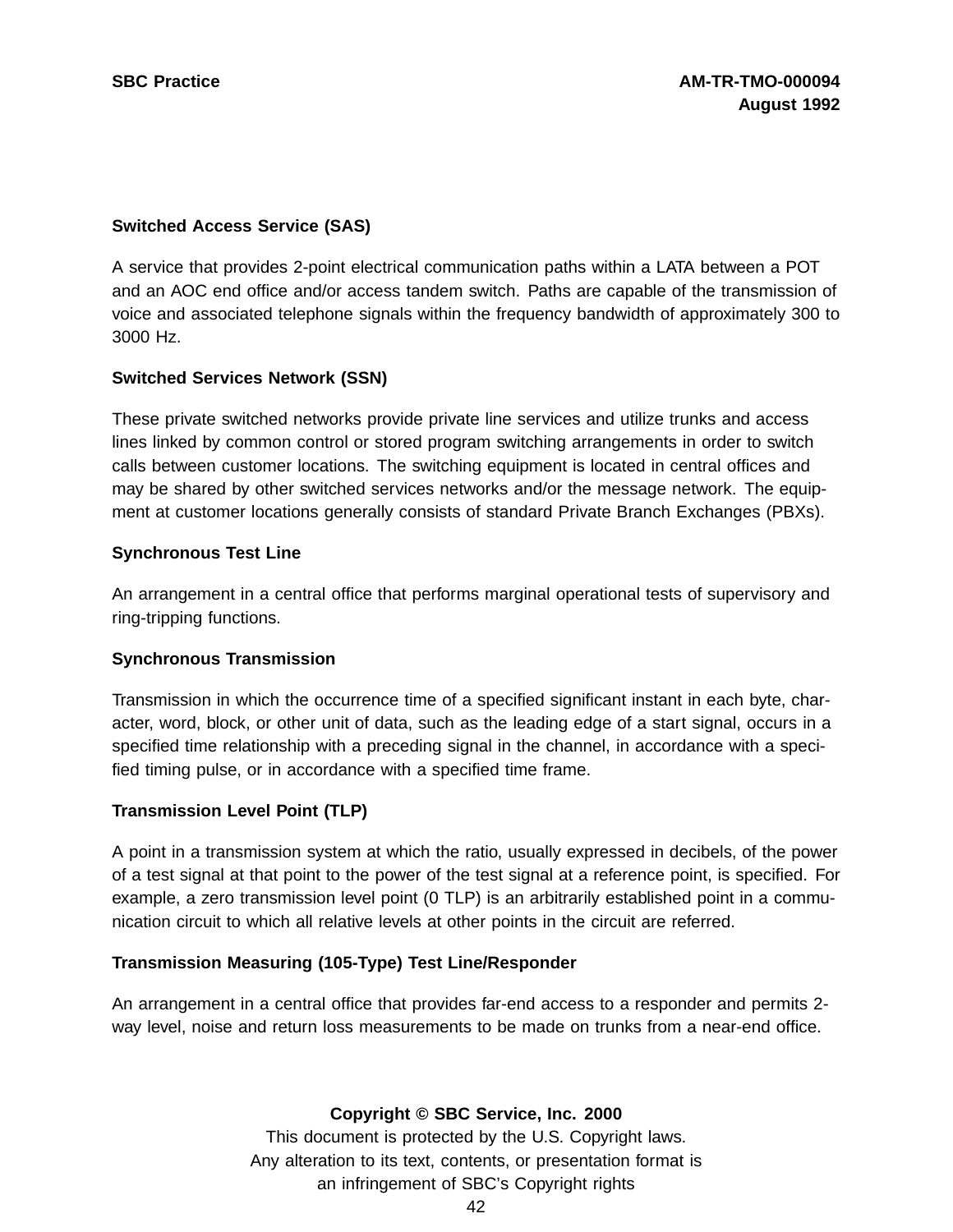## **Trunk**

A communications path connecting two switching systems in a network, used in the establishment of an end-to-end connection.

# **Trunk Group**

A set of trunks that are traffic-engineered as a unit of the establishment of connections between switching systems in which all of the communications paths are interchangeable.

## **Trunk-Side Connection**

The connection of a transmission path to the trunk side of a local switching system.

## **2-Wire to 4-Wire Conversion**

An arrangement that converts a 4-wire transmission path to a 2-way transmission path to allow a 4-wire facility to connect to a 2-wire entity, such as a trunk circuit or switching system.

#### **Variation**

A measure of stability. Expresses a change within a given time interval.

## **Voice-Bandwidth Channel**

A channel with frequency response characteristics to effectively transmit voice-frequency signals (A frequency range of about 300 to 3000 Hz.)

## **Voice Grade (VG)**

A term used to describe a channel, circuit, facility, or service that is suitable for the transmission of speech, digital or analog data, or facsimile, generally with a frequency range of about 300 to 3000 Hz.

## **Voiceband**

Relating to the frequency spectrum from 300 to 3000 Hz.

## **Copyright © SBC Service, Inc. 2000**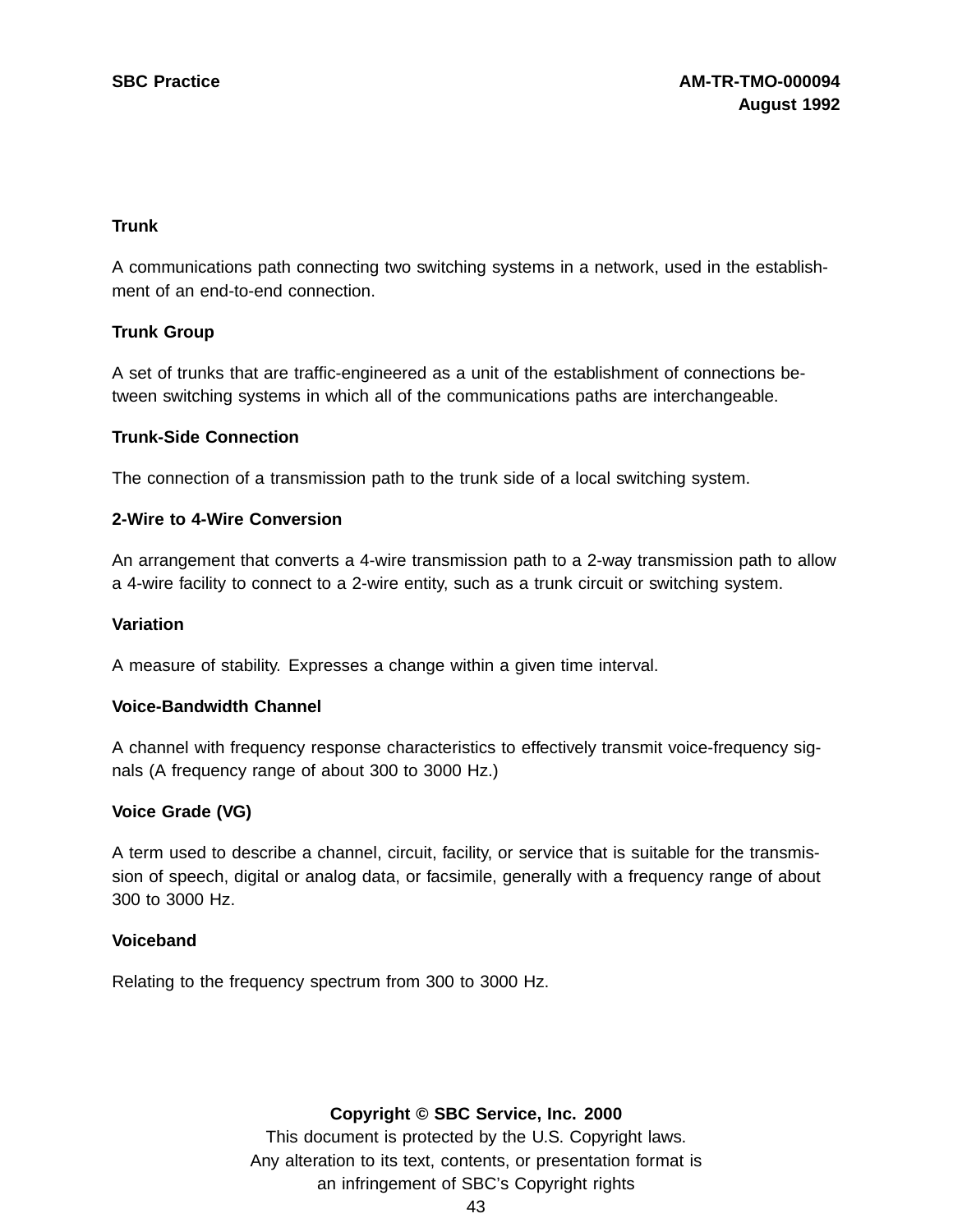## **Wide Area Telecommunications Service (WATS)**

This type of service permits an end user to make calls to selected InterLATA or IntraLATA regions for a fixed monthly charge. A form of WATS, called inward WATS, permits callers within specified geographic regions to call the inward WATS customer without incurring a charge.

## **Wire Center**

The location of one or more local switching systems (or a portion thereof). A location at which customer loops converge.

# **9. Acronyms**

- **ADPCM** Adaptive Differential Pulse Code Modulation
- **AH** Analog Multiplexed Signaling
- **AL** Acceptance Limit
- **AML** Actual Measured Loss
- **ANI** Automatic Number Identification
- **AOC** Ameritech Operating Company
- **AT** Access Tandem
- **CAC** Compandored Analog Carrier
- **CAROT** Centralized Automatic Reporting on Trunks
- **CCS** Common Channel Signaling
- **CCS/SS7** Common Channel Signaling/Signaling System Seven
- **CO** Central Office
- **DAL** Dedicated Access Line
- **DA1** Data Parameters for Transmission Type A1

## **Copyright © SBC Service, Inc. 2000**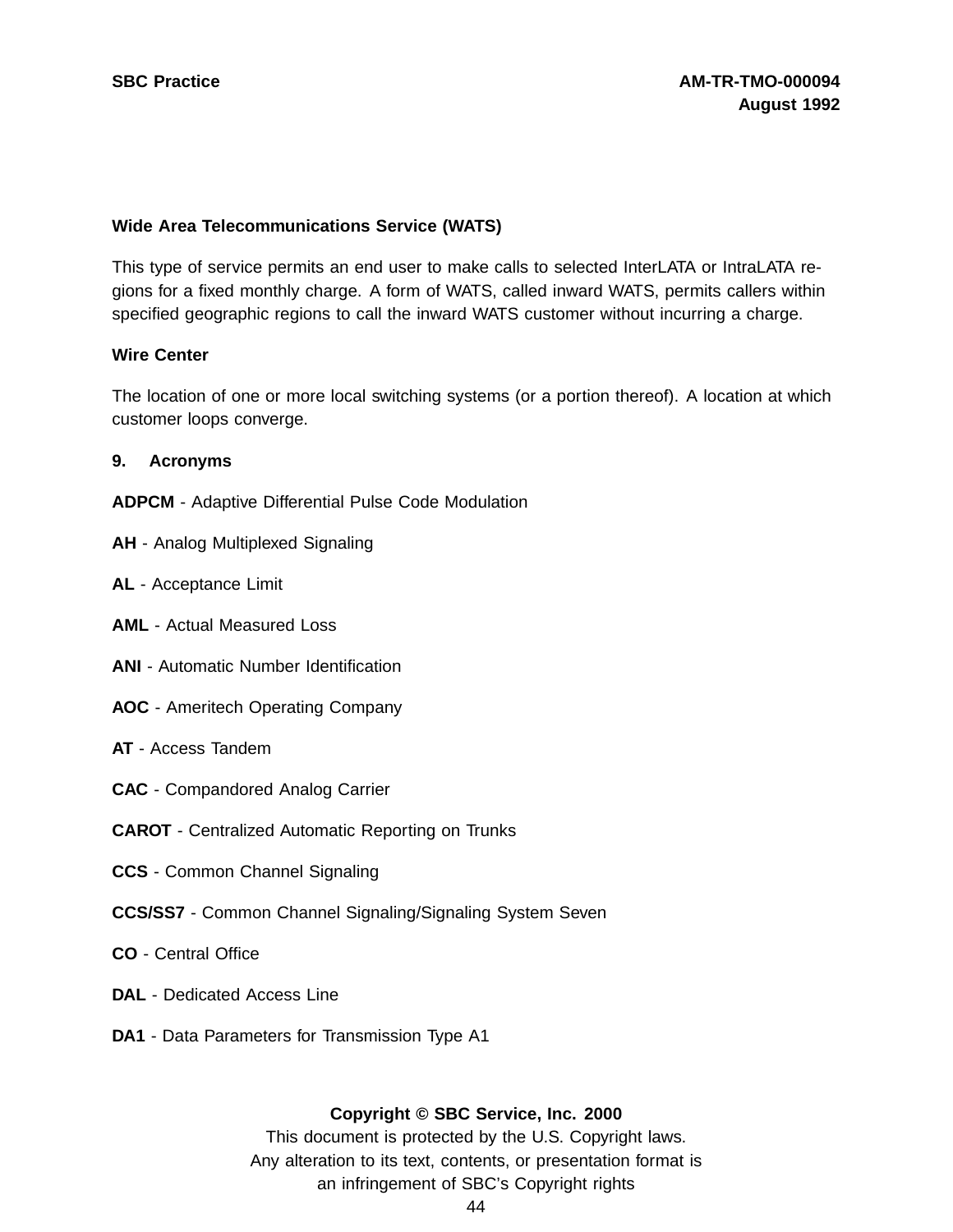- **DB** Data Parameters for Transmission Types B and C
- **DB1** Data Parameters for Transmission Type B1
- **DCS** Digital Cross-Current Systems
- **DNIS** Dialed Number Identification Service
- **DRS** Digital Reference Signal
- **DS** Digital Multiplexed Signaling
- **DS-L** SF Signaling for Digital Multiplexed Interface
- **DTMF** Dual Tone Multifrequency
- **DX** Duplex Signaling
- **EAEO** Equal Access End Office
- **EA-E** Type I E&M Lead Signaling (Customer originates on E lead)
- **EA-M** Type I E&M Lead Signaling (Customer originates on M lead)

**EB-E** - Type II E&M Lead Signaling (Customer originates by a loop closure between E and SG leads)

**EB-M** - Type II E&M Lead Signaling (Customer originates by a loop closure between M and SB leads)

- **EC** Type III E&M Lead Signaling
- **EDD** Envelope Delay Distortion
- **ELEPL** Equal Level Echo Path Loss
- **EML** Expected Measured Loss
- **ENFIA** Exchange Network Facility for Interstate Access
- **EO** End Office
- **EPL** Echo Path Loss
- **ERL** Echo Return Loss

#### **Copyright © SBC Service, Inc. 2000**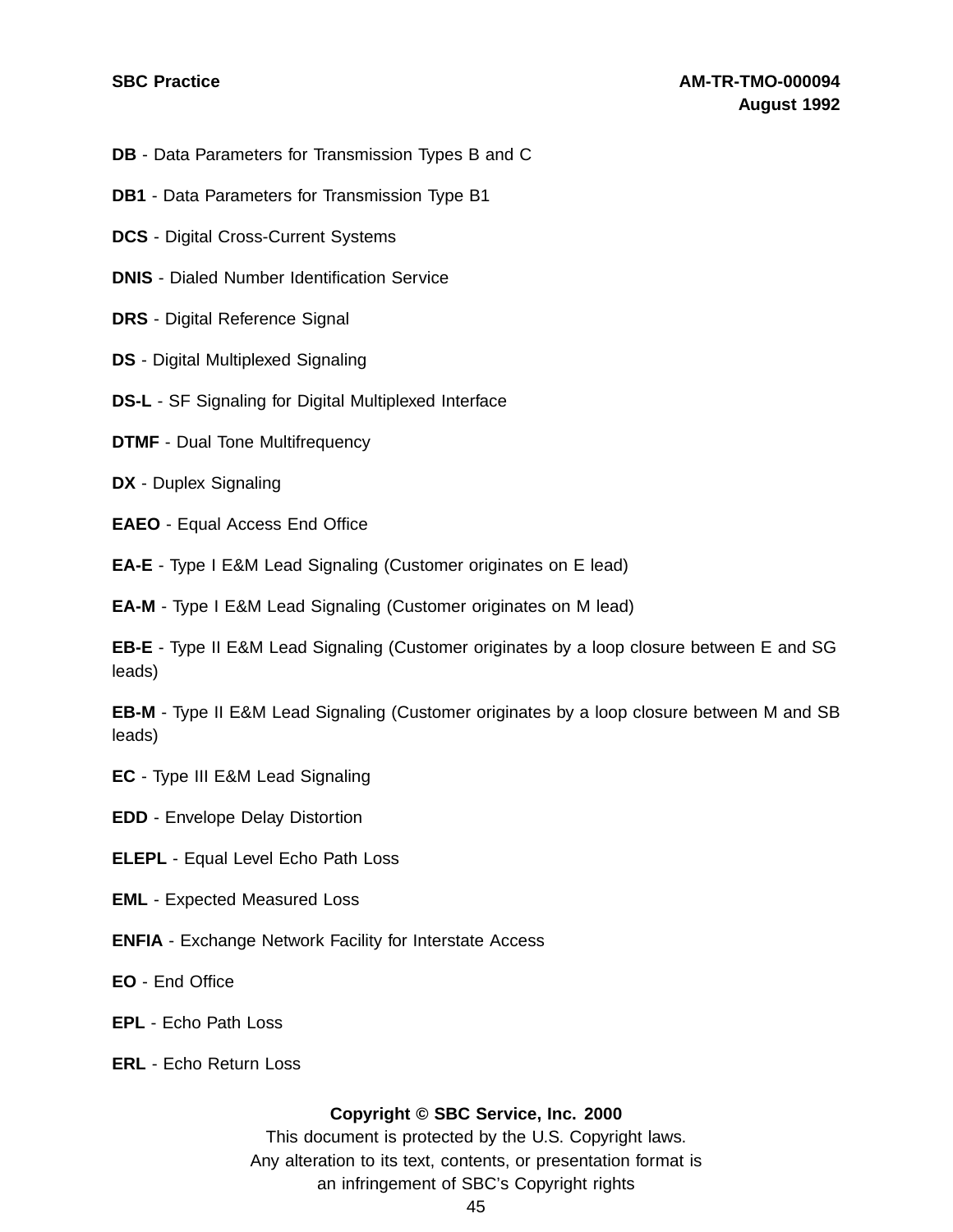- **EU** End User
- **EX** Tandem Signaling
- **FCC** Federal Communications Commission
- **FG** Feature Group
- **FGD** Feature Group D
- **FPOS** First Point of Switching
- **FX** Foreign Exchange
- **Gbps** Giga-bits per second
- **GS** Ground-Start Signaling
- **IAL** Immediate Action Limit
- **IC** Interexchange Carrier
- **ICL** Inserted Connection Loss
- **ISDN** Integrated Services Digital Network
- **ISS** IntraLATA Switched Service
- **JIS** Jurisdictional Interstate Service
- **kbps** kilo-bits per second
- **LATA** Local Access and Transport Area
- **LS** Loop-Start Signaling
- **LT** Local Tandem
- **Mbps** Mega-bits per second
- **MF** Mutlifrequency
- **MFJ** Modification of Final Judgement
- **NA** Not Applicable

#### **Copyright © SBC Service, Inc. 2000**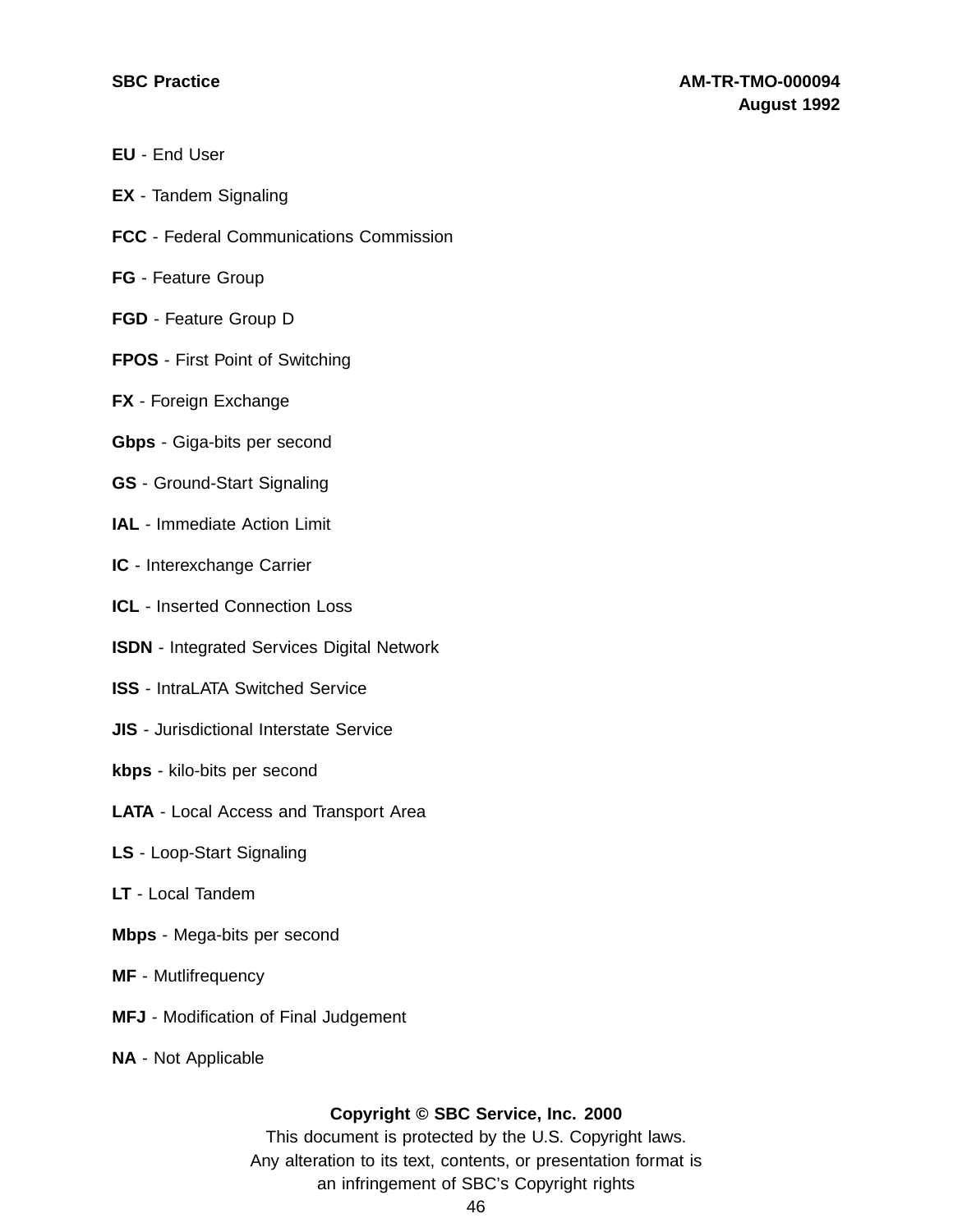- **NANP** North American Numbering Plan
- **NCAC** Noncompandored Analog Carrier
- **NCI** Network Channel Interface
- **NPA** Numbering Plan Area
- **ONAL** Off-net Access Line
- **PBX** Private Branch Exchange
- **PCM** Pulse Coded Modulation
- **POT** Point of Termination
- **RL** Restoral Limit
- **RV** Reverse-Battery
- **SAL** Service Affecting Limit
- **SAS** Switched Access Service
- **SF** Single-Frequency Signaling
- **SPC** Stored Program Control
- **SRL** Singing Return Loss
- **SSN** Switched Services Network
- **TLP** Transmission Level Point
- **VF** Voice Frequency
- **VG** Voice Grade
- **VNL** Via Net Loss
- **WATS** Wide Area Telephone Service

#### **Copyright © SBC Service, Inc. 2000**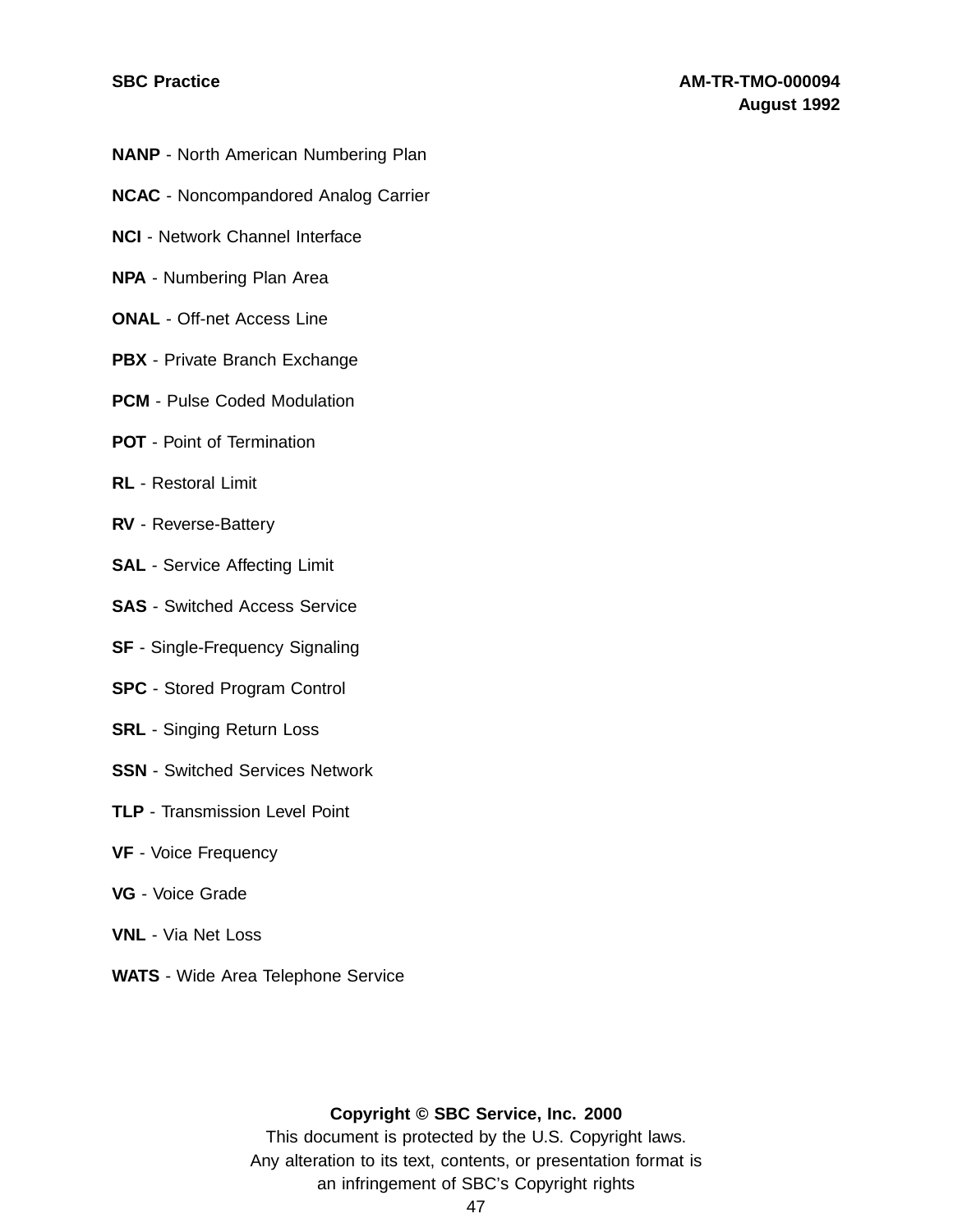## **10. References**

- ST-NPL-000060, Region Digital Switched Network Transmission Plan Issue <sup>1</sup> (Telcordia, formerly Bellcore, October 1988).
- TR-NPL-000258, Compatibility Information for Feature Group, <sup>D</sup> Switched Access Service Issue 1 (Telcordia, formerly Bellcore, October 1985).
- SR-TSV-002275 BOC Notes on the LEC Networks <sup>1990</sup> Issue <sup>1</sup> (Telcordia, formerly Bellcore, March 1991).
- SR-STS-000307, NC/NCI Code Dictionary Issue <sup>2</sup> (Telcordia, formerly Bellcore, December 1990).
- TR-INS-000342, High Capacity Digital Special Access Service Transmission Parameter Limits and Interface Combinations Issue 1 (Telcordia, formerly Bellcore, February 1991).
- TA-NPL-000912, Compatibility Information for Telephone exchange Service Issue 1 (Telcordia, formerly Bellcore, February 1989).
- TR-NWT-000938, Network Transmission Interface and Performance Specifications Supporting Integrated Services Digital Network (ISDN) Issue 1 (Telcordia, formerly Bellcore, August 1990).
- PBU 43801, Digital Channel Bank Requirements and Objectives (Telcordia, formerly Bellcore, November 1982).
- IEEE Standard 743-1984, Standard Methods and Equipment for Measuring the Transmission Characteristics of Analog Voice Frequency Circuits.

# **11. Bibliography**

- TR-TSY-000335, Voice Grade Special Access Service Transmission Parameter Limits and Interface Combinations Issue 2 (Telcordia, formerly Bellcore, May 1990).
- PUB 41005, Data Communications Using the Switched Telecommunications Network (Telcordia, formerly Bellcore, May 1971).
- PUB 62118, Network Channel Interface Specifications for Tie Trunk-Like Channels Accommodating Conventional Term Set Registered Terminal Equipment that

# **Copyright © SBC Service, Inc. 2000**